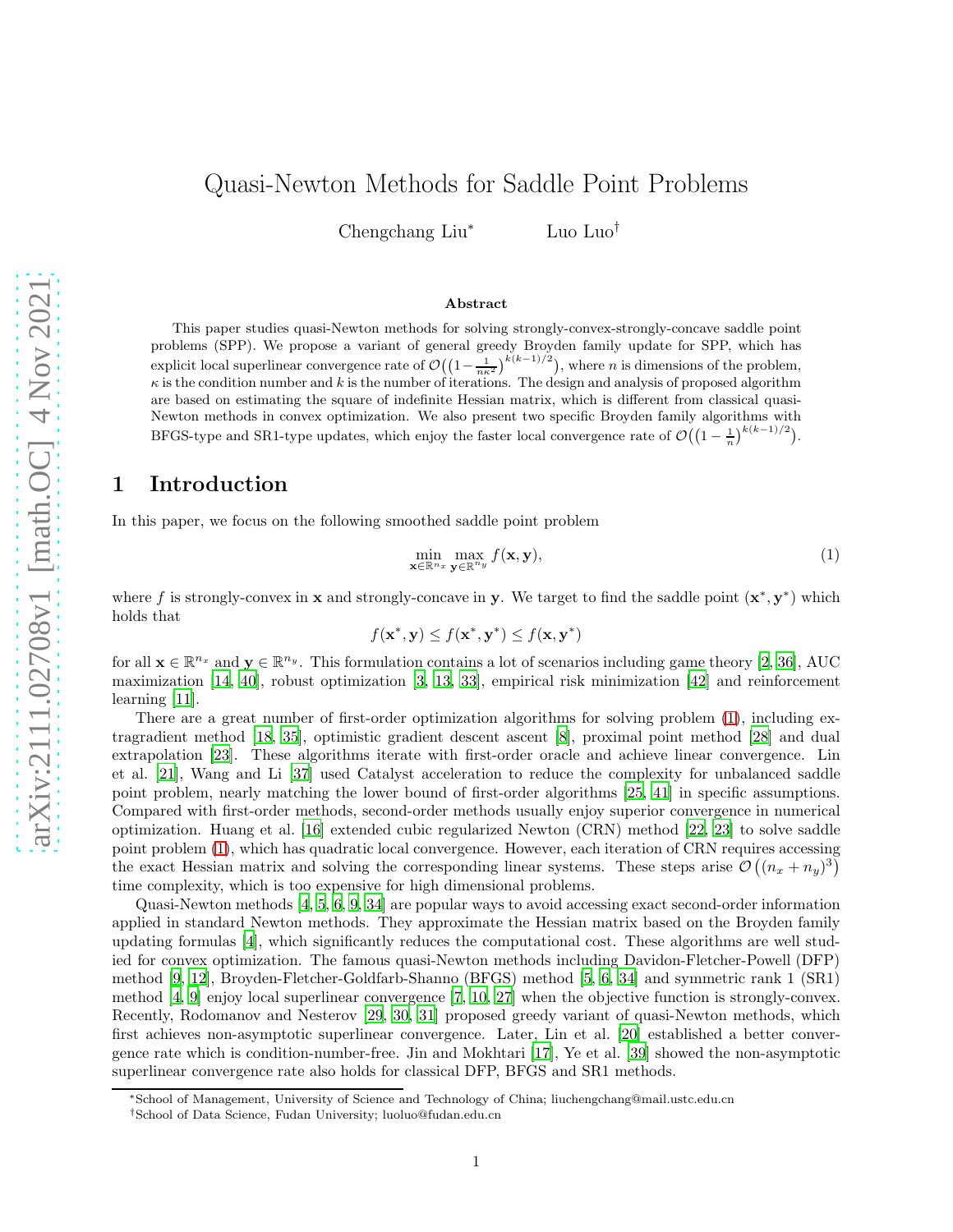| Algorithms                    | Upper Bound of $\lambda_{k+k_0}$                                                                                                                                              | $\kappa_0$                           |
|-------------------------------|-------------------------------------------------------------------------------------------------------------------------------------------------------------------------------|--------------------------------------|
|                               | Broyden family (Algorithm 5) $\left(1-\frac{1}{n\kappa^2}\right)^{k(k-1)/2} \left(\frac{1}{2}\right)^k \left(1-\frac{1}{4\kappa^2}\right)^{k_0}$                              | $\mathcal{O}(n\kappa^2\ln(n\kappa))$ |
| $BFGS/SR1$ (Algorithm $6/7$ ) | $\left(1-\frac{1}{n}\right)^{k(k-1)/2}\left(\frac{1}{2}\right)^k\left(1-\frac{1}{4\kappa^2}\right)^{k_0}$ $\mathcal{O}\left(\max\left\{n,\kappa^2\right\}\ln(n\kappa)\right)$ |                                      |

Table 1: We summarize the convergence behaviors of three proposed algorithms for solving saddle point problem in the view of Euclidean distance  $\lambda_{k+k_0} \stackrel{\text{def}}{=} ||\mathbf{x}_{k+k_0} - \mathbf{x}^*||^2 + ||\mathbf{y}_{k+k_0} - \mathbf{y}^*||^2$  after  $(k+k_0)$  iterations, where  $n \stackrel{\text{def}}{=} n_x + n_y$  is dimensions of the problem and  $\kappa$  is the condition number. The results come from Corollary [3.17.1.](#page-11-0)

In this paper, we study quasi-Newton methods for saddle point problem [\(1\)](#page-0-0). Noticing the Hessian matrix of our objective function is indefinite, the existing Broyden family update formulas and their convergence analysis cannot be applied directly. To overcome this issue, we propose a variant framework of greedy quasi-Newton methods for saddle point problems, which approximates the square of the Hessian matrix during the iteration. Our theoretical analysis characterizes the convergence rate by the Euclidean distance to the saddle point, rather than the weighted norm of gradient used in convex optimization [\[17](#page-14-17), [20,](#page-14-16) [29,](#page-15-11) [30,](#page-15-12) [31,](#page-15-13) [39\]](#page-15-14). We summarize the theoretical results for proposed algorithms in Table [1.](#page-1-0) The local convergence behaviors for all of the algorithms have two periods. The first period has  $k_0$  iterations with a linear convergence rate  $\mathcal{O}\left(\left(1-\frac{1}{\kappa^2}\right)^{k_0}\right)$ . The second one enjoys superlinear convergence:

- For general Broyden family methods, we have an explicit rate  $\mathcal{O}\left(\left(1-\frac{1}{n\kappa^2}\right)^{k(k-1)/2}\right)$ .
- For BFGS method and SR1 method, we have the faster explicit rate  $\mathcal{O}\left(\left(1-\frac{1}{n}\right)^{k(k-1)/2}\right)$ , which is condition-number-free.

Additionally, our ideas also can be used for solving general non-linear equations.

<span id="page-1-0"></span>Paper Organization In Section [2,](#page-1-1) we start with notation and preliminaries throughout this paper. In Section [3,](#page-2-0) we first propose greedy quasi-Newton methods for quadratic saddle point problem which enjoys local superlinear convergence. Then we extend it to solve general strongly-convex-strongly-concave saddle point problems. In Section [4,](#page-11-1) we show our theory also can be applied to solve more general non-linear equations and give the corresponding convergence analysis. We conclude our work in Section [5.](#page-13-2) All proofs are deferred to appendix.

## <span id="page-1-1"></span>2 Notation and Preliminaries

We use  $\|\cdot\|$  to present spectral norm and Euclidean norm of matrix and vector respectively. We denote the standard basis for  $\mathbb{R}^n$  by  $\{\mathbf{e}_1, \ldots, \mathbf{e}_n\}$  and let **I** be the identity matrix. The trace of a square matrix is denoted by  $tr(\cdot)$ . Given two positive definite matrices **G** and **H**, we define their inner product as

<span id="page-1-3"></span>
$$
\langle \mathbf{G}, \mathbf{H} \rangle \stackrel{\text{def}}{=} \operatorname{tr}(\mathbf{G}\mathbf{H}).
$$

We introduce the following notation to measure how well does matrix  $\bf{G}$  approximate matrix  $\bf{H}$ :

$$
\sigma_{\mathbf{H}}(\mathbf{G}) \stackrel{\text{def}}{=} \langle \mathbf{H}^{-1}, \mathbf{G} - \mathbf{H} \rangle = \langle \mathbf{H}^{-1}, \mathbf{G} \rangle - n. \tag{2}
$$

If we further suppose  $G \succeq H$ , it holds that

<span id="page-1-2"></span>
$$
\mathbf{G} - \mathbf{H} \preceq \langle \mathbf{H}^{-1}, \mathbf{G} - \mathbf{H} \rangle \mathbf{H} = \sigma_{\mathbf{H}}(\mathbf{G}) \mathbf{H}
$$
 (3)

by Rodomanov and Nesterov [\[29\]](#page-15-11).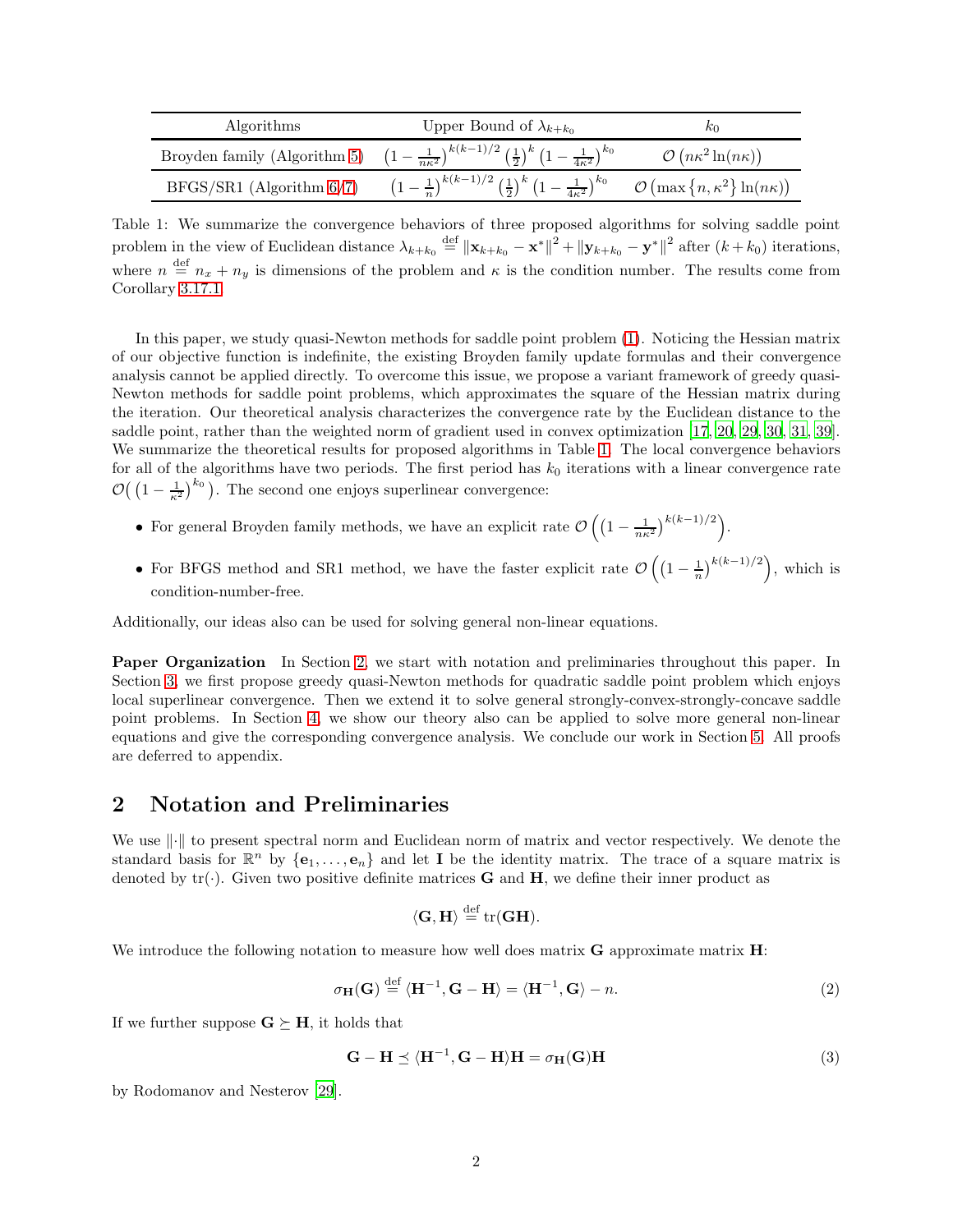Using the notation of problem [\(1\)](#page-0-0), we let  $\mathbf{z} = [\mathbf{x}; \mathbf{y}] \in \mathbb{R}^n$  where  $n = n_x + n_y$  and denote the gradient and Hessian matrix of  $f$  at  $(\mathbf{x}, \mathbf{y})$  as

$$
\mathbf{g}(\mathbf{z}) \stackrel{\text{def}}{=} \begin{bmatrix} \nabla_{\mathbf{x}} f(\mathbf{x}, \mathbf{y}) \\ \nabla_{\mathbf{y}} f(\mathbf{x}, \mathbf{y}) \end{bmatrix} \in \mathbb{R}^n \quad \text{and} \quad \hat{\mathbf{H}}(\mathbf{z}) \stackrel{\text{def}}{=} \nabla^2 f(\mathbf{x}, \mathbf{y}) = \begin{bmatrix} \nabla_{\mathbf{x}\mathbf{x}}^2 f(\mathbf{x}, \mathbf{y}) & \nabla_{\mathbf{x}\mathbf{y}}^2 f(\mathbf{x}, \mathbf{y}) \\ \nabla_{\mathbf{y}\mathbf{x}}^2 f(\mathbf{x}, \mathbf{y}) & \nabla_{\mathbf{y}\mathbf{y}}^2 f(\mathbf{x}, \mathbf{y}) \end{bmatrix} \in \mathbb{R}^{n \times n}.
$$

We suppose the saddle point problem  $(1)$  satisfies the following assumptions.

<span id="page-2-3"></span>**Assumption 2.1.** The objective function  $f(x, y)$  is twice differentiable and has L-Lipschitz continuous gradient and  $L_2$ -Lipschitz continuous Hessian, i.e., there exists constants  $L > 0$  and  $L_2 > 0$  such that

<span id="page-2-1"></span>
$$
\|\mathbf{g}(\mathbf{z}) - \mathbf{g}(\mathbf{z}')\| \le L \|\mathbf{z} - \mathbf{z}'\| \tag{4}
$$

and

$$
\left\|\hat{\mathbf{H}}(\mathbf{z}) - \hat{\mathbf{H}}(\mathbf{z}')\right\| \le L_2 \left\|\mathbf{z} - \mathbf{z}'\right\|.
$$
\n(5)

for any  $\mathbf{z} = [\mathbf{x}; \mathbf{y}], \mathbf{z}' = [\mathbf{x}'; \mathbf{y}'] \in \mathbb{R}^n$ .

<span id="page-2-4"></span>**Assumption 2.2.** The objective function  $f(x, y)$  is twice differentiable,  $\mu$ -strongly-convex in x and  $\mu$ strongly-concave in y, i.e., there exists  $\mu > 0$  such that  $\nabla^2_{xx} f(x, y) \succeq \mu I$  and  $\nabla^2_{yy} f(x, y) \preceq -\mu I$  for any  $(\mathbf{x}, \mathbf{y}), (\mathbf{x}', \mathbf{y}') \in \mathbb{R}^{n_x} \times \mathbb{R}^{n_y}.$ 

Note that inequality [\(4\)](#page-2-1) means the spectral norm of Hessian matrix  $\mathbf{H}(\mathbf{z})$  can be upper bounded, that is

<span id="page-2-7"></span>
$$
\|\hat{\mathbf{H}}(\mathbf{z})\| \le L. \tag{6}
$$

for all  $\mathbf{z} \in \mathbb{R}^n$ . Additionally, the condition number of the objective function is defined as

<span id="page-2-2"></span>
$$
\kappa \stackrel{\text{def}}{=} \frac{L}{\mu}.
$$

## <span id="page-2-0"></span>3 Quasi-Newton Methods for Saddle Point Problems

The update rule of standard Newton's method for solving problem [\(1\)](#page-0-0) can be written as

$$
\mathbf{z}_{+} = \mathbf{z} - (\hat{\mathbf{H}}(\mathbf{z}))^{-1} \mathbf{g}(\mathbf{z}). \tag{7}
$$

This iteration scheme has quadratic local convergence, but solving linear system [\(7\)](#page-2-2) takes  $\mathcal{O}(n^3)$  time complexity. For convex minimization, quasi-Newton methods including BFGS/SR1 [\[4](#page-14-9), [5](#page-14-10), [6](#page-14-11), [9](#page-14-12), [34](#page-15-9)] and their variants [\[20](#page-14-16), [29,](#page-15-11) [30](#page-15-12), [39\]](#page-15-14) focus on approximating the Hessian and reduce the computational cost to  $\mathcal{O}(n^2)$  for each round. However, all of these algorithms and related convergence analysis are based on the assumption that the Hessian matrix is positive definite, which is not suitable for our saddle point problems since  $H(z)$ is indefinite.

We introduce the auxiliary matrix  $H(z)$  be the square of Hessian

$$
\mathbf{H}(\mathbf{z}) \stackrel{\text{def}}{=} \left(\hat{\mathbf{H}}(\mathbf{z})\right)^2.
$$

The following lemma means  $H(z)$  is always positive definite.

<span id="page-2-5"></span>Lemma 3.1. Under Assumption [2.1](#page-2-3) and [2.2,](#page-2-4) we have

<span id="page-2-6"></span>
$$
\mu^2 \mathbf{I} \preceq \mathbf{H}(\mathbf{z}) \preceq L^2 \mathbf{I} \tag{8}
$$

for all  $\mathbf{z} \in \mathbb{R}^n$ , where  $\mathbf{H}(\mathbf{z}) = (\hat{\mathbf{H}}(\mathbf{z}))^2$ .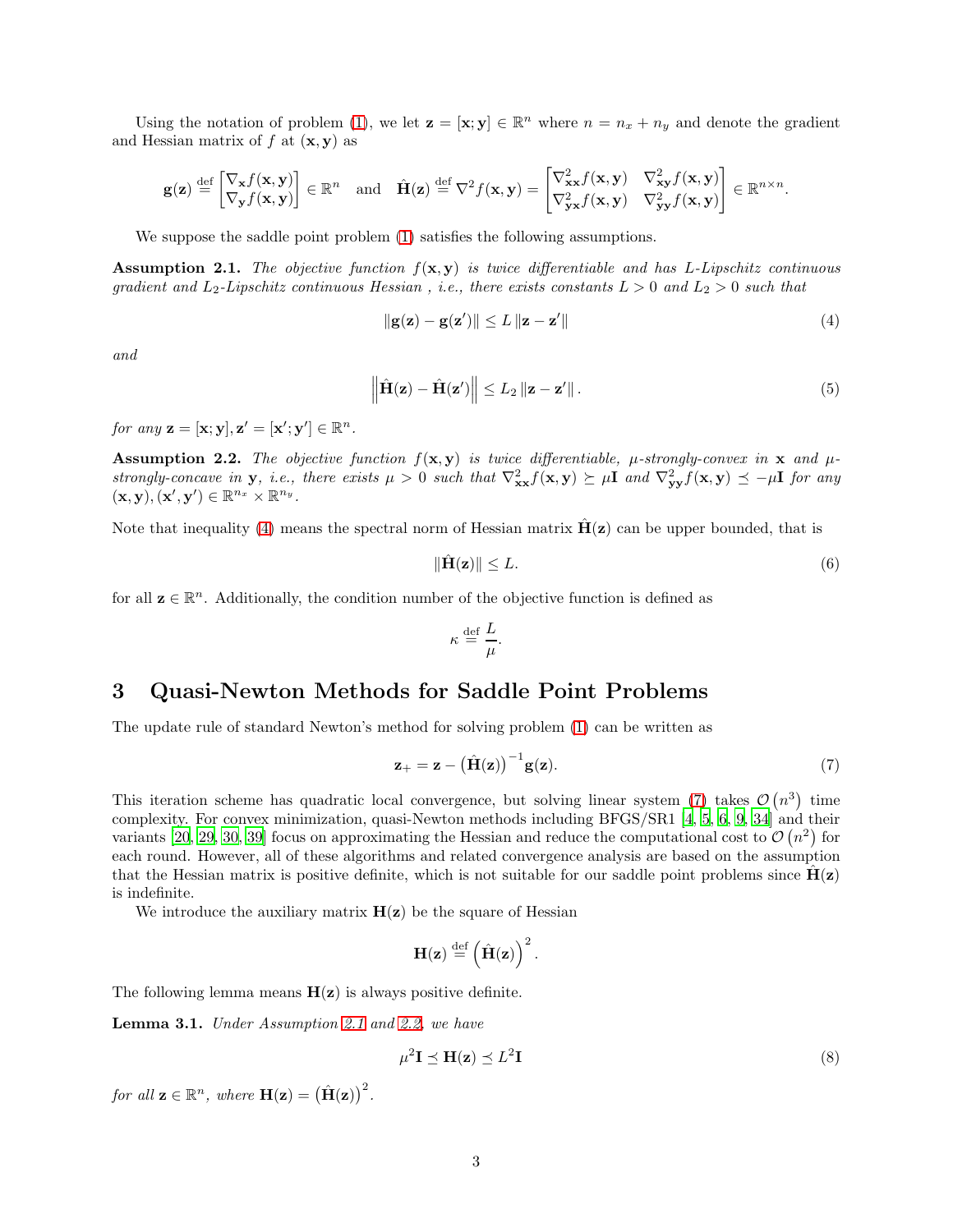Hence, we can reformulate the update of Newton's method [\(7\)](#page-2-2) by

$$
\mathbf{z}_{+} = \mathbf{z} - \left[ \left( \hat{\mathbf{H}}(\mathbf{z}) \right)^{2} \right]^{-1} \hat{\mathbf{H}}(\mathbf{z})^{\top} \mathbf{g}(\mathbf{z}) \n= \mathbf{z} - \mathbf{H}(\mathbf{z})^{-1} \hat{\mathbf{H}}(\mathbf{z})^{\top} \mathbf{g}(\mathbf{z}).
$$
\n(9)

Then it is natural to characterize the second-order information by estimating the auxiliary matrix  $H(z)$ , rather than the indefinite Hessian  $\hat{H}(z)$ . If we have obtained a symmetric positive definite matrix  $G \in \mathbb{R}^{n \times n}$ as an estimator for  $H(z)$ , the update rule of [\(9\)](#page-3-0) can be approximated by

<span id="page-3-2"></span><span id="page-3-1"></span><span id="page-3-0"></span>
$$
\mathbf{z}_{+} = \mathbf{z} - \mathbf{G}^{-1} \hat{\mathbf{H}}(\mathbf{z}) \mathbf{g}(\mathbf{z}). \tag{10}
$$

The remainder of this section introduce several strategies to construct G, resulting the quasi-Newton methods for saddle point problem with local superlinear convergence. We should point out the implementation of iteration [\(10\)](#page-3-1) is unnecessary to construct Hessian matrix  $H(z)$  explicitly, since we are only interested in the Hessian-vector product  $\mathbf{H}(\mathbf{z})\mathbf{g}(\mathbf{z})$ , which can be computed efficiently [\[26](#page-15-15), [32](#page-15-16)].

#### 3.1 The Broyden Family Updates

We first introduce the Broyden family [\[24](#page-14-18), Section 6.3] of quasi-Newton updates for approximating an positive definite matrix  $\mathbf{H} \in \mathbb{R}^{n \times n}$  by using the information of current estimator  $\mathbf{G} \in \mathbb{R}^{n \times n}$ .

<span id="page-3-3"></span>**Definition 3.2.** Suppose two positive definite matrices  $H, G \in \mathbb{R}^{n \times n}$  satisfy  $H \preceq G$ . For any  $u \in \mathbb{R}^n$ , if  $\mathbf{G} \mathbf{u} = \mathbf{H} \mathbf{u}$ , we define  $\text{Broyd}_{\tau}(\mathbf{G}, \mathbf{H}, \mathbf{u}) \stackrel{\text{def}}{=} \mathbf{H}$ . Otherwise, we define

$$
Broyd_{\tau}(\mathbf{G}, \mathbf{H}, \mathbf{u}) \stackrel{\text{def}}{=} \tau \left[ \mathbf{G} - \frac{\mathbf{H} \mathbf{u} \mathbf{u}^{\top} \mathbf{G} + \mathbf{G} \mathbf{u} \mathbf{u}^{\top} \mathbf{H}}{\mathbf{u}^{\top} \mathbf{H} \mathbf{u}} + \left( \frac{\mathbf{u}^{\top} \mathbf{G} \mathbf{u}}{\mathbf{u}^{\top} \mathbf{H} \mathbf{u}} + 1 \right) \frac{\mathbf{H} \mathbf{u} \mathbf{u}^{\top} \mathbf{H}}{\mathbf{u}^{\top} \mathbf{H} \mathbf{u}} \right] + (1 - \tau) \left[ \mathbf{G} - \frac{(\mathbf{G} - \mathbf{H}) \mathbf{u} \mathbf{u}^{\top} (\mathbf{G} - \mathbf{H})}{\mathbf{u}^{\top} (\mathbf{G} - \mathbf{H}) \mathbf{u}} \right].
$$
 (11)

The different choices of parameter  $\tau$  for formula [\(11\)](#page-3-2) contain several popular quasi-Newton updates:

• For  $\tau = \frac{\mathbf{u}^\top \mathbf{A} \mathbf{u}}{\mathbf{u}^\top \mathbf{G} \mathbf{u}} \in [0, 1]$ , it corresponds to BFGS update

<span id="page-3-5"></span>
$$
BFGS(\mathbf{G}, \mathbf{H}, \mathbf{u}) \stackrel{\text{def}}{=} \mathbf{G} - \frac{\mathbf{G} \mathbf{u} \mathbf{u}^{\top} \mathbf{G}}{\mathbf{u}^{\top} \mathbf{G} \mathbf{u}} + \frac{\mathbf{H} \mathbf{u} \mathbf{u}^{\top} \mathbf{H}}{\mathbf{u}^{\top} \mathbf{H} \mathbf{u}}.
$$
(12)

• For  $\tau = 0$ , it corresponds to SR1 update

<span id="page-3-6"></span>
$$
SR1(G, H, u) \stackrel{\text{def}}{=} G - \frac{(G - H)uu^{\top}(G - H)}{u^{\top}(G - H)u}.
$$
\n(13)

The general Broyden family update as Definition [3.2](#page-3-3) has the following properties.

<span id="page-3-7"></span>**Lemma 3.3** ([\[29,](#page-15-11) Lemma 2.1 and Lemma 2.2]). Suppose two positive definite matrices  $H, G \in \mathbb{R}^{n \times n}$  satisfy  $H \preceq G \preceq \eta H$  for some  $\eta \geq 1$ , then for any  $u \in \mathbb{R}^n$  and  $\tau_1 < \tau_2$ , we have

 $\text{Broyd}_{\tau_1}(\mathbf{G}, \mathbf{H}, \mathbf{u}) \preceq \text{Broyd}_{\tau_2}(\mathbf{G}, \mathbf{H}, \mathbf{u}).$ 

Additionally, for any  $\tau \in [0,1]$ , we have

<span id="page-3-4"></span>
$$
\mathbf{H} \preceq \text{Broyd}_{\tau}(\mathbf{G}, \mathbf{H}, \mathbf{u}) \preceq \eta \mathbf{H}.\tag{14}
$$

We first introduce the greedy update method [\[29\]](#page-15-11) by choosing  $\bf{u}$  as follows

$$
\mathbf{u}_{\mathbf{H}}(\mathbf{G}) \stackrel{\text{def}}{=} \operatorname*{arg\,max}_{\mathbf{u} \in \{\mathbf{e}_1, \cdots, \mathbf{e}_n\}} \frac{\mathbf{u}^\top (\mathbf{G} - \mathbf{H}) \mathbf{u}}{\mathbf{u}^\top \mathbf{H} \mathbf{u}} = \operatorname*{arg\,max}_{\mathbf{u} \in \{\mathbf{e}_1, \cdots, \mathbf{e}_n\}} \frac{\mathbf{u}^\top \mathbf{G} \mathbf{u}}{\mathbf{u}^\top \mathbf{H} \mathbf{u}}.
$$
(15)

The following lemma shows applying update rule [\(11\)](#page-3-2) with formula [\(15\)](#page-3-4) leads to a new estimator with tighter error bound in the measure of  $\sigma_{\mathbf{H}}(\cdot)$ .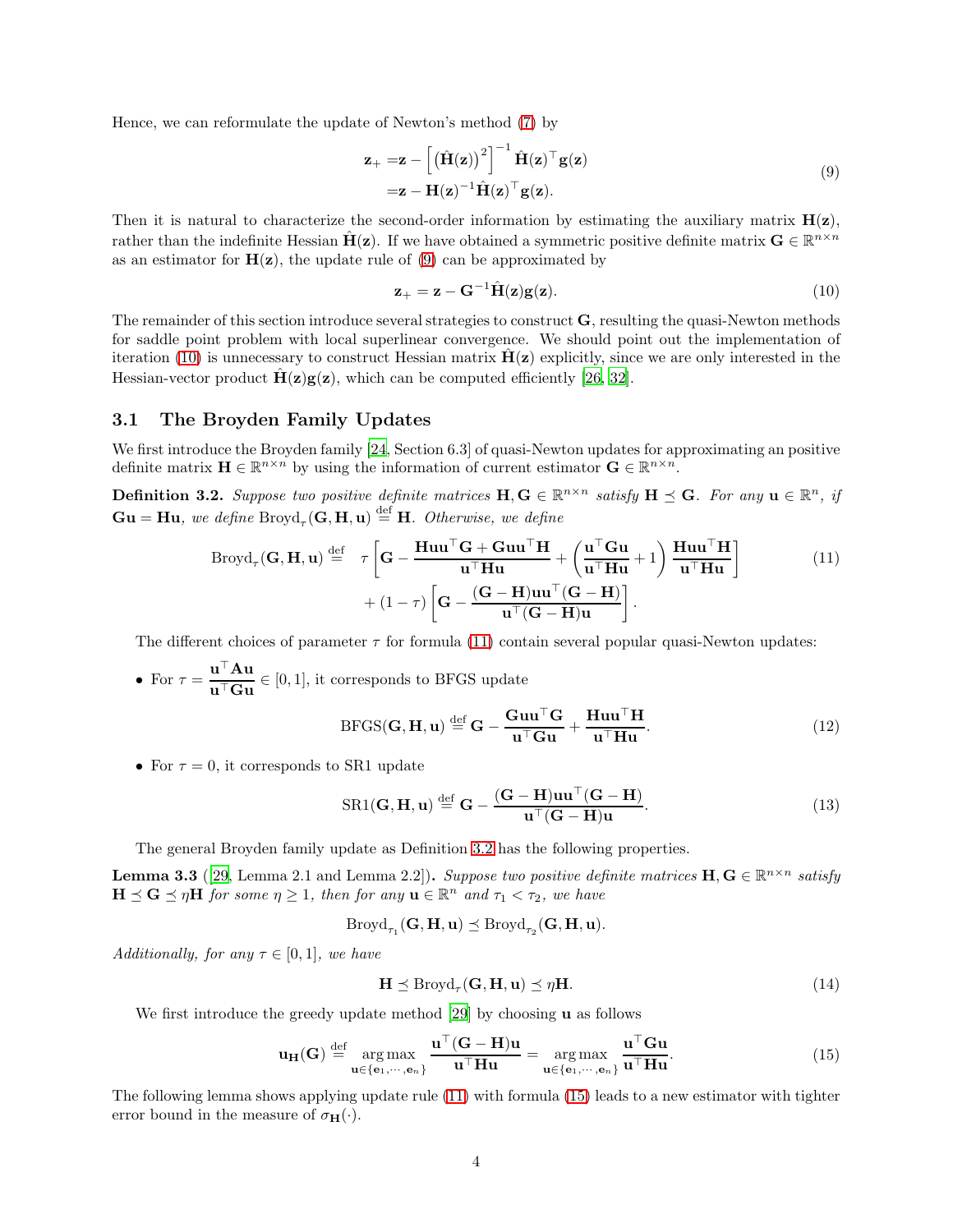#### <span id="page-4-0"></span>Algorithm 1 Fast-Cholesky $(H, L, u)$

1: **Input:** positive definite matrix  $\mathbf{H} \in \mathbb{R}^{n \times n}$ , upper triangular matrix  $\mathbf{L} \in \mathbb{R}^n$ , greedy direction  $\mathbf{u} \in \mathbb{R}^n$ 

2: 
$$
[Q, R] = QR \left( L \left( I - \frac{Huu^{\top}}{u^{\top}Hu} \right) \right)
$$
  
3: 
$$
v = \frac{u}{\sqrt{u^{\top}Hu}}
$$
  
4: 
$$
[Q', R'] = QR \left( \begin{bmatrix} v^{\top} \\ R \end{bmatrix} \right)
$$
  
5: Output: 
$$
\hat{L} = R'
$$

<span id="page-4-3"></span>**Lemma 3.4** ([\[29,](#page-15-11) Theorem 2.5]). Suppose two positive definite matrices  $\mathbf{H}, \mathbf{G} \in \mathbb{R}^{n \times n}$  satisfy  $\mathbf{H} \preceq \mathbf{G} \preceq \kappa^2 \mathbf{H}$ . Let  $\mathbf{G}_{+} = \text{Broyd}_{\tau}(\mathbf{G}, \mathbf{H}, \mathbf{u}_{\mathbf{H}}(\mathbf{G})),$  then for any  $\tau \in [0, 1],$  we have

<span id="page-4-7"></span>
$$
\sigma_{\mathbf{H}}(\mathbf{G}_{+}) \leq \left(1 - \frac{1}{n\kappa^{2}}\right)\sigma_{\mathbf{H}}(\mathbf{G})
$$
\n(16)

For specific Broyden family updates BFGS and SR1 shown in [\(12\)](#page-3-5) and [\(13\)](#page-3-6), we can replace [\(15\)](#page-3-4) by scaling greedy direction [\[20](#page-14-16)], which leads to a better convergence result. Concretely, for BFGS method, we first find **L** such that  $G^{-1} = L^{\top}L$ , where **L** is an upper triangular matrix. This step can be implemented with  $\mathcal{O}(n^2)$  complexity [\[20](#page-14-16), Proposition [1](#page-4-0)5]. We present the subroutine for factorizing  $\mathbf{G}^{-1}$  in Algorithm 1 and give its detailed implementation in Appendix [B.](#page-16-0)

Then we use direction  $\mathbf{L}^{\top} \tilde{\mathbf{u}}_{\mathbf{H}}(\mathbf{L})$  for BFGS update, where

<span id="page-4-1"></span>
$$
\tilde{\mathbf{u}}_{\mathbf{H}}(\mathbf{L}) \stackrel{\text{def}}{=} \operatorname*{arg\,max}_{\mathbf{u} \in \{\mathbf{e}_1, \cdots, \mathbf{e}_n\}} \mathbf{u}^{\top} \mathbf{L}^{-\top} \mathbf{H}^{-1} \mathbf{L}^{-1} \mathbf{u}.
$$
\n(17)

For SR1 method, we choose the direction by

<span id="page-4-2"></span>
$$
\bar{\mathbf{u}}_{\mathbf{H}}(\mathbf{G}) \stackrel{\text{def}}{=} \underset{\mathbf{u} \in \{\mathbf{e}_1, \cdots, \mathbf{e}_n\}}{\arg \max} \frac{\mathbf{u}^\top (\mathbf{G} - \mathbf{H})^2 \mathbf{u}}{\mathbf{u}^\top (\mathbf{G} - \mathbf{H}) \mathbf{u}}.
$$
(18)

Applying the BFGS update rule [\(12\)](#page-3-5) with formula [\(17\)](#page-4-1), we obtain a condition-number-free result as follows.

<span id="page-4-6"></span><span id="page-4-4"></span>**Lemma 3.5** ([\[20](#page-14-16), Theorem 2.6]). Suppose two positive definite matrices  $\mathbf{H}, \mathbf{G} \in \mathbb{R}^{n \times n}$  satisfy  $\mathbf{H} \preceq \mathbf{G}$ . Let  $G_+ = BFGS(\mathbf{G}, \mathbf{H}, \mathbf{L}^\top \tilde{\mathbf{u}}_{\mathbf{H}}(\mathbf{L})),$  where  $\mathbf{L}$  is an upper triangular matrix such that  $\mathbf{G}^{-1} = \mathbf{L}^\top \mathbf{L}$ . Then we have

$$
\sigma_{\mathbf{H}}(\mathbf{G}_{+}) \leq \left(1 - \frac{1}{n}\right)\sigma_{\mathbf{H}}(\mathbf{G}).
$$
\n(19)

The effect of SR1 update can be characterized by the following measure

$$
\tau_{\mathbf{H}}(\mathbf{G}) \stackrel{\text{def}}{=} \text{tr}(\mathbf{G} - \mathbf{H}).
$$

Applying the SR1 update rule [\(13\)](#page-3-6) with formula [\(18\)](#page-4-2), we also hold a condition-number-free result.

<span id="page-4-5"></span>**Lemma 3.6** ([\[20](#page-14-16), Theorem 2.3]). Suppose two positive definite matrices  $\mathbf{H}, \mathbf{G} \in \mathbb{R}^{n \times n}$  satisfy  $\mathbf{H} \preceq \mathbf{G}$ . Let  $\mathbf{G}_{+} = \text{SR1}(\mathbf{G}, \mathbf{H}, \bar{\mathbf{u}}_{\mathbf{H}}(\mathbf{G}))$ , then we have

<span id="page-4-8"></span>
$$
\tau_{\mathbf{H}}(\mathbf{G}_{+}) \leq \left(1 - \frac{1}{n}\right) \tau_{\mathbf{H}}(\mathbf{G}).
$$
\n(20)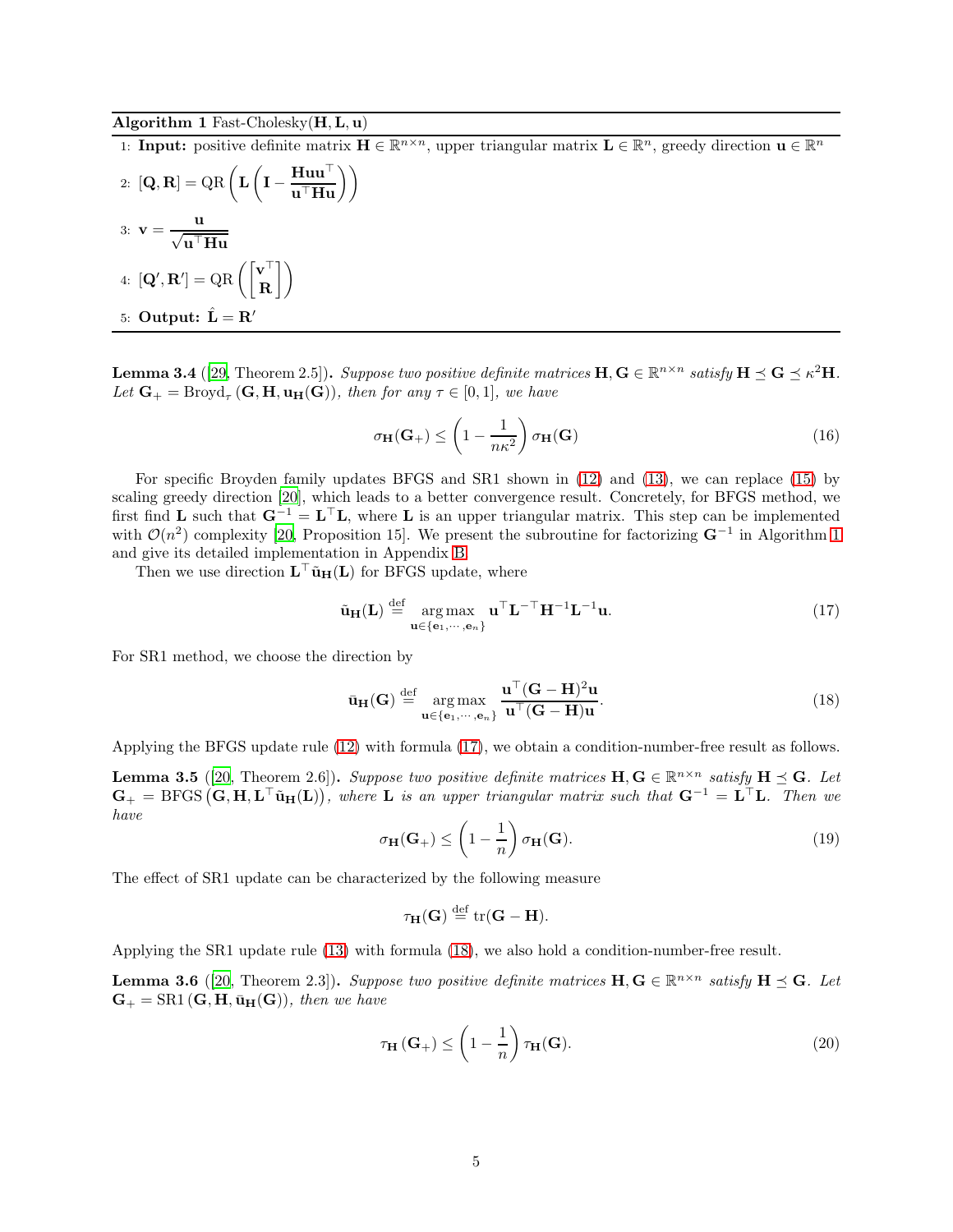<span id="page-5-0"></span>Algorithm 2 Greedy Broyden Class Method for Quadratic Problems

1: **Input:**  $\mathbf{G}_0 = L^2 \mathbf{I}$  and  $\tau_k \in [0, 1]$ 2: for  $k = 0, 1, ...$ 3:  $\mathbf{z}_{k+1} = \mathbf{z}_k - \mathbf{G}_k^{-1} \hat{\mathbf{H}} \mathbf{g}(\mathbf{z}_k)$ 4:  $\mathbf{u}_k = \mathbf{u}_{\mathbf{H}}(\mathbf{G}_k)$ 5:  $\mathbf{G}_{k+1} = \text{Broyd}_{\tau_k} (\mathbf{G}_k, \mathbf{H}, \mathbf{u}_k)$ 6: end for

### <span id="page-5-1"></span>Algorithm 3 Greedy BFGS Method for Quadratic Problem

1: **Input:**  $G_0 = L^2 I$  and  $L_0 = L^{-1} I$ 2: for  $k = 0, 1...$ 3:  $\mathbf{z}_{k+1} = \mathbf{z}_k - \mathbf{G}_k^{-1} \hat{\mathbf{H}} \mathbf{g}(\mathbf{z}_k)$ 4:  $\mathbf{u}_k = \mathbf{L}_k^{\top} \tilde{\mathbf{u}}_{\mathbf{H}}(\mathbf{L}_k)$ 5:  $\mathbf{G}_{k+1} = \text{BFGS}(\mathbf{G}_k, \mathbf{H}, \mathbf{u}_k)$ 6:  $\mathbf{L}_{k+1} = \text{Fast-Cholesky}(\mathbf{H}, \mathbf{L}_k, \mathbf{u}_k)$ 7: end for

### <span id="page-5-5"></span>3.2 Algorithms for Quadratic Saddle Point Problems

Then we consider solving quadratic saddle point problem of the form

$$
\min_{\mathbf{x} \in \mathbb{R}^{n_x}} \max_{\mathbf{y} \in \mathbb{R}^{n_y}} f(\mathbf{x}, \mathbf{y}) \stackrel{\text{def}}{=} \frac{1}{2} \left[ \mathbf{x}^\top \ \mathbf{y}^\top \right] \mathbf{A} \begin{bmatrix} \mathbf{x} \\ \mathbf{y} \end{bmatrix} - \mathbf{b}^\top \begin{bmatrix} \mathbf{x} \\ \mathbf{y} \end{bmatrix},\tag{21}
$$

where  $\mathbf{b} \in \mathbb{R}^n$ ,  $\mathbf{A} \in \mathbb{R}^{n \times n}$  is symmetric and  $n = n_x + n_y$ . We suppose **A** could be partitioned as

<span id="page-5-4"></span>
$$
\mathbf{A} = \begin{bmatrix} \mathbf{A}_{\mathbf{xx}} & \mathbf{A}_{\mathbf{xy}} \\ \mathbf{A}_{\mathbf{yx}} & \mathbf{A}_{\mathbf{yy}} \end{bmatrix} \in \mathbb{R}^{n \times n}
$$

where the sub-matrices  $\mathbf{A_{xx}} \in \mathbb{R}^{n_x \times n_x}$ ,  $\mathbf{A_{xy}} \in \mathbb{R}^{n_x \times n_y}$ ,  $\mathbf{A_{yx}} \in \mathbb{R}^{n_y \times n_x}$  and  $\mathbf{A_{yy}} \in \mathbb{R}^{n_y \times n_y}$  satisfy  $\mathbf{A_{xx}} \succeq \mu \mathbf{I}$ ,  $\mathbf{A}_{\mathbf{y}\mathbf{y}} \preceq -\mu \mathbf{I}$  and  $\|\mathbf{A}\| \leq L$ . Recall the condition number is defined as  $\kappa \stackrel{\text{def}}{=} L/\mu$ . Using notations introduced in Section [2,](#page-1-1) we have

$$
\mathbf{z} = [\mathbf{x}; \mathbf{y}], \quad \mathbf{g}(\mathbf{z}) = \mathbf{A}\mathbf{z} - \mathbf{b}, \quad \hat{\mathbf{H}} \stackrel{\text{def}}{=} \hat{\mathbf{H}}(\mathbf{z}) = \mathbf{A} \quad \text{and} \quad \mathbf{H} \stackrel{\text{def}}{=} \mathbf{H}(\mathbf{z}) = \mathbf{A}^2.
$$

We present the detailed procedure of greedy quasi-Newton methods for quadratic saddle point problem by using Broyden family update, BFGS update and SR1 update in Algorithm [2,](#page-5-0) [3](#page-5-1) and [4](#page-6-0) respectively. We define  $\lambda_k$  as the Euclidean distance from  $z_k$  to the saddle point  $z^*$  for our convergence analysis, that is

$$
\lambda_k \stackrel{\text{def}}{=} ||\mathbf{z}_k - \mathbf{z}^*||.
$$

The definition of  $\lambda_k$  in this paper is different from the measure used in convex optimization [\[20,](#page-14-16) [29\]](#page-15-11)<sup>[1](#page-5-2)</sup>, but it also holds the similar property as follows.

<span id="page-5-3"></span>**Lemma [3](#page-5-1).7.** Assume we have  $\eta_k \geq 1$  and  $\mathbf{G}_k \in \mathbb{R}^{n \times n}$  such that  $\mathbf{H} \preceq \mathbf{G}_k \preceq \eta_k \mathbf{H}$  for Algorithm [2,](#page-5-0) 3 and [4,](#page-6-0) then we have

$$
\lambda_{k+1} \le \left(1 - \frac{1}{\eta_k}\right) \lambda_k.
$$

<span id="page-5-2"></span><sup>&</sup>lt;sup>1</sup>In later section, we will see the measure  $\lambda_k \stackrel{\text{def}}{=} ||\mathbf{z}_k - \mathbf{z}^*||$  is suitable to convergence analysis of quasi-Newton methods for saddle point problems.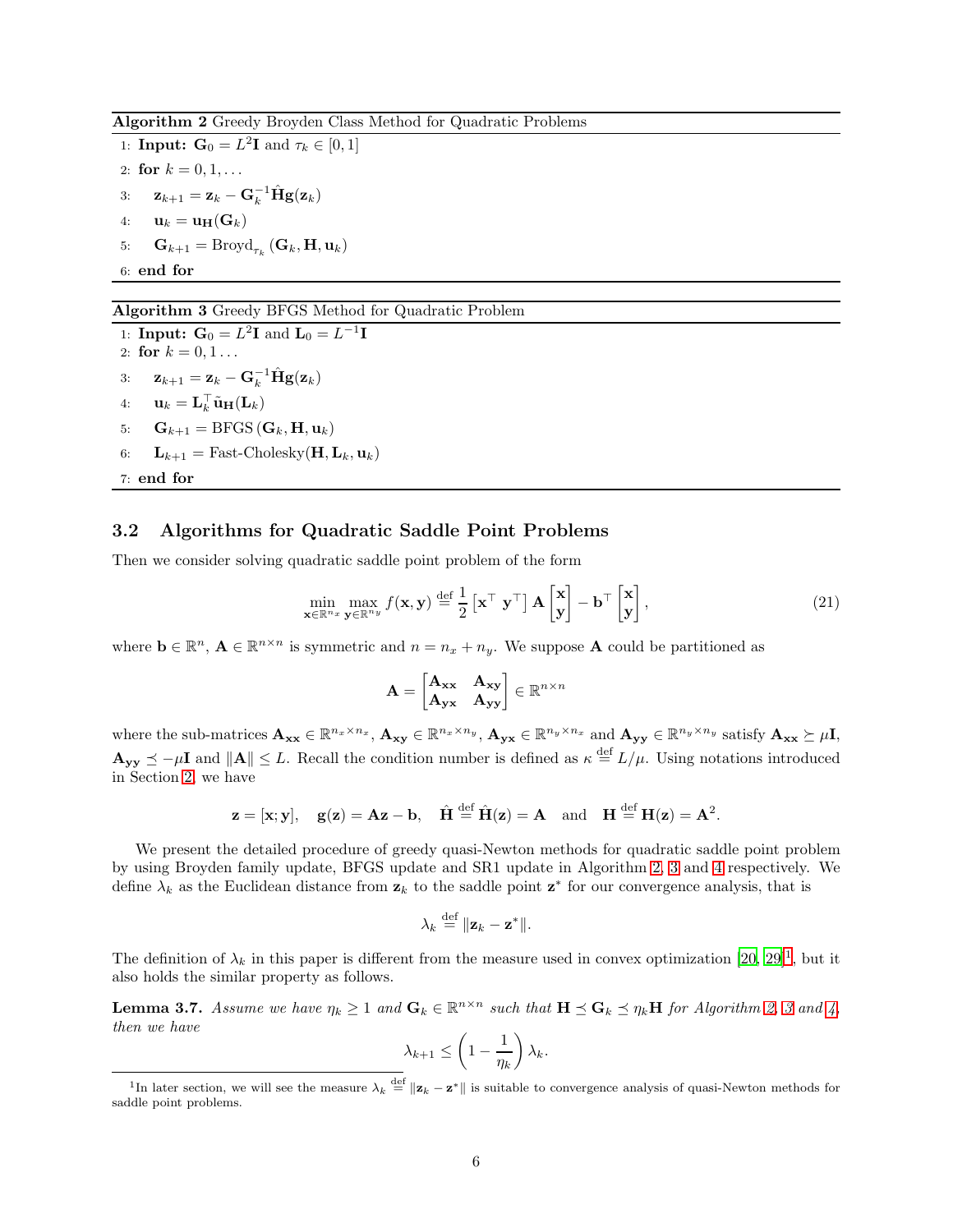<span id="page-6-0"></span>Algorithm 4 Greedy SR1 method for Quadratic Problem

1: **Input:**  $G_0 = L^2 I$  and  $K \leq n$ 2: for  $k = 0, 1, ..., K$ 3:  $\mathbf{z}_{k+1} = \mathbf{z}_k - \mathbf{G}_k^{-1} \hat{\mathbf{H}} \mathbf{g}(\mathbf{z}_k)$ 4:  $\mathbf{u}_k = \bar{\mathbf{u}}_{\mathbf{H}}(\mathbf{G}_k)$ 5:  $\mathbf{G}_{k+1} = \text{SR1}(\mathbf{G}_k, \mathbf{H}, \mathbf{u}_k)$ 6: end for

The next theorem states the assumptions of Lemma [3.7](#page-5-3) always holds with  $\eta_k = \kappa^2 \ge 1$ , which means  $\lambda_k$ converges to 0 linearly.

<span id="page-6-1"></span>**Theorem [3](#page-5-1).8.** For all  $k \geq 0$ , Algorithm [2,](#page-5-0) 3 and [4](#page-6-0) holds that

<span id="page-6-3"></span>
$$
\mathbf{H} \preceq \mathbf{G}_k \preceq \kappa^2 \mathbf{H},\tag{22}
$$

<span id="page-6-4"></span>and

$$
\lambda_k \le \left(1 - \frac{1}{\kappa^2}\right)^k \lambda_0. \tag{23}
$$

Lemma [3.7](#page-5-3) also implies superlinear convergence can be obtained if there exists  $\eta_k$  which converges to 1. Applying Lemma [3.4,](#page-4-3) [3.5](#page-4-4) and [3.6,](#page-4-5) we can show it holds for proposed algorithms.

<span id="page-6-2"></span>Theorem 3.9. Solving quadratic saddle point problem [\(21\)](#page-5-4) by proposed greedy quasi-Newton algorithms, we have the following results:

1. For greedy Broyden family method (Algorithm [2\)](#page-5-0), we have

$$
\mathbf{H} \preceq \mathbf{G}_k \preceq \left(1 + \left(1 - \frac{1}{n\kappa^2}\right)^k n\kappa^2\right) \mathbf{H} \quad \text{and} \quad \lambda_{k+1} \le \left(1 - \frac{1}{n\kappa^2}\right)^k n\kappa^2 \lambda_k \quad \text{for all } k \ge 0.
$$

2. For greedy BFGS method (Algorithm [3\)](#page-5-1), we have

$$
\mathbf{H} \preceq \mathbf{G}_k \preceq \left(1 + \left(1 - \frac{1}{n}\right)^k n\kappa^2\right) \mathbf{H} \quad \text{and} \quad \lambda_{k+1} \le \left(1 - \frac{1}{n}\right)^k n\kappa^2 \lambda_k \quad \text{for all } k \ge 0.
$$

3. For greedy SR1 method (Algorithm [4\)](#page-6-0), we have

$$
\mathbf{H} \preceq \mathbf{G}_k \preceq \left(1 + \left(1 - \frac{k}{n}\right)n\kappa^4\right)\mathbf{H} \quad \text{and} \quad \lambda_{k+1} \le \left(1 - \frac{k}{n}\right)n\kappa^4\lambda_k \quad \text{for all } 0 \le k \le n.
$$

Combing the results of Theorem [3.8](#page-6-1) and [3.9,](#page-6-2) we achieve the two-stages convergence behavior, that is, the algorithm has global linear convergence and local superlinear convergence. The formal description is summarized as follows.

<span id="page-6-5"></span>Corollary 3.9.1. Solving quadratic saddle point problem [\(21\)](#page-5-4) by proposed greedy quasi-Newton algorithms, we have the following results:

1. Using greedy Broyden family method (Algorithm [2\)](#page-5-0), we have

$$
\lambda_{k_0+k} \le \left(1 - \frac{1}{n\kappa^2}\right)^{\frac{k(k-1)}{2}} \left(\frac{1}{2}\right)^k \left(1 - \frac{1}{\kappa^2}\right)^{k_0} \lambda_0 \quad \text{for all } k > 0 \text{ and } k_0 = \mathcal{O}\left(n\kappa^2 \ln(n\kappa^2)\right). \tag{24}
$$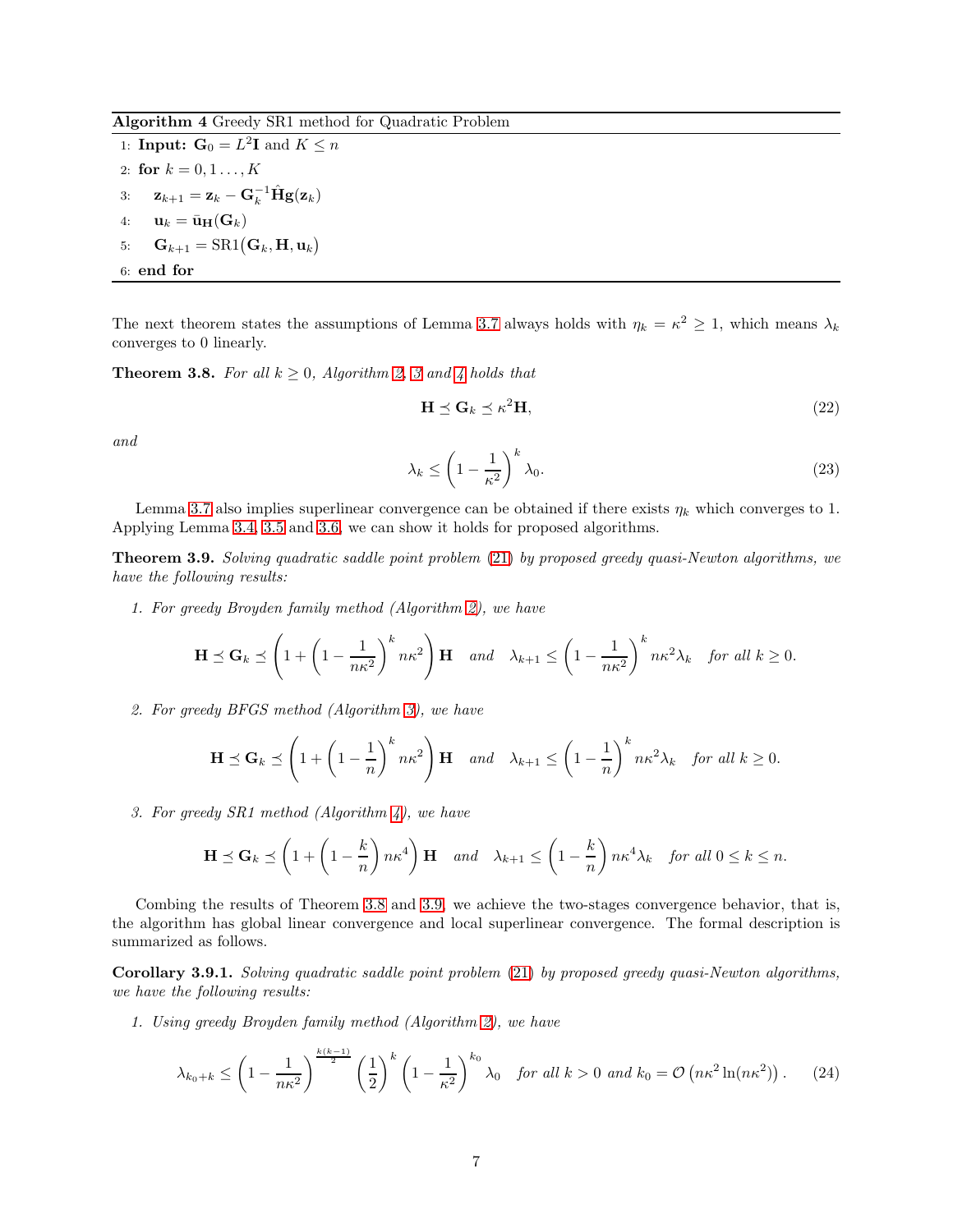2. Using greedy BFGS method (Algorithm [3\)](#page-5-1), we have

$$
\lambda_{k_0+k} \le \left(1-\frac{1}{n}\right)^{\frac{k(k-1)}{2}} \left(\frac{1}{2}\right)^k \left(1-\frac{1}{\kappa^2}\right)^{k_0} \lambda_0 \quad \text{for all } k>0 \text{ and } k_0=\mathcal{O}\left(n\ln(n\kappa^2)\right). \tag{25}
$$

3. Using greedy SR1 method (Algorithm [4\)](#page-6-0), we have

$$
\lambda_k \le \begin{cases}\n\left(1 - \frac{1}{\kappa^2}\right)^k \lambda_0 & 0 \le k \le k_0, \\
\frac{(n-1)!}{(n-k+k_0-1)!} \left(\frac{1}{2n}\right)^{k-k_0} \left(1 - \frac{1}{\kappa^2}\right)^{k_0} & k_0 < k < n,\n\end{cases}
$$
\n(26)

where 
$$
k_0 = \left[ \left( 1 - \frac{1}{2n\kappa^4} \right) n \right].
$$

#### <span id="page-7-4"></span>3.3 Algorithms for General Saddle Point Problems

In this section, we consider the general saddle point problem

$$
\min_{\mathbf{x}\in\mathbb{R}^{n_x}}\max_{\mathbf{y}\in\mathbb{R}^{n_y}}f(\mathbf{x},\mathbf{y}).
$$

where  $f(\mathbf{x}, \mathbf{y})$  satisfies Assumption [2.1](#page-2-3) and [2.2.](#page-2-4) We target to propose quasi-Newton methods for solving above problem with local superlinear convergence and  $\mathcal{O}(n^2)$  time complexity for each iteration.

#### <span id="page-7-2"></span>3.3.1 Algorithms

The key idea of designing quasi-Newton methods for saddle point problems is characterizing the secondorder information by approximating the auxiliary matrix  $H(z) \stackrel{\text{def}}{=} (\hat{H}(z))^2$ . Note that we have supposed the Hessian of  $f$  is Lipschitz continuous and bounded in Assumption [2.1](#page-2-3) and [2.2,](#page-2-4) which means the auxiliary matrix operator  $H(z)$  is also Lipschitz continuous.

<span id="page-7-0"></span>**Lemma 3.10.** Under Assumption [2.1](#page-2-3) and [2.2,](#page-2-4) we have  $H(z)$  is  $2LL_2$ -Lipschitz continuous, that is

<span id="page-7-5"></span>
$$
\|\mathbf{H}(\mathbf{z}) - \mathbf{H}(\mathbf{z}')\| \le 2L_2 L \|\mathbf{z} - \mathbf{z}'\|.
$$
 (27)

Combining Lemma [3.1](#page-2-5) and [3.10,](#page-7-0) we achieve the following properties of  $H(z)$ , which analogizes the strongly self-concordance in convex optimization [\[29](#page-15-11)].

<span id="page-7-3"></span>**Lemma 3.11.** Under Assumption [2.1](#page-2-3) and [2.2,](#page-2-4) the auxiliary matrix operator  $H(\cdot)$  satisfies

<span id="page-7-6"></span>
$$
\mathbf{H}(\mathbf{z}) - \mathbf{H}(\mathbf{z}') \preceq M \|\mathbf{z} - \mathbf{z}'\| \mathbf{H}(\mathbf{w}),\tag{28}
$$

for all  $\mathbf{z}, \mathbf{z}', \mathbf{w} \in \mathbb{R}^n$ , where  $M = 2\kappa^2 L_2/L$ .

<span id="page-7-1"></span>**Corollary 3.11.1.** Let  $\mathbf{z}, \mathbf{z}' \in \mathbb{R}^n$  and  $r = ||\mathbf{z}' - \mathbf{z}||$ . Suppose the objective function f satisfies Assumption [2.1](#page-2-3) and [2.2,](#page-2-4) then the auxiliary matrix operator  $H(\cdot)$  holds that

<span id="page-7-7"></span>
$$
\frac{\mathbf{H}(\mathbf{z})}{1+Mr} \preceq \mathbf{H}(\mathbf{z}') \preceq (1+Mr)\mathbf{H}(\mathbf{z}),\tag{29}
$$

for all  $\mathbf{z}, \mathbf{z}' \in \mathbb{R}^n$ , where  $M = 2\kappa^2 L_2/L$ .

Different with the quadratic case, auxiliary matrix  $H(z)$  is not fixed for general saddle point problem. Based on the smoothness of  $H(z)$ , we apply Lemma [3.11.1](#page-7-1) to generalize Corollary [3.3](#page-3-7) as follows.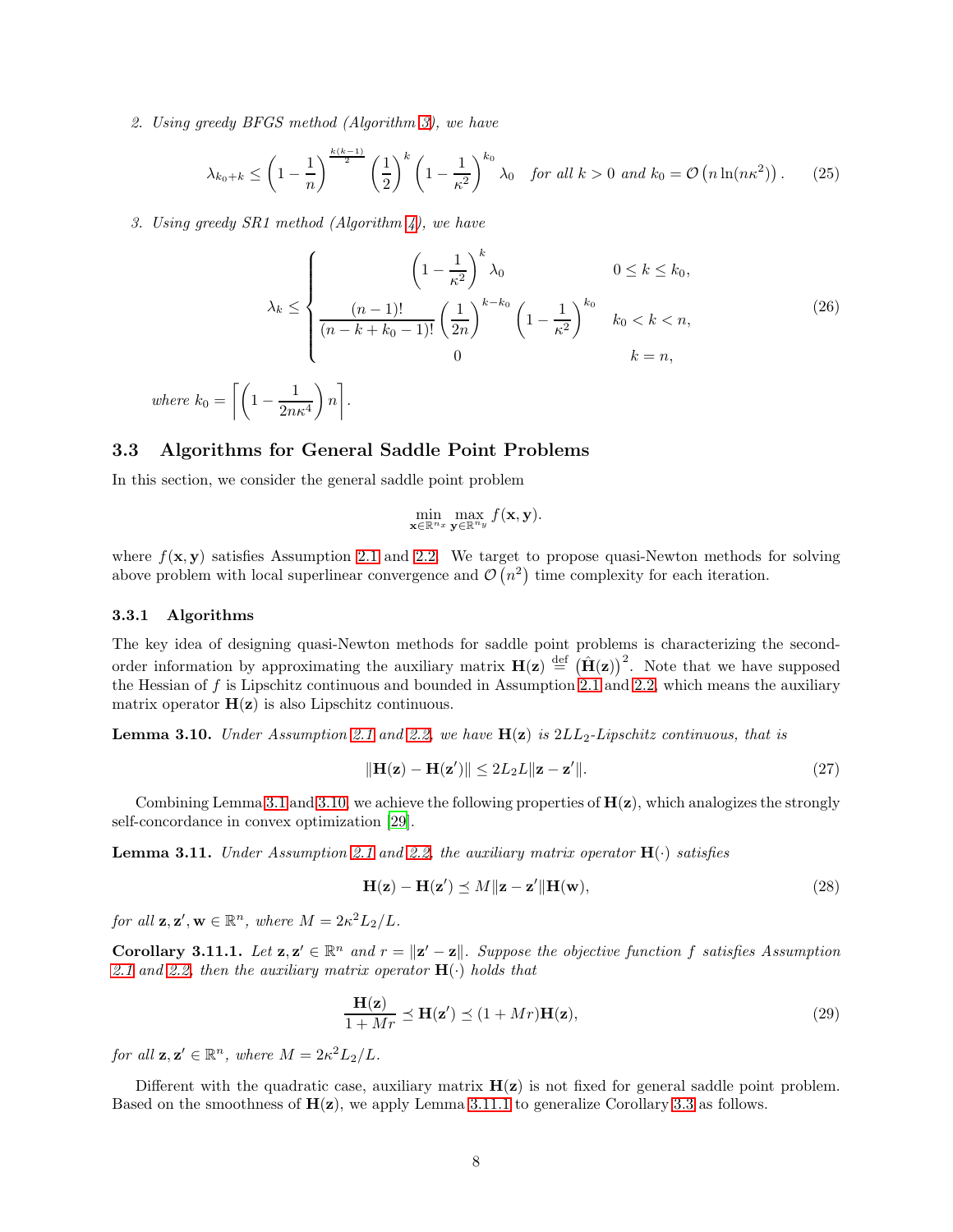<span id="page-8-0"></span>Algorithm 5 Greedy Broyden Method for General Case

1: **Input:**  $\mathbf{G}_0 \succeq \mathbf{H}, \tau_k \in [0, 1]$  and  $M \geq 0$ . 2: for  $k > 0$ 3:  $\mathbf{z}_{k+1} = \mathbf{z}_k - \mathbf{G}_k^{-1} \hat{\mathbf{H}}_k \mathbf{g}_k$ 4:  $r_k = ||\mathbf{z}_{k+1} - \mathbf{z}_k||$ 5:  $\tilde{\mathbf{G}}_k = (1 + Mr_k)\mathbf{G}_k$ 6:  $\mathbf{u}_k = \mathbf{u}_{\mathbf{H}_{k+1}}(\tilde{\mathbf{G}}_k)$ 7:  $\mathbf{G}_{k+1} = \text{Broyd}_{\tau_k}(\tilde{\mathbf{G}}_k, \mathbf{H}_{k+1}, \mathbf{u}_k)$ 8: end for

### <span id="page-8-1"></span>Algorithm 6 Greedy BFGS Method for General Case

1: **Input:**  $G_0 \succeq H$  and  $M \geq 0$ . 2:  ${\bf L}_0 = {\bf G}_0^{-1/2}$ 3: for  $k = 0, 1...$ 4:  $\mathbf{z}_{k+1} = \mathbf{z}_k - \mathbf{G}_k^{-1} \hat{\mathbf{H}}_k \mathbf{g}_k$ 5:  $r_k = ||\mathbf{z}_{k+1} - \mathbf{z}_k||$ 6:  $\tilde{\mathbf{G}}_k = (1 + Mr_k) \mathbf{G}_k$ 7:  $\tilde{\mathbf{L}}_k = \mathbf{L}_k / \sqrt{1 + Mr_k}$ 8:  $\mathbf{u}_k = \tilde{\mathbf{L}}_k^{\top} \tilde{\mathbf{H}}_{k+1}(\tilde{\mathbf{L}}_k)$ 9:  $\mathbf{G}_{k+1} = \text{BFGS}(\tilde{\mathbf{G}}_k, \mathbf{H}_{k+1}, \mathbf{u}_k)$ 10:  $\mathbf{L}_{k+1} = \text{Fast-Cholesky}(\mathbf{H}_{k+1}, \mathbf{L}_k, \mathbf{u}_k)$ 11: end for

<span id="page-8-4"></span>**Lemma 3.12.** Let  $\mathbf{z} \in \mathbb{R}^n$  and  $\mathbf{G} \in \mathbb{R}^{n \times n}$  be a positive definite matrix such that

<span id="page-8-6"></span><span id="page-8-5"></span>
$$
\mathbf{H}(\mathbf{z}) \preceq \mathbf{G} \preceq \eta \mathbf{H}(\mathbf{z}),\tag{30}
$$

for some  $\eta \geq 1$ . We additionally define  $\mathbf{z}_+ \in \mathbb{R}^n$  and  $r = ||\mathbf{z}_+ - \mathbf{z}||$ , then we have

<span id="page-8-3"></span>
$$
\tilde{\mathbf{G}} \stackrel{\text{def}}{=} (1 + Mr)\mathbf{G} \succeq \mathbf{H}(\mathbf{z}) \tag{31}
$$

<span id="page-8-2"></span>and

$$
\mathbf{H}(\mathbf{z}_{+}) \preceq \text{Broyd}_{\tau}(\tilde{\mathbf{G}}, \mathbf{H}(\mathbf{z}_{+}), \mathbf{u}) \preceq (1 + Mr)^{2} \eta \mathbf{H}(\mathbf{z}_{+})
$$
\n(32)

for all  $\mathbf{u} \in \mathbb{R}^n$ ,  $\tau \in [0,1]$  and  $M = 2\kappa^2 L_2/L$ .

The relationship [\(32\)](#page-8-2) implies it is reasonable to establish the algorithms by update rule

$$
\mathbf{G}_{k+1} = \text{Broyd}_{\tau_k} \left( \tilde{\mathbf{G}}_k, \mathbf{H}_{k+1}, \mathbf{u}_k \right)
$$
 (33)

with  $\tilde{\mathbf{G}}_k = (1 + Mr_k)\mathbf{G}_k$  and  $r_k = ||\mathbf{z}_{k+1} - \mathbf{z}_k||$ . Similarly, we can also achieve  $\mathbf{G}_{k+1}$  by such  $\tilde{\mathbf{G}}_k$  for specific BFGS and SR1 update. Combining iteration [\(10\)](#page-3-1) with [\(33\)](#page-8-3), we propose the quasi-Newton methods for general strongly-convex-strongly-concave saddle point problems. The details is shown in Algorithm [5,](#page-8-0) [6](#page-8-1) and [7](#page-9-0) for greedy Broyden family, BFGS and SR1 updates respectively.

### <span id="page-8-7"></span>3.3.2 Convergence Analysis

We turn to consider building the convergence guarantee for algorithms proposed in Section [3.3.1.](#page-7-2) We start from the following lemma which is useful to further analysis.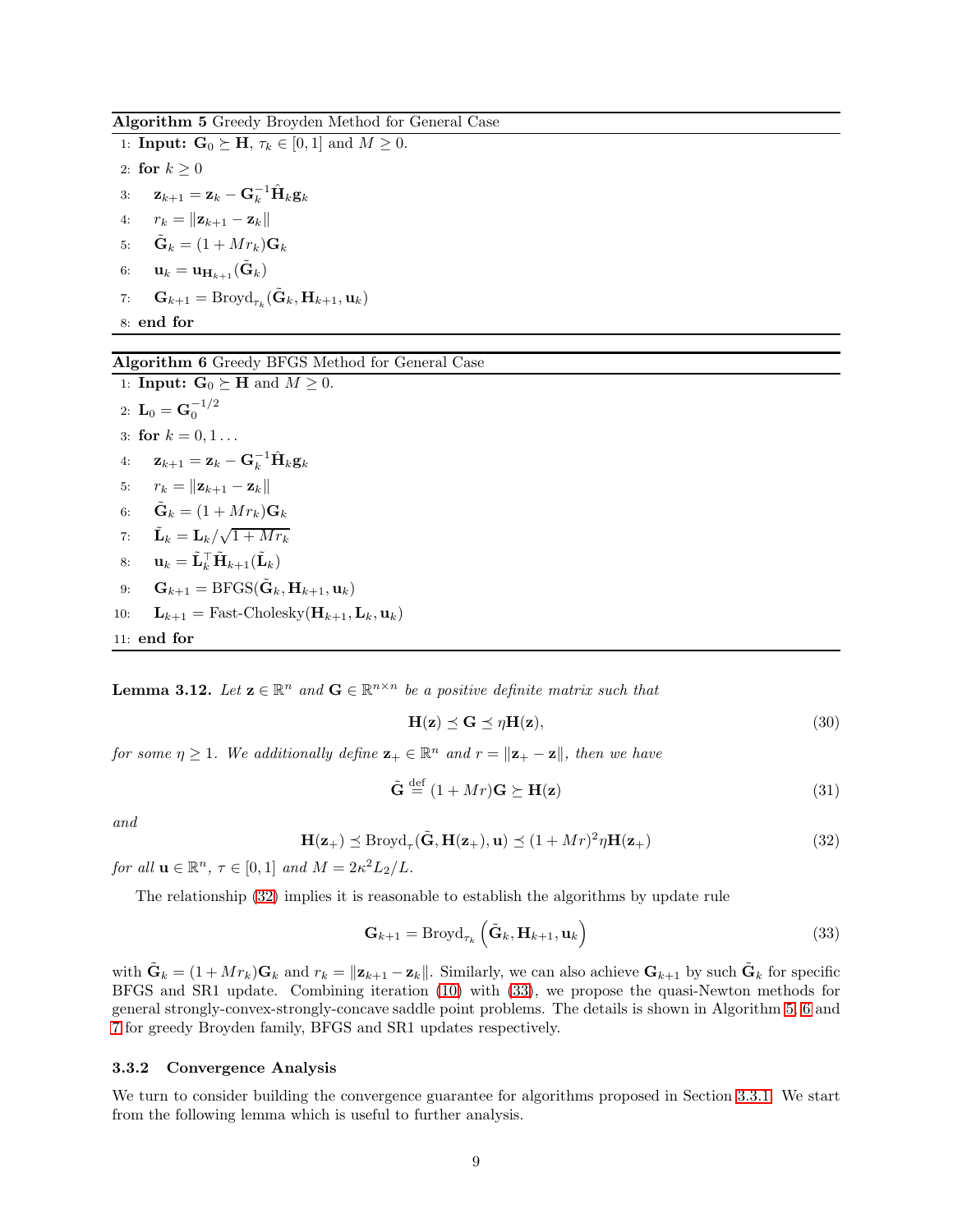<span id="page-9-0"></span>Algorithm 7 Greedy SR1 Method for General Case

1: **Input:**  $\mathbf{G}_0 \geq \mathbf{H}$  and  $M \geq 0$ 2: for  $k = 0, 1...$ 3:  $\mathbf{z}_{k+1} = \mathbf{z}_k - \mathbf{G}_k^{-1} \hat{\mathbf{H}}_k \mathbf{g}_k$ 4:  $r_k = ||\mathbf{z}_{k+1} - \mathbf{z}_k||$ 5:  $\tilde{\mathbf{G}}_k = (1 + Mr_k) \mathbf{G}_k$ 6:  $\mathbf{u}_k = \tilde{\mathbf{u}}_{\mathbf{H}_{k+1}}(\tilde{\mathbf{G}}_k)$ 7:  $\mathbf{G}_{k+1} = \text{SR1}(\tilde{\mathbf{G}}_k, \mathbf{H}_{k+1}, \mathbf{u}_k)$ 8: end for

<span id="page-9-3"></span>**Lemma 3.13.** Suppose objective function f satisfies Assumption [2.1](#page-2-3) and [2.2](#page-2-4) and  $\mathbf{z}^* = [\mathbf{x}^*; \mathbf{y}^*]$  is its saddle point, then we have

<span id="page-9-5"></span>
$$
\left\| \mathbf{g}(\mathbf{z}) - \hat{\mathbf{H}}(\mathbf{z})(\mathbf{z} - \mathbf{z}^*) \right\| \le \frac{L_2}{2} \|\mathbf{z} - \mathbf{z}^*\|^2,
$$
\n(34)

for all  $\mathbf{z}, \mathbf{z}' \in \mathbb{R}^n$ .

We introduce the following notations to simplify the presentation. We let  $\{z_k\}$  be the sequence generated from Algorithm [5,](#page-8-0) [6](#page-8-1) or [7](#page-9-0) and denote

$$
\hat{\mathbf{H}}_k \stackrel{\text{def}}{=} \hat{\mathbf{H}}_k(\mathbf{z}_k), \qquad \mathbf{H}_k \stackrel{\text{def}}{=} (\hat{\mathbf{H}}_k(\mathbf{z}_k))^2, \qquad \mathbf{g}_k \stackrel{\text{def}}{=} \mathbf{g}(\mathbf{z}_k) \qquad \text{and} \qquad r_k \stackrel{\text{def}}{=} ||\mathbf{z}_{k+1} - \mathbf{z}_k||.
$$

We still use Euclidean distance  $\lambda_k \stackrel{\text{def}}{=} ||\mathbf{z}_k - \mathbf{z}^*||$  for analysis and establish the relationship between  $\lambda_k$  and  $\lambda_{k+1}$ , which is shown in Lemma [3.14.](#page-9-1)

<span id="page-9-1"></span>Lemma 3.14. Using Algorithm [5,](#page-8-0) [6](#page-8-1) and [7,](#page-9-0) suppose we have

<span id="page-9-4"></span>
$$
\mathbf{H}_k \preceq \mathbf{G}_k \preceq \eta_k \mathbf{H}_k,\tag{35}
$$

for some  $\eta_k \geq 1$ . Then we have

<span id="page-9-6"></span>
$$
\lambda_{k+1} \leq \left(1 - \frac{1}{\eta_k}\right) \lambda_k + \beta \lambda_k^2, \tag{36}
$$

$$
r_k \leq \lambda_k + \lambda_{k+1}, \tag{37}
$$

where  $\beta = \frac{\kappa^2 L_2}{2L_1}$  $\frac{2L}{2L}$ .

Rodomanov and Nesterov [\[29,](#page-15-11) Lemma 4.3] derive a result similar to Lemma [3.14](#page-9-1) for minimizing the stronglyconvex function  $\hat{f}(\cdot)$ , but depends on the different measure  $\lambda_{\hat{f}}(\cdot) \stackrel{\text{def}}{=} \langle \nabla \hat{f}(\cdot), (\nabla^2 \hat{f}(\cdot))^{-1} \nabla \hat{f}(\cdot) \rangle^2$  $\lambda_{\hat{f}}(\cdot) \stackrel{\text{def}}{=} \langle \nabla \hat{f}(\cdot), (\nabla^2 \hat{f}(\cdot))^{-1} \nabla \hat{f}(\cdot) \rangle^2$  $\lambda_{\hat{f}}(\cdot) \stackrel{\text{def}}{=} \langle \nabla \hat{f}(\cdot), (\nabla^2 \hat{f}(\cdot))^{-1} \nabla \hat{f}(\cdot) \rangle^2$ . Note that our algorithms are based on the iteration rule

$$
\mathbf{z}_{k+1} = \mathbf{z}_k - \mathbf{G}_k^{-1} \hat{\mathbf{H}}_k \mathbf{g}_k.
$$

Compared with quasi-Newton methods for convex optimization, there exists an additional term  $\hat{H}_k$  between  $\mathbf{G}_k^{-1}$  and  $\mathbf{g}_k$ , which leads to the convergence analysis based on  $\lambda_k \stackrel{\text{def}}{=} ||\mathbf{z}_k - \mathbf{z}^*||$  is so difficult. Fortunately, we find directly using Euclidean distance  $\lambda_k$  makes sure everything goes smoothly.

For further analysis, we also denote

<span id="page-9-7"></span>
$$
\rho_k \stackrel{\text{def}}{=} 2M\lambda_k,\tag{38}
$$

<span id="page-9-2"></span><sup>&</sup>lt;sup>2</sup>The original notations of Rodomanov and Nesterov [\[29](#page-15-11)] is minimizing the strongly-convex function  $f(\cdot)$  and establishing the convergence result by  $\lambda_f(\cdot) \stackrel{\text{def}}{=} \langle \nabla f(\cdot), (\nabla^2 f(\cdot))^{-1} \nabla f(\cdot) \rangle$ . To avoid ambiguity, we use notations  $\hat{f}(\cdot)$  and  $\lambda_f$  to describe their work in this paper.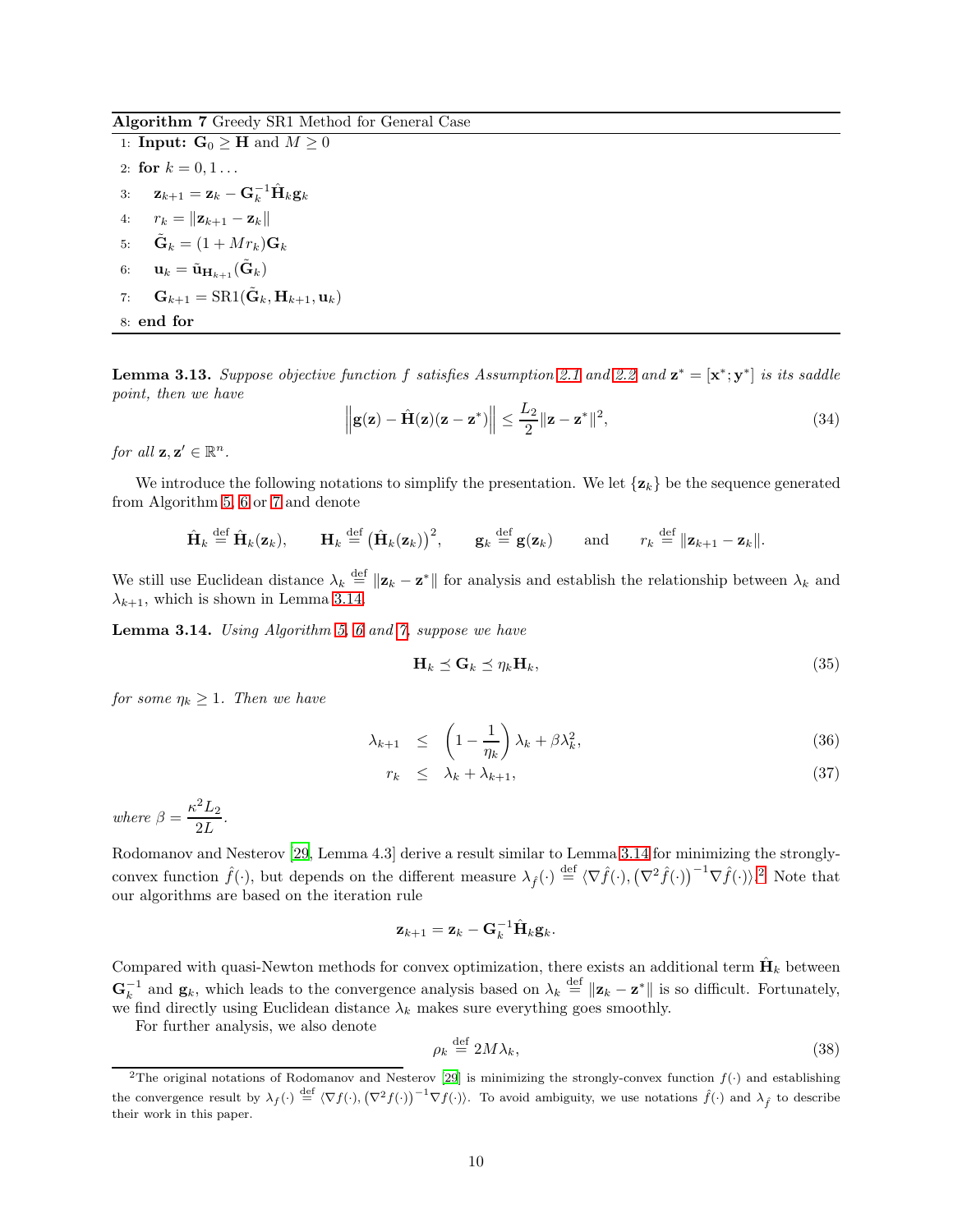and

<span id="page-10-0"></span>
$$
\sigma_k \stackrel{\text{def}}{=} \sigma_{\mathbf{H}_k}(\mathbf{G}_k) = \langle \mathbf{H}_k^{-1}, \mathbf{G}_k \rangle - n. \tag{39}
$$

Then we establish linear convergence for the first period of iterations, which can be viewed as the generalization of Theorem [3.8.](#page-6-1) Note that the following result holds for all Algorithm [5,](#page-8-0) [6](#page-8-1) and [7.](#page-9-0)

<span id="page-10-3"></span>**Theorem 3.15.** Using Algorithm [5,](#page-8-0) [6](#page-8-1) and [7](#page-9-0) with  $M = 2\kappa^2 L_2/L$  and  $\mathbf{G}_0 = L^2 \mathbf{I}$ , we suppose the initial point  $z_0$  is sufficiently close to the saddle point such that

<span id="page-10-7"></span>
$$
M\lambda_0 \le \frac{\ln b}{8b\kappa^2} \tag{40}
$$

<span id="page-10-6"></span>where  $1 < b < 5$ . Let  $\rho_k = 2M\lambda_k$ , then for all  $k \geq 0$ , we have

<span id="page-10-8"></span>
$$
\lambda_{k+1} \le \lambda_k,\tag{41}
$$

$$
\mathbf{H}_{k} \preceq \mathbf{G}_{k} \preceq \exp\left(2\sum_{i=0}^{k-1} \rho_{i}\right) \kappa^{2} \mathbf{H}_{k} \preceq b\kappa^{2} \mathbf{H}_{k} \tag{42}
$$

<span id="page-10-5"></span>and

$$
\lambda_k \le \left(1 - \frac{1}{2b\kappa^2}\right)^k \lambda_0. \tag{43}
$$

Then we analyze how does  $\sigma_k$  change after one iteration to show the local superlinear convergence for greedy Broyden family method (Algorithm [5\)](#page-8-0) and greedy BFGS method (Algorithm [6\)](#page-8-1). Recall that  $\sigma_k$  is defined in [\(39\)](#page-10-0) to measure how well does the matrix  $\mathbf{G}_k$  approximate the auxiliary matrix  $\mathbf{H}_k$ .

<span id="page-10-1"></span>Lemma 3.16. Solving general strongly-convex strongly-concave saddle point problem [\(1\)](#page-0-0) under Assumption [2.1](#page-2-3) and [2.2](#page-2-4) by proposed greedy quasi-Newton algorithms, we have the following results for  $\sigma_k$ :

1. For greedy Broyden family method (Algorithm [5\)](#page-8-0) with  $M = 2\kappa^2 L_2/L$  and  $G_0 = L^2 I$  we have

<span id="page-10-10"></span>
$$
\sigma_{k+1} \le \left(1 - \frac{1}{n\kappa^2}\right) \left(1 + Mr_k\right)^2 \left(\sigma_k + \frac{2nMr_k}{1 + Mr_k}\right) \quad \text{for all } k \ge 0 \tag{44}
$$

2. For greedy BFGS method (Algorithm [6\)](#page-8-1) with  $M = 2\kappa^2 L_2/L$ ,  $G_0 = L^2 I$  and  $L_0 = \frac{1}{L}I$ , we have

<span id="page-10-9"></span>
$$
\sigma_{k+1} \le \left(1 - \frac{1}{n}\right)(1 + Mr_k)^2 \left(\sigma_k + \frac{2nMr_k}{1 + Mr_k}\right) \quad \text{for all } k \ge 0. \tag{45}
$$

The analysis for greedy SR1 method is based on constructing  $\eta_k$  such that

<span id="page-10-2"></span>
$$
\operatorname{tr}(\mathbf{G}_k - \mathbf{H}_k) = \eta_k \operatorname{tr}(\mathbf{H}_k),\tag{46}
$$

whose details are showed in appendix. Based on Lemma [3.16](#page-10-1) and  $\eta_k$  satisfies [\(46\)](#page-10-2), we can show the proposed algorithms enjoy the local superlinear convergence for the general saddle point problems.

<span id="page-10-4"></span>Theorem 3.17. Solving general saddle point problem [\(1\)](#page-0-0) under Assumption [2.1](#page-2-3) and [2.2](#page-2-4) by proposed greedy quasi-Newton methods (Algorithm [5,](#page-8-0) [6](#page-8-1) and [7\)](#page-9-0) with  $M = 2\kappa^2 L_2/L$  and  $G_0 = L^2 I$ , we have the following results:

1. For greedy Broyden family method (Algorithm [5\)](#page-8-0), if the initial point is sufficiently close to the saddle point such that

<span id="page-10-12"></span>
$$
M\lambda_0 \le \frac{\ln 2}{16(1+2n)\kappa^2},\tag{47}
$$

we have

<span id="page-10-11"></span>
$$
\lambda_{k+1} \le \left(1 - \frac{1}{n\kappa^2}\right)^k 2n\kappa^2 \lambda_k \quad \text{for all } k \ge 0. \tag{48}
$$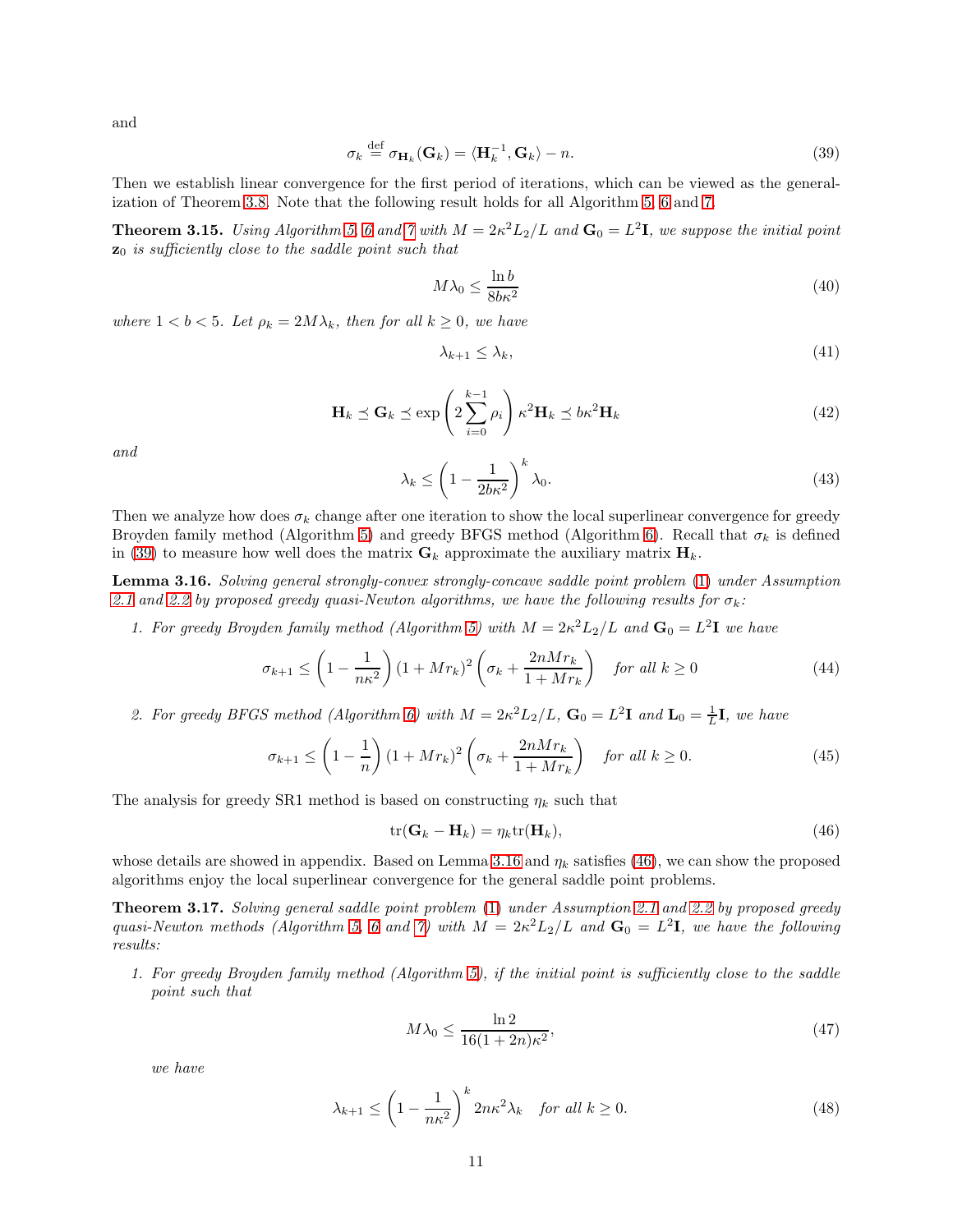2. For greedy BFGS method (Algorithm [6\)](#page-8-1), with another input  $\mathbf{L}_0 = \frac{1}{L}\mathbf{I}$ , if the initial point is sufficiently close to the saddle point such that

<span id="page-11-3"></span>
$$
M\lambda_0 \le \frac{\ln 2}{16(1+2n)\kappa^2},\tag{49}
$$

we have

<span id="page-11-4"></span>
$$
\lambda_{k+1} \le \left(1 - \frac{1}{n}\right)^k 2n\kappa^2 \lambda_k \quad \text{for all } k \ge 0.
$$
 (50)

3. For greedy SR1 method (Algorithm [7\)](#page-9-0), if the initial point is sufficiently close to the saddle point such that

<span id="page-11-5"></span>
$$
M\lambda_0 \le \frac{\ln 2}{16(1 + 2n\kappa^2)\kappa^2},\tag{51}
$$

we have

<span id="page-11-6"></span>
$$
\lambda_{k+1} \le \left(1 - \frac{1}{n}\right)^k 2n\kappa^4 \lambda_k, \quad \text{for all } k \ge 0 \tag{52}
$$

Finally, combining the results of Theorem [3.15](#page-10-3) and [3.17,](#page-10-4) we can prove the algorithms achieve the twostages convergence behaviors as follows.

<span id="page-11-0"></span>Corollary 3.17.1. Solving general saddle point problem [\(1\)](#page-0-0) under Assumption [2.1](#page-2-3) and [2.2](#page-2-4) by proposed greedy quasi-Newton methods (Algorithm [5,](#page-8-0) [6](#page-8-1) and [7\)](#page-9-0) with  $M = 2\kappa^2 L_2/L$  and  $G_0 = L^2 I$ , if the initial point is sufficiently close to the saddle point such that

$$
M\lambda_0 \le \frac{\ln 2}{16\kappa^2},
$$

we have the following results:

1. For greedy Broyden family method (Algorithm [5\)](#page-8-0), we have

$$
\lambda_{k_0+k} \le \left(1 - \frac{1}{n\kappa^2}\right)^{\frac{k(k-1)}{2}} \left(\frac{1}{2}\right)^k \left(1 - \frac{1}{4\kappa^2}\right)^{k_0} \lambda_0 \quad \text{for all } k > 0 \text{ and } k_0 = \mathcal{O}\left(n\kappa \ln(n\kappa)\right). \tag{53}
$$

2. For greedy BFGS method (Algorithm [6\)](#page-8-1), we have

$$
\lambda_{k_0+k} \le \left(1-\frac{1}{n}\right)^{\frac{k(k-1)}{2}} \left(\frac{1}{2}\right)^k \left(1-\frac{1}{4\kappa^2}\right)^{k_0} \lambda_0 \quad \text{for all } k>0 \text{ and } k_0=\mathcal{O}\left(\max\{n,\kappa^2\}\ln(n\kappa)\right). \tag{54}
$$

3. For greedy SR1 method (Algorithm [7\)](#page-9-0), we have

$$
\lambda_{k_0+k} \le \left(1-\frac{1}{n}\right)^{\frac{k(k-1)}{2}} \left(\frac{1}{2}\right)^k \left(1-\frac{1}{4\kappa^2}\right)^{k_0} \lambda_0 \quad \text{for all } k>0 \text{ and } k_0=\mathcal{O}\left(\max\{n,\kappa^2\}\ln(n\kappa)\right). \tag{55}
$$

## <span id="page-11-1"></span>4 Extension for Solving Nonlinear Equations

In this section, we extend our algorithms for solving general nonlinear equations. Concretely, we consider finding the solution of the system

<span id="page-11-2"></span>
$$
\mathbf{g}(\mathbf{z}) = \mathbf{0}.\tag{56}
$$

The remainders of this paper do not require the operator  $g(\cdot)$  related to some minimax problem and it could be any differentiable function from  $\mathbb{R}^n$  to  $\mathbb{R}^n$ . We use  $\hat{H}(z)$  to present the Jacobian of  $g(\cdot)$  at  $z \in \mathbb{R}^n$  and still follow the notation  $H(z) \stackrel{\text{def}}{=} (\hat{H}(z))^2$ . We suppose the nonlinear equation satisfies the following conditions.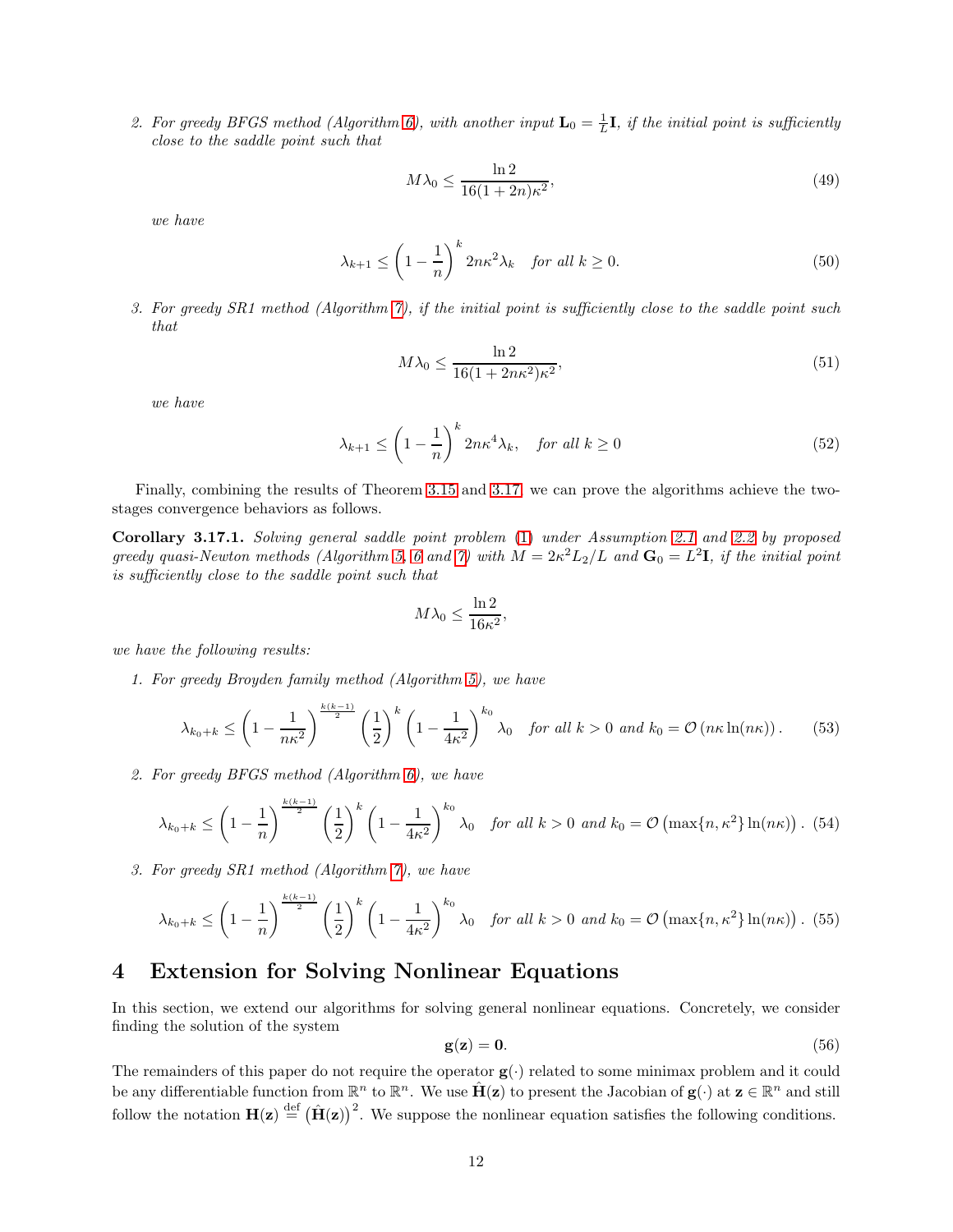<span id="page-12-0"></span>Assumption 4.1. The function  $g: \mathbb{R}^n \to \mathbb{R}^n$  is differentiable and its Jacobian  $\hat{H}: \mathbb{R}^n \to \mathbb{R}^{n \times n}$  is  $L_2$ . Lipschitz continuous. That is, for all  $z, z' \in \mathbb{R}^n$ , we have

$$
\left\| \hat{\mathbf{H}}(\mathbf{z}) - \hat{\mathbf{H}}(\mathbf{z}') \right\| \le L_2 \|\mathbf{z} - \mathbf{z}'\|.
$$
\n(57)

<span id="page-12-1"></span>**Assumption 4.2.** There exists a solution  $z^*$  of equation [\(56\)](#page-11-2) such that  $\hat{H}(z^*)$  is non-singular. Additionally, we assume the smallest and largest singular values of  $\hat{H}(z^*)$  are  $\mu$  and L respectively.

We still denote the condition number as  $\kappa \stackrel{\text{def}}{=} L/\mu$ . Note that the saddle point problem [\(1\)](#page-0-0) under Assumption [2.1](#page-2-3) and [2.2](#page-2-4) is a special case of solving nonlinear equation [\(56\)](#page-11-2) under Assumption [4.1](#page-12-0) and [4.2.](#page-12-1)

Similar to previous section, the design of the algorithms is based on approximating the auxiliary matrix  $H(z)$ . Hence, we start from considering its smoothness.

<span id="page-12-2"></span>**Lemma 4.3.** Under Assumption [4.1](#page-12-0) and [4.2,](#page-12-1) we have

<span id="page-12-6"></span>
$$
\|\mathbf{H}(\mathbf{z}) - \mathbf{H}(\mathbf{z}')\| \le 4L_2 L \|\mathbf{z} - \mathbf{z}'\|,\tag{58}
$$

and

<span id="page-12-8"></span><span id="page-12-7"></span>
$$
\frac{\mu^2}{2}\mathbf{I} \preceq \mathbf{H}(\mathbf{z}) \preceq 4L^2\mathbf{I},\tag{59}
$$

for all  $\mathbf{z}, \mathbf{z}' \in \left\{ \mathbf{z} : ||\mathbf{z} - \mathbf{z}^*|| \leq \frac{L}{8\kappa^2 L_2} \right\}$  $\big\}$ .

Then we have the property similar to strongly self-concordance like Lemma [3.11.](#page-7-3)

<span id="page-12-3"></span>**Lemma 4.4.** For all 
$$
\mathbf{z}, \mathbf{z}', \mathbf{w} \in \left\{ \mathbf{z} : ||\mathbf{z} - \mathbf{z}^*|| \le \frac{L}{8\kappa^2 L_2} \right\}
$$
, we have:  
\n
$$
\mathbf{H}(\mathbf{z}) - \mathbf{H}(\mathbf{z}') \preceq M || \mathbf{z} - \mathbf{z}' || \mathbf{H}(\mathbf{w})
$$
\n(60)

with  $M = 8\kappa^2 L_2/L$ 

After above preparation, we can directly apply Algorithm [5,](#page-8-0) [6](#page-8-1) and [7](#page-9-0) with  $M = 8\kappa^2 L_2/L$  and  $G_0 = 4L^2 I$ to find the solution of [\(56\)](#page-11-2). Our convergence analysis is still based on the measure of  $\lambda_k \stackrel{\text{def}}{=} ||\mathbf{z}_k - \mathbf{z}^*||$ . Different from the setting of saddle point problems, the properties shown in Lemma [4.3](#page-12-2) and [4.4](#page-12-3) only hold locally. Hence, we introduce the following lemma to show  $z_k$  generated from the algorithms always lies in the neighbor of solution  $z^*$ .

<span id="page-12-4"></span>**Lemma 4.5.** Solving general nonlinear equations [\(56\)](#page-11-2) under Assumption [4.1](#page-12-0) and [4.2](#page-12-1) by proposed greedy quasi-Newton methods (Algorithm [5,](#page-8-0) [6](#page-8-1) and [7\)](#page-9-0) with  $M = 8\kappa^2 L_2/L$  and  $G_0 = 4L^2 I$ , if the initial point  $z_0$  is sufficiently close to the solution  $z^*$  such that

$$
M\lambda_0 \le \frac{\ln 2}{128\kappa^2},\tag{61}
$$

then for all  $k > 0$ , we have

$$
\lambda_k \le \left(1 - \frac{1}{32\kappa^2}\right)^k \lambda_0,\tag{62}
$$

which means  $\mathbf{z}_k \in \left\{ \mathbf{z} : ||\mathbf{z} - \mathbf{z}^*|| \leq \frac{L}{8\kappa^2 L_2} \right\}$  $\big\}$ .

Based on Lemma [4.5,](#page-12-4) we establish the following theorem to show the algorithms also have local superlinear convergence for solving nonlinear equations.

<span id="page-12-5"></span>**Theorem 4.6.** Solving general nonlinear equations [\(56\)](#page-11-2) under Assumption [4.1](#page-12-0) and [4.2](#page-12-1) by proposed greedy quasi-Newton methods (Algorithm [5,](#page-8-0) [6](#page-8-1) and [7\)](#page-9-0) with  $M = 8\kappa^2 L_2/L$  and  $G_0 = 4L^2 I$ , if the initial point  $z_0$  is sufficiently close to the solution  $z^*$  such that

$$
M\lambda_0 \le \frac{\ln 2}{128\kappa^2},
$$

we have the following results.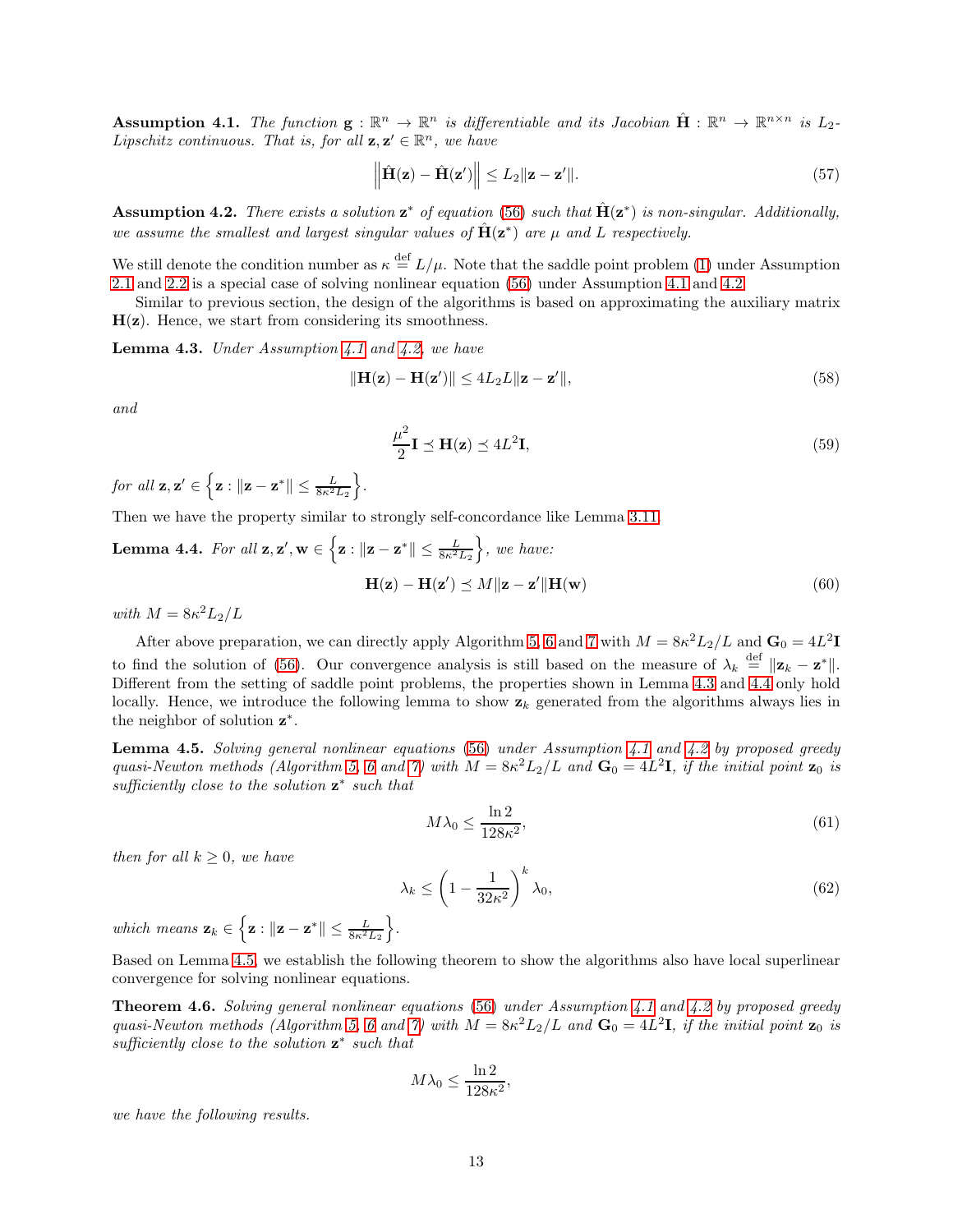| Algorithms                    | Upper Bound of $\lambda_{k+k_0}$                                                                                                                   | $\kappa_0$                                    |
|-------------------------------|----------------------------------------------------------------------------------------------------------------------------------------------------|-----------------------------------------------|
|                               | Broyden family (Algorithm 5) $\left(1-\frac{1}{8n\kappa^2}\right)^{k(k-1)/2} \left(\frac{1}{2}\right)^k \left(1-\frac{1}{32\kappa^2}\right)^{k_0}$ | $\mathcal{O}(n\kappa^2\ln(n\kappa))$          |
| $BFGS/SR1$ (Algorithm $6/7$ ) | $\left(1-\frac{1}{n}\right)^{k(k-1)/2}\left(\frac{1}{2}\right)^k\left(1-\frac{1}{32\kappa^2}\right)^{k_0}$                                         | $\mathcal{O}(\max\{n,\kappa^2\}\ln(n\kappa))$ |

Table 2: We summarize the convergence behaviors of three proposed algorithms for non-linear equations system in the view of Euclidean distance  $\lambda_{k+k_0} \stackrel{\text{def}}{=} ||\mathbf{x}_{k+k_0} - \mathbf{x}^*||^2 + ||\mathbf{y}_{k+k_0} - \mathbf{y}^*||^2$  after  $(k+k_0)$  iterations. The results come from Theorem [4.6.](#page-12-5)

1. For greedy Broyden family method (Algorithm [5\)](#page-8-0), we have

$$
\lambda_{k_0+k} \leq \left(1-\frac{1}{8n\kappa^2}\right)^{\frac{k(k-1)}{2}} \left(\frac{1}{2}\right)^k \left(1-\frac{1}{32\kappa^2}\right)^{k_0} \lambda_0 \quad \text{for all } k>0 \text{ and } k_0=\mathcal{O}\left(n\kappa^2\ln(n\kappa)\right).
$$

2. For greedy BFGS method (Algorithm [6\)](#page-8-1) with another input  $\mathbf{L}_0 = \frac{1}{2L}\mathbf{I}$ , we have

$$
\lambda_{k_0+k} \le \left(1-\frac{1}{n}\right)^{\frac{k(k-1)}{2}} \left(\frac{1}{2}\right)^k \left(1-\frac{1}{32\kappa^2}\right)^{k_0} \lambda_0 \quad \text{for all } k>0 \text{ and } k_0=\mathcal{O}\left(\max\{n,\kappa^2\}\ln(n\kappa)\right).
$$

3. For greedy SR1 method (Algorithm [7\)](#page-9-0), we have

$$
\lambda_{k_0+k} \le \left(1-\frac{1}{n}\right)^{\frac{k(k-1)}{2}} \left(\frac{1}{2}\right)^k \left(1-\frac{1}{32\kappa^2}\right)^{k_0} \lambda_0 \quad \text{for all } k>0 \text{ and } k_0=\mathcal{O}\left(\max\{n,\kappa^2\}\ln(n\kappa)\right).
$$

Related Work Very recently, Lin et al. [\[19\]](#page-14-19), Ye et al. [\[38\]](#page-15-17) showed Broyden's methods have explicit local superlinear convergence rate for solving nonlinear equations, but their assumptions are quite different from ours. Specifically, they only suppose  $\|\hat{\mathbf{H}}(\mathbf{z}) - \hat{\mathbf{H}}(\mathbf{z}^*)\| \le L_2 \|\mathbf{z} - \mathbf{z}^*\|$  for any  $\mathbf{z} \in \mathbb{R}^n$ , which is weaker than Assumption [4.1](#page-12-0) of this paper. However, their analysis additionally requires the approximate Jacobian matrix  $G_0$  for initial point  $z_0$  must be sufficiently close to the exact Jacobian matrix  $H(z_0)$ , which is a strong assumption and unnecessary for our algorithms.

## <span id="page-13-2"></span>5 Conclusion

In this work, we have proposed quasi-Newton methods for solving strongly-convex-strongly-concave saddle point problems. We have characterized the second-order information by approximating the square of Hessian matrix, which avoid the issue of dealing with the indefinite Hessian directly. We have presented the explicit local superlinear convergence rates for Broyden's family update and a faster convergence rates for two specific methods: SR1 and BFGS updates. Moreover, we have also extend our theory to solve the general nonlinear equation systems and provided the similar convergence results for the algorithms.

## References

- <span id="page-13-3"></span>[1] Jacob Abernethy, Kevin A. Lai, and Andre Wibisono. Last-iterate convergence rates for min-max optimization. arXiv preprint arXiv:1906.02027, 2019.
- <span id="page-13-0"></span>[2] Tamer Bacsar and Geert Jan Olsder. Dynamic noncooperative game theory. SIAM, 1998.
- <span id="page-13-1"></span>[3] Aharon Ben-Tal, Laurent El Ghaoui, and Arkadi Nemirovski. Robust optimization. Princeton university press, 2009.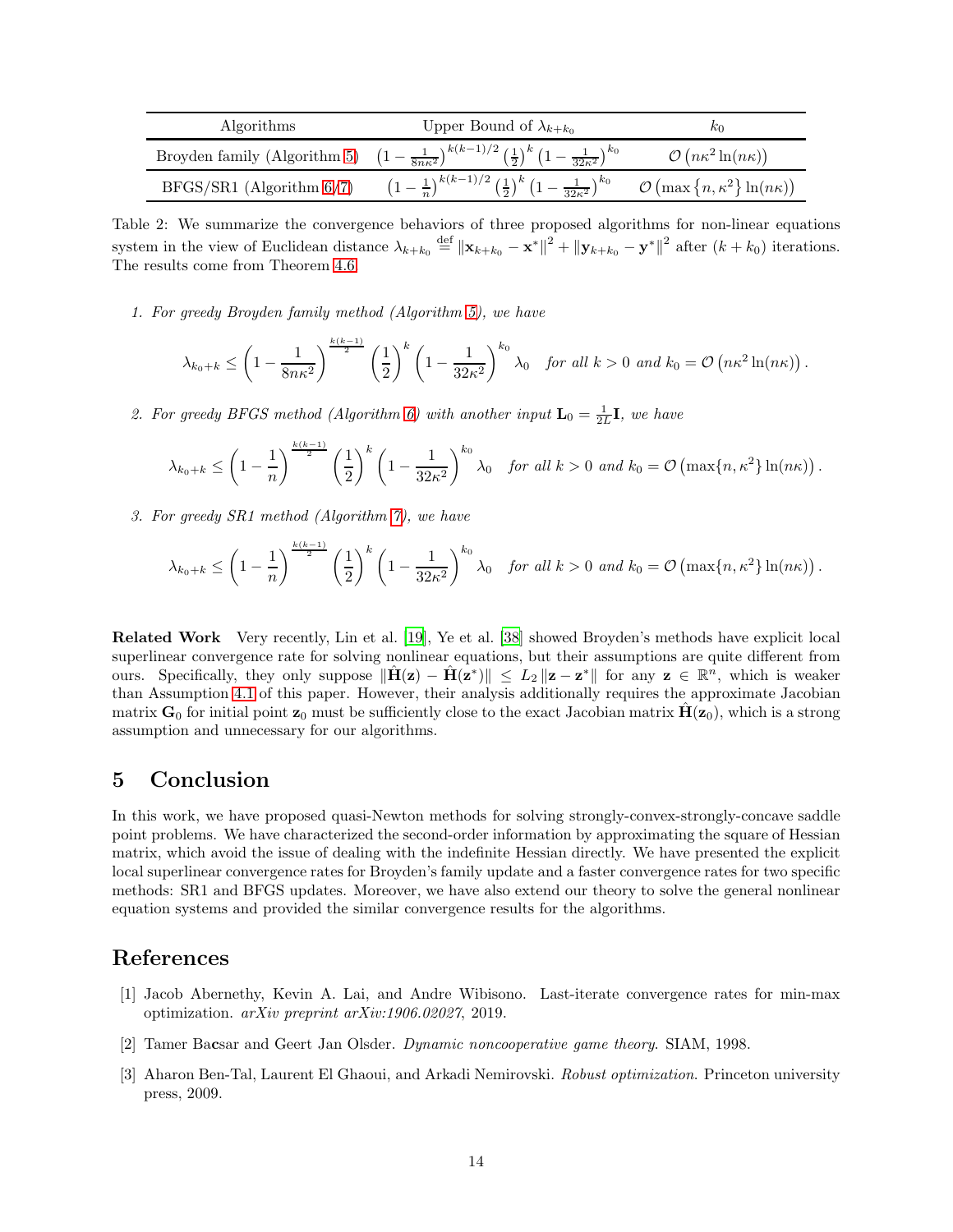- <span id="page-14-9"></span>[4] Charles G. Broyden. Quasi-Newton methods and their application to function minimisation. Mathematics of Computation, 21(99):368–381, 1967.
- <span id="page-14-10"></span>[5] Charles G. Broyden. The convergence of a class of double-rank minimization algorithms 1. general considerations. IMA Journal of Applied Mathematics, 6(1):76–90, 1970.
- <span id="page-14-11"></span>[6] Charles G. Broyden. The convergence of a class of double-rank minimization algorithms: 2. the new algorithm. IMA journal of applied mathematics, 6(3):222–231, 1970.
- <span id="page-14-14"></span>[7] Charles G. Broyden, J. E. Dennis, and Jorge J. Moré. On the local and superlinear convergence of quasi-Newton methods. IMA Journal of Applied Mathematics, 12(3):223–245, 1973.
- <span id="page-14-4"></span>[8] Constantinos Daskalakis, Andrew Ilyas, Vasilis Syrgkanis, and Haoyang Zeng. Training GANs with optimism. In ICLR, 2018.
- <span id="page-14-12"></span>[9] William C. Davidon. Variable metric method for minimization. SIAM Journal on Optimization, 1(1): 1–17, 1991.
- <span id="page-14-15"></span>[10] J. E. Dennis, Jr., and Jorge J. Moré. A characterization of superlinear convergence and its application to quasi-Newton methods. Mathematics of Computation, 28(126):549–560, 1974.
- <span id="page-14-2"></span>[11] Simon S. Du, Jianshu Chen, Lihong Li, Lin Xiao, and Dengyong Zhou. Stochastic variance reduction methods for policy evaluation. In ICML, 2017.
- <span id="page-14-13"></span>[12] Roger Fletcher and Micheal JD Powell. A rapidly convergent descent method for minimization. The Computer Journal, 6:163–168, 1963.
- <span id="page-14-1"></span>[13] Rui Gao and Anton J. Kleywegt. Distributionally robust stochastic optimization with wasserstein distance. arXiv preprint arXiv:1604.02199, 2016.
- <span id="page-14-0"></span>[14] James A. Hanley and Barbara J. McNeil. The meaning and use of the area under a receiver operating characteristic (ROC) curve. Radiology, 143(1):29–36, 1982.
- <span id="page-14-20"></span>[15] Roger A. Horn and Charles R. Johnson. Topics in matrix analysis. Cambridge university press, 1994.
- <span id="page-14-7"></span>[16] Kevin Huang, Junyu Zhang, and Shuzhong Zhang. Cubic regularized Newton method for saddle point models: a global and local convergence analysis. arXiv preprint arXiv:2008.09919, 2020.
- <span id="page-14-17"></span>[17] Qiujiang Jin and Aryan Mokhtari. Non-asymptotic superlinear convergence of standard quasi-Newton methods. arXiv preprint arXiv:2003.13607, 2020.
- <span id="page-14-3"></span>[18] G. M. Korpelevich. An extragradient method for finding saddle points and for other problems. *Matecon*, 12:747–756, 1976.
- <span id="page-14-19"></span>[19] Dachao Lin, Haishan Ye, and Zhihua Zhang. Explicit superlinear convergence rates of Broyden's methods in nonlinear equations. arXiv preprint arXiv:2109.01974, 2021.
- <span id="page-14-16"></span>[20] Dachao Lin, Haishan Ye, and Zhihua Zhang. Explicit convergence rates of greedy and random quasi-Newton methods. arXiv preprint arXiv:2104.08764, 2021.
- <span id="page-14-6"></span>[21] Tianyi Lin, Chi Jin, and Michael I. Jordan. Near-optimal algorithms for minimax optimization. In COLT, 2020.
- <span id="page-14-8"></span>[22] Yurii Nesterov. Accelerating the cubic regularization of newton's method on convex problems. Mathematical Programming, 112(1):159–181, 2008.
- <span id="page-14-5"></span>[23] Yurii Nesterov and Laura Scrimali. Solving strongly monotone variational and quasi-variational inequalities. Discrete and Continuous Dynamical Systems, 31(4):1383–1396, 2007.
- <span id="page-14-18"></span>[24] Jorge Nocedal and Stephen J. Wright. Numerical Optimization. Springer, New York, NY, USA, second edition, 2006.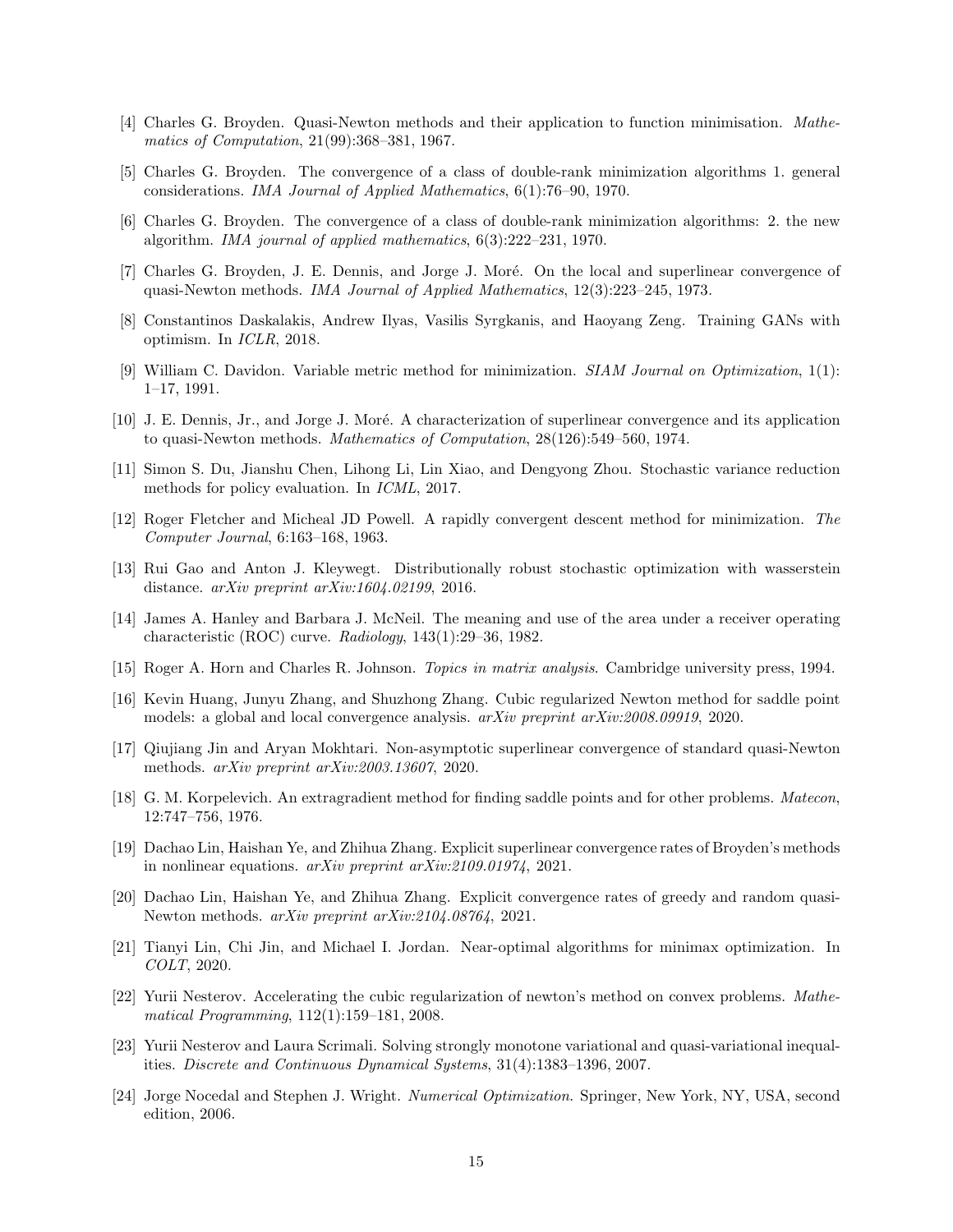- <span id="page-15-7"></span>[25] Yuyuan Ouyang and Yangyang Xu. Lower complexity bounds of first-order methods for convex-concave bilinear saddle-point problems. arXiv preprint:1808.02901, 2018.
- <span id="page-15-15"></span>[26] Barak A. Pearlmutter. Fast exact multiplication by the Hessian. Neural computation, 6(1):147–160, 1994.
- <span id="page-15-10"></span>[27] M. J. D. Powell. On the convergence of the variable metric algorithm. IMA Journal of Applied Mathe $matics, 7(1):21–36, 1971.$
- <span id="page-15-5"></span>[28] R. Tyrrell Rockafellar. Monotone operators and the proximal point algorithm. SIAM journal on control and optimization, 14(5):877–898, 1976.
- <span id="page-15-11"></span>[29] Anton Rodomanov and Yurii Nesterov. Greedy quasi-Newton methods with explicit superlinear convergence. SIAM Journal on Optimization, 31(1):785–811, 2021.
- <span id="page-15-12"></span>[30] Anton Rodomanov and Yurii Nesterov. New results on superlinear convergence of classical quasi-Newton methods. Journal of optimization theory and applications, 188(3):744–769, 2021.
- <span id="page-15-13"></span>[31] Anton Rodomanov and Yurii Nesterov. Rates of superlinear convergence for classical quasi-Newton methods. Mathematical Programming, pages 1–32, 2021.
- <span id="page-15-16"></span>[32] Nicol N. Schraudolph. Fast curvature matrix-vector products for second-order gradient descent. Neural Computation, 14(7):1723, 2002.
- <span id="page-15-2"></span>[33] Soroosh Shafieezadeh-Abadeh, Peyman Mohajerin Esfahani, and Daniel Kuhn. Distributionally robust logistic regression. arXiv preprint arXiv:1509.09259, 2015.
- <span id="page-15-9"></span>[34] David F. Shanno. Conditioning of quasi-Newton methods for function minimization. Mathematics of computation, 24(111):647–656, 1970.
- <span id="page-15-4"></span>[35] Paul Tseng. On linear convergence of iterative methods for the variational inequality problem. *Journal* of Computational and Applied Mathematics, 60(1-2):237–252, 1995.
- <span id="page-15-0"></span>[36] John Von Neumann and Oskar Morgenstern. Theory of games and economic behavior. Princeton university press, 2007.
- <span id="page-15-6"></span>[37] Yuanhao Wang and Jian Li. Improved algorithms for convex-concave minimax optimization. In NeurIPS, 2020.
- <span id="page-15-17"></span>[38] Haishan Ye, Dachao Lin, and Zhihua Zhang. Greedy and random Broyden's methods with explicit superlinear convergence rates in nonlinear equations.  $arXiv$  preprint  $arXiv:2110.08572$ , 2021.
- <span id="page-15-14"></span>[39] Haishan Ye, Dachao Lin, Zhihua Zhang, and Xiangyu Chang. Explicit superlinear convergence rates of the SR1 algorithm. arXiv preprint arXiv:2105.07162, 2021.
- <span id="page-15-1"></span>[40] Yiming Ying, Longyin Wen, and Siwei Lyu. Stochastic online AUC maximization. NIPS, 2016.
- <span id="page-15-8"></span>[41] Junyu Zhang, Mingyi Hong, and Shuzhong Zhang. On lower iteration complexity bounds for the saddle point problems. arXiv preprint:1912.07481, 2019.
- <span id="page-15-3"></span>[42] Yuchen Zhang and Lin Xiao. Stochastic primal-dual coordinate method for regularized empirical risk minimization. Journal of Machine Learning Research, 18(1):2939–2980, 2017.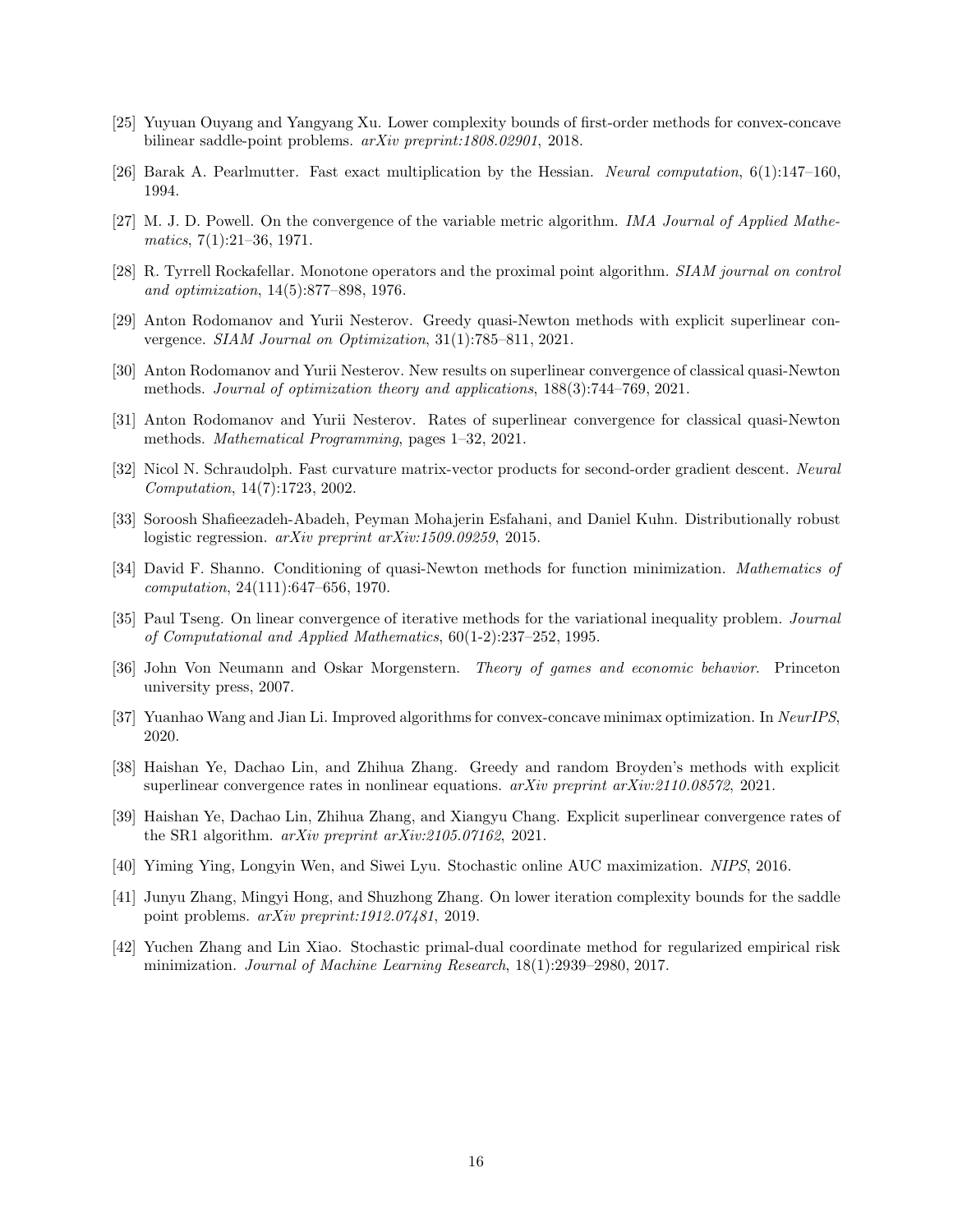## A The Proof of Lemma [3.1](#page-2-5)

*Proof.* We partition  $\hat{\mathbf{H}}(\mathbf{z}) \in \mathbb{R}^{n \times n}$  as

$$
\hat{\mathbf{H}}(\mathbf{z}) = \begin{bmatrix} \hat{\mathbf{H}}_{\mathbf{x}\mathbf{x}}(\mathbf{z}) & \hat{\mathbf{H}}_{\mathbf{x}\mathbf{y}}(\mathbf{z}) \\ \hat{\mathbf{H}}_{\mathbf{y}\mathbf{x}}(\mathbf{z})^\top & \hat{\mathbf{H}}_{\mathbf{y}\mathbf{y}}(\mathbf{z}) \end{bmatrix} \in \mathbb{R}^{n \times n}
$$

where the sub-matrices  $\hat{\mathbf{H}}_{xx}(\mathbf{z}) \in \mathbb{R}^{n_x \times n_x}, \ \hat{\mathbf{H}}_{xy}(\mathbf{z}) \in \mathbb{R}^{n_x \times n_y}, \ \hat{\mathbf{H}}_{yx}(\mathbf{z}) \in \mathbb{R}^{n_y \times n_x}$  and  $\hat{\mathbf{H}}_{yy}(\mathbf{z}) \in \mathbb{R}^{n_y \times n_y}$ satisfy  $\hat{\mathbf{H}}_{\mathbf{xx}}(\mathbf{z}) \succeq \mu \mathbf{I}$ ,  $\hat{\mathbf{H}}_{\mathbf{yy}}(\mathbf{z}) \preceq -\mu \mathbf{I}$  and  $\|\hat{\mathbf{H}}(\mathbf{z})\| \leq L$  for all  $\mathbf{z} \in \mathbb{R}^n$  by Assumption [2.1](#page-2-3) and [2.2.](#page-2-4) We denote

$$
\mathbf{J} = \begin{bmatrix} \mathbf{I}_{n_x} & \mathbf{0} \\ \mathbf{0} & -\mathbf{I}_{n_y} \end{bmatrix} \in \mathbb{R}^{n \times n},
$$

where  $I_{n_x}$  and  $I_{n_y}$  are  $n_x \times n_x$  identity matrix and  $n_y \times n_y$  identity matrix respectively. We can verified that  $\mathbf{J}^{\top} \mathbf{J} = \mathbf{I}$  and

$$
\mathbf{J}\hat{\mathbf{H}}(\mathbf{z}) = \begin{bmatrix} \hat{\mathbf{H}}_{\mathbf{xx}}(\mathbf{z}) & \hat{\mathbf{H}}_{\mathbf{xy}}(\mathbf{z}) \\ -\hat{\mathbf{H}}_{\mathbf{xy}}(\mathbf{z}) & -\hat{\mathbf{H}}_{\mathbf{yy}}(\mathbf{z}) \end{bmatrix}.
$$

Thus we have

$$
\mathbf{H}(\mathbf{z}) = \hat{\mathbf{H}}(\mathbf{z})^{\top} \hat{\mathbf{H}}(\mathbf{z}) = \hat{\mathbf{H}}^{\top}(\mathbf{z}) (\mathbf{J}^{\top} \mathbf{J}) \hat{\mathbf{H}}(\mathbf{z}) = (\mathbf{J} \hat{\mathbf{H}})^{\top} (\mathbf{J} \hat{\mathbf{H}}).
$$

Following Lemma 4.5 of Abernethy et al. [\[1](#page-13-3)], we have

$$
\mathbf{H}(\mathbf{z}) \succeq \mu^2 \mathbf{I} \succ \mathbf{0}.
$$

Since  $\|\hat{\mathbf{H}}\| \leq L$  and  $\mathbf{H} \succ \mathbf{0}$ , we have

$$
\|\mathbf{H}(\mathbf{z})\| = \left\|\hat{\mathbf{H}}(\mathbf{z})^2\right\| \le \left\|\hat{\mathbf{H}}(\mathbf{z})\right\|^2 \le L^2.
$$

and

$$
\mathbf{H}(\mathbf{z}) \preceq L^2 \mathbf{I}.
$$

 $\Box$ 

# <span id="page-16-0"></span>B Efficient Implementation for Algorithm [1](#page-4-0)

For the self-completeness of this paper, we present Proposition 15 of Lin et al. [\[20\]](#page-14-16) to show Algorithm [1](#page-4-0) can be implemented with  $\mathcal{O}(n^2)$  flops.

**Lemma B.1** ([\[20](#page-14-16), Proposition 15]). In this Lemma, we show how to construct upper triangle matrix  $\hat{\mathbf{L}}$  from **L**, **H** and the greedy direction **u** with  $\mathcal{O}(n^2)$  flops. From the inverse BFGS update rule of  $\mathbf{A} = \mathbf{G}^{-1}$ , we have

$$
\mathbf{A}_{+} = \left(\text{BFGS}(\mathbf{G}, \mathbf{H}, \mathbf{u})\right)^{-1} = \left(\mathbf{I} - \frac{\mathbf{u}\mathbf{u}^{\top}\mathbf{H}}{\mathbf{u}^{\top}\mathbf{H}\mathbf{u}}\right) \mathbf{A} \left(\mathbf{I} - \frac{\mathbf{H}\mathbf{u}\mathbf{u}^{\top}}{\mathbf{u}^{\top}\mathbf{H}\mathbf{u}}\right) + \frac{\mathbf{u}\mathbf{u}^{\top}}{\mathbf{u}^{\top}\mathbf{H}\mathbf{u}}.
$$
(63)

Suppose we already have  $A = L^{\top}L$  where L is an upper triangular matrix, now we construct  $\hat{L}$  such that  $\mathbf{A}_{+} = \mathbf{L}^{\top} \mathbf{L}$  with  $\mathcal{O}(n^2)$  flops.

1. First we can obtain QR decomposition of

$$
\mathbf{L}\left(\mathbf{I}-\frac{\mathbf{H} \mathbf{u} \mathbf{u}^\top}{\mathbf{u}^\top \mathbf{H} \mathbf{u}}\right)=\mathbf{L}-\frac{\mathbf{L}(\mathbf{H} \mathbf{u})}{\mathbf{u}^\top \mathbf{H} \mathbf{u}}\mathbf{u}^\top
$$

with  $\mathcal{O}(n^2)$  flops since it is a rank-one changes of **L**.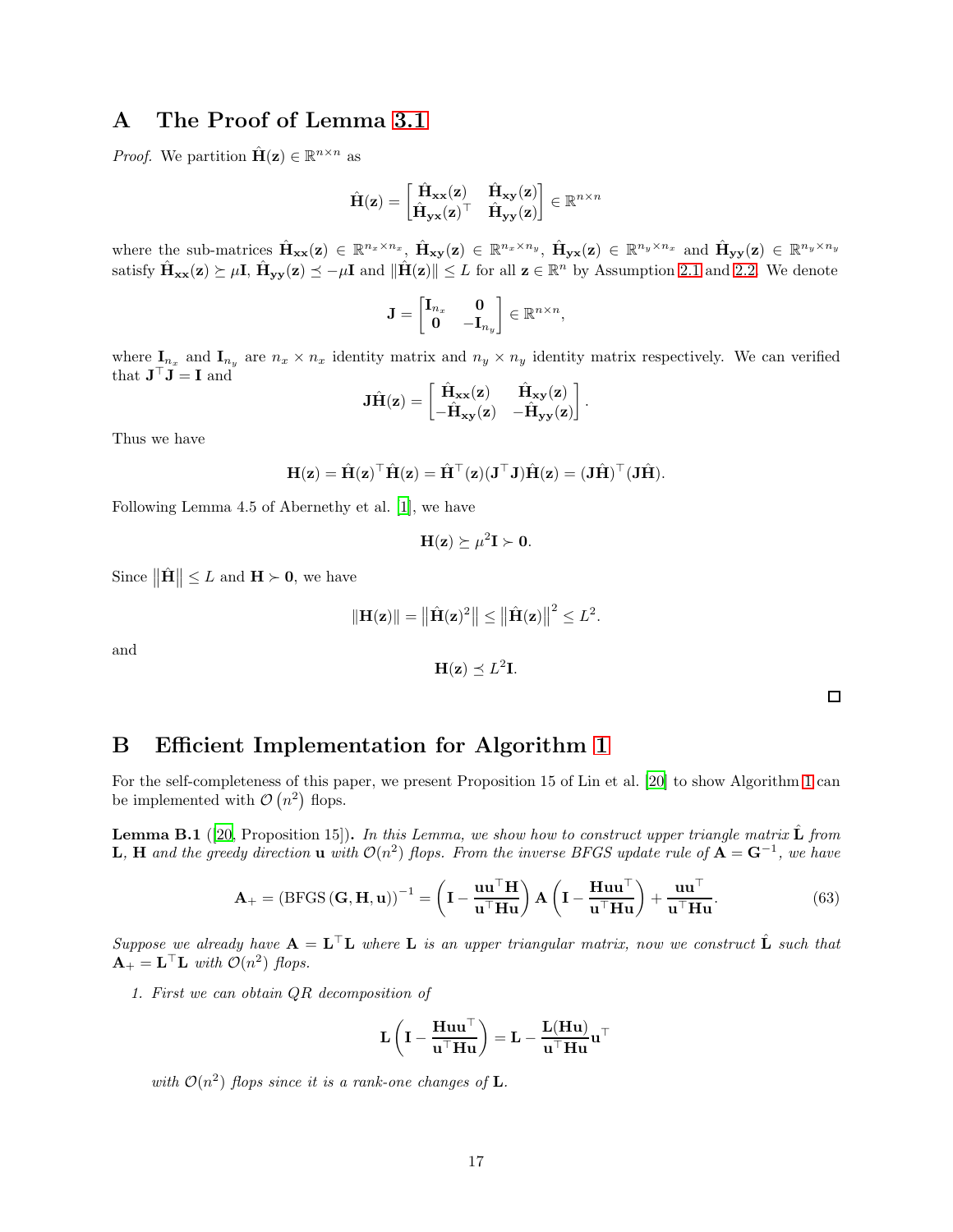2. Second, we have L  $\sqrt{ }$  $\mathbf{I} - \frac{\mathbf{H} \mathbf{u} \mathbf{u}^\top}{\mathbf{u}^\top \mathbf{H} \mathbf{u}} = \mathbf{Q} \mathbf{R}$ , with an orthogonal matrix  $\mathbf{Q} \in \mathbb{R}^{n \times n}$  and an upper triangular matrix  $\mathbf{R} \in \mathbb{R}^{n \times n}$ . We denote  $\mathbf{v} = \frac{\mathbf{u}}{\sqrt{\mathbf{u}^{\top} \mathbf{H} \mathbf{u}}}$ , then we can view

$$
\mathbf{A}_+ = \mathbf{R}^\top \mathbf{Q}^\top \mathbf{Q} \mathbf{R} + \frac{\mathbf{u} \mathbf{u}^\top}{\mathbf{u}^\top \mathbf{H} \mathbf{u}} = \mathbf{R}^\top \mathbf{R} + \mathbf{v} \mathbf{v}^\top = \begin{bmatrix} \mathbf{v} & \mathbf{R}^\top \end{bmatrix} \begin{bmatrix} \mathbf{v}^\top \\ \mathbf{R} \end{bmatrix}.
$$

we still can obtain QR decomposition of  $\begin{bmatrix} \mathbf{v}^{\top} \\ \mathbf{p} \end{bmatrix}$ R 1 with only  $\mathcal{O}(n^2)$  flops, leading to  $\begin{bmatrix} \mathbf{v}^\top \\ \mathbf{R} \end{bmatrix}$ R 1  $= \mathbf{Q}'\mathbf{R}'$ , with an column orthogonal matrix  $\mathbf{Q}' \in \mathbb{R}^{(n+1)\times n}$  and an upper triangular matrix  $\mathbf{R}' \in \mathbb{R}^{n\times n}$ , and

$$
\mathbf{A}_{+} = \mathbf{R}'^{\top} \mathbf{R}'.
$$

Thus  $\mathbf{R}'$  satisfies our requirements.

# C A Useful Lemma for Convergence Analysis

This section provides a useful lemma of symmetric positive definite matrices for our further analysis.

<span id="page-17-2"></span>**Lemma C.1.** Suppose  $H, G \in \mathbb{R}^{n \times n}$  are symmetric positive definite matrices, and

$$
\mathbf{H} \preceq \mathbf{G} \preceq \eta \mathbf{H},
$$

where  $\eta > 1$ . Then we have

$$
\|\mathbf{I} - \mathbf{G}^{-1}\mathbf{H}\| \le 1 - \frac{1}{\eta}.\tag{64}
$$

*Proof.* The condition of  $H \preceq G \preceq \eta H$  can be written as

$$
0 \preceq G - H \preceq \left(1 - \frac{1}{\eta}\right) G,
$$

which means

$$
(\mathbf{G} - \mathbf{H})^2 \preceq \left(1 - \frac{1}{\eta}\right)^2 \mathbf{G}^2.
$$

Hence, for any non-zero vector  $\mathbf{u} \in \mathbb{R}^n$ , we have

$$
\frac{\mathbf{u}^\top (\mathbf{G} - \mathbf{H})^2 \mathbf{u}}{\mathbf{u}^\top \mathbf{G}^2 \mathbf{u}} \le \left(1 - \frac{1}{\eta}\right)^2.
$$
\n(65)

We use  $\lambda_{\text{max}}(\cdot)$  and  $\sigma_{\text{max}}(\cdot)$  to present the largest eigenvalue and the largest singular value of the given matrix respectively. Then we have

<span id="page-17-1"></span>
$$
\lambda_{\max}(\mathbf{G}^{-1}(\mathbf{G}-\mathbf{H})^2\mathbf{G}^{-1}) = \max_{\mathbf{u}\in\mathbb{R}^n,\mathbf{u}\neq 0} \frac{\mathbf{u}^\top(\mathbf{G}-\mathbf{H})^2\mathbf{u}}{\mathbf{u}^\top\mathbf{G}^2\mathbf{u}} \stackrel{(65)}{\leq} \left(1-\frac{1}{\eta}\right)^2.
$$
 (66)

Finally, we obatin

$$
\|\mathbf{I} - \mathbf{G}^{-1}\mathbf{H}\| = \sigma_{\max}(\mathbf{G}^{-1}(\mathbf{G} - \mathbf{H}))
$$
  
=  $\sqrt{\lambda_{\max}(\mathbf{G}^{-1}(\mathbf{G} - \mathbf{H})^2\mathbf{G}^{-1})}$   
 $\leq 1 - \frac{1}{\eta}.$ 

<span id="page-17-0"></span> $\Box$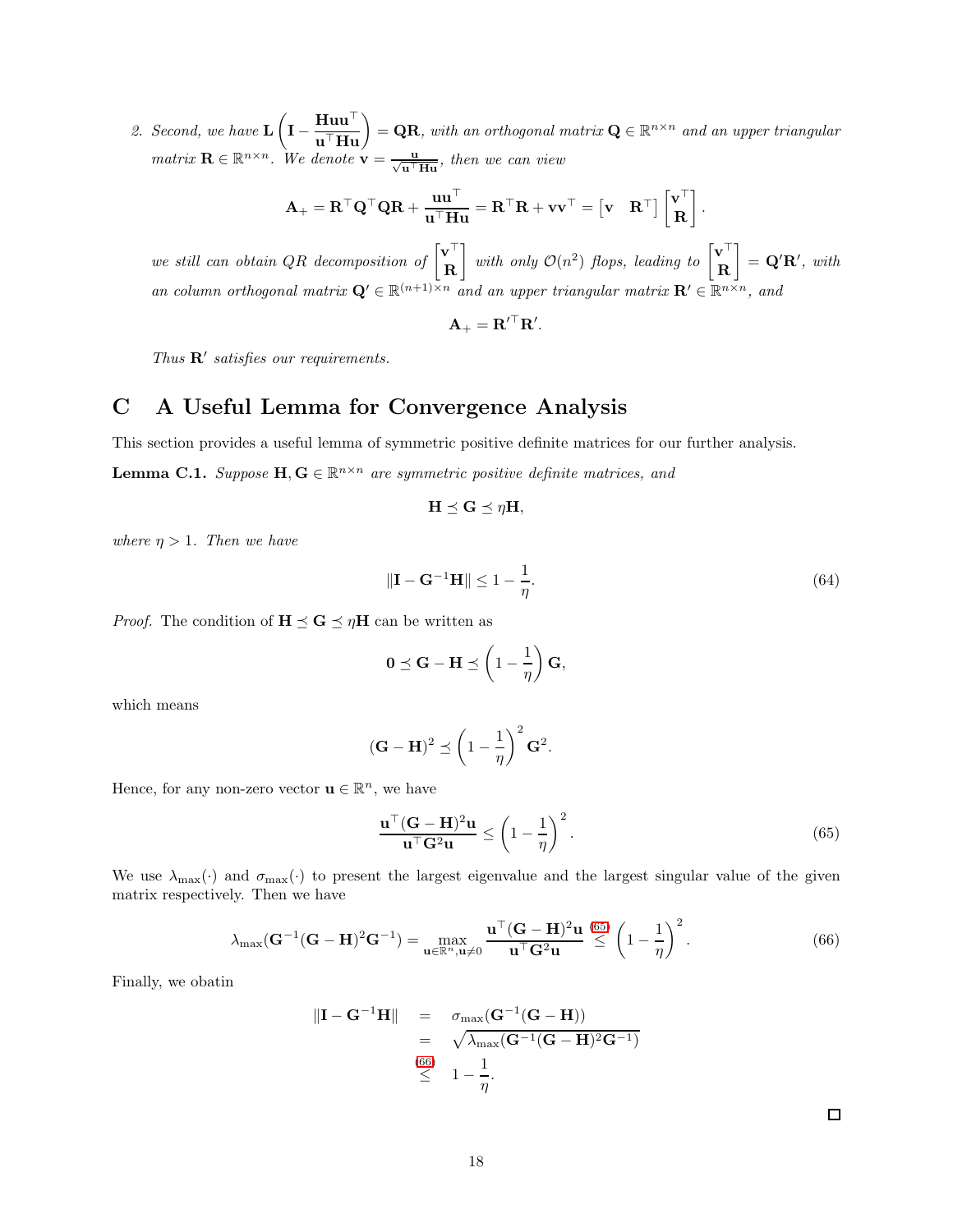## D The Proofs for Section [3.2](#page-5-5)

This section provides the proofs of the results in Section [3.2.](#page-5-5)

### D.1 The Proof of Lemma [3.7](#page-5-3)

*Proof.* The saddle point  $z^*$  of the quadratic objective function satisfies

$$
\mathbf{A}\mathbf{z}^* = \mathbf{b},
$$

which implies

<span id="page-18-0"></span>
$$
\hat{\mathbf{H}}\mathbf{g}(\mathbf{z}_k) = \mathbf{A}(\mathbf{A}\mathbf{z}_k - \mathbf{b}) = \mathbf{A}\mathbf{A}\mathbf{z}_k - \mathbf{A}\mathbf{b} = \mathbf{H}(\mathbf{z}_k - \mathbf{z}^*).
$$
\n(67)

Then, we have

$$
\mathbf{z}_{k+1} - \mathbf{z}^* \stackrel{(10)}{=} \mathbf{z}^k - [\mathbf{G}_k]^{-1} \hat{\mathbf{H}} \mathbf{g}(\mathbf{z}_k) - \mathbf{z}^*
$$
  
\n
$$
= \mathbf{G}_k^{-1} (\mathbf{G}_k (\mathbf{z}_k - \mathbf{z}^*) - \hat{\mathbf{H}} \mathbf{g}(\mathbf{z}_k))
$$
  
\n
$$
= \mathbf{G}_k^{-1} ((\mathbf{G}_k - \mathbf{H})(\mathbf{z}_k - \mathbf{z}^*) - \hat{\mathbf{H}} \mathbf{g}(\mathbf{z}_k) + \mathbf{H}(\mathbf{z}_k - \mathbf{z}^*) )
$$
  
\n
$$
\stackrel{(67)}{=} \mathbf{G}_k^{-1} (\mathbf{G}_k - \mathbf{H})(\mathbf{z}_k - \mathbf{z}^*).
$$

The above relationship means

$$
\lambda_{k+1} \leq \left\| \mathbf{G}_k^{-1} (\mathbf{G}_k - \mathbf{H}) \right\| \lambda_k \leq \left( 1 - \frac{1}{\eta_k} \right) \lambda_k.
$$

where the last step is based on Lemma [C.1.](#page-17-2)

### D.2 The Proof of Theorem [3.8](#page-6-1)

*Proof.* Lemma [3.1](#page-2-5) means  $\mu^2 I \preceq H \preceq L^2 I$ . Combining with  $G_0 = L^2 I$ , we have

$$
\mathbf{H} \preceq \mathbf{G}_0 \preceq \kappa^2 \mathbf{H}.
$$

According to Lemma [3.3,](#page-3-7) we achieve [\(22\)](#page-6-3). Applying Lemma [3.7,](#page-5-3) we obtain

$$
\lambda_{k+1} \le \left(1 - \frac{1}{\kappa^2}\right) \lambda_k. \tag{68}
$$

for all  $k \geq 0$  which leads to [\(23\)](#page-6-4)

### D.3 The Proof of Theorem [3.9](#page-6-2)

Proof. **BFGS** method: According to Lemma [3.5,](#page-4-4) we have:

$$
\sigma_{\mathbf{H}}(\mathbf{G}_{k+1}) \leq \left(1 - \frac{1}{n}\right) \sigma_{\mathbf{H}}(\mathbf{G}_k).
$$

which implies

$$
\sigma_{\mathbf{H}}(\mathbf{G}_k) \leq \left(1 - \frac{1}{n}\right)^k \sigma_{\mathbf{H}}(\mathbf{G}_0).
$$

Lemma [3.3](#page-3-7) and the initial condition  $G_0 = L^2 I \succ H$  means we have  $H \preceq G_k \preceq \kappa^2 H$  for all  $k \geq 0$ . Then

$$
\mathbf{G}_k - \mathbf{H} \stackrel{(3)}{\preceq} \sigma_{\mathbf{H}}(\mathbf{G}_k) \mathbf{H} \preceq \left(1 - \frac{1}{n\kappa^2}\right)^k \sigma_{\mathbf{H}}(\mathbf{G}_0) \mathbf{H}.
$$

<span id="page-18-1"></span> $\Box$ 

 $\Box$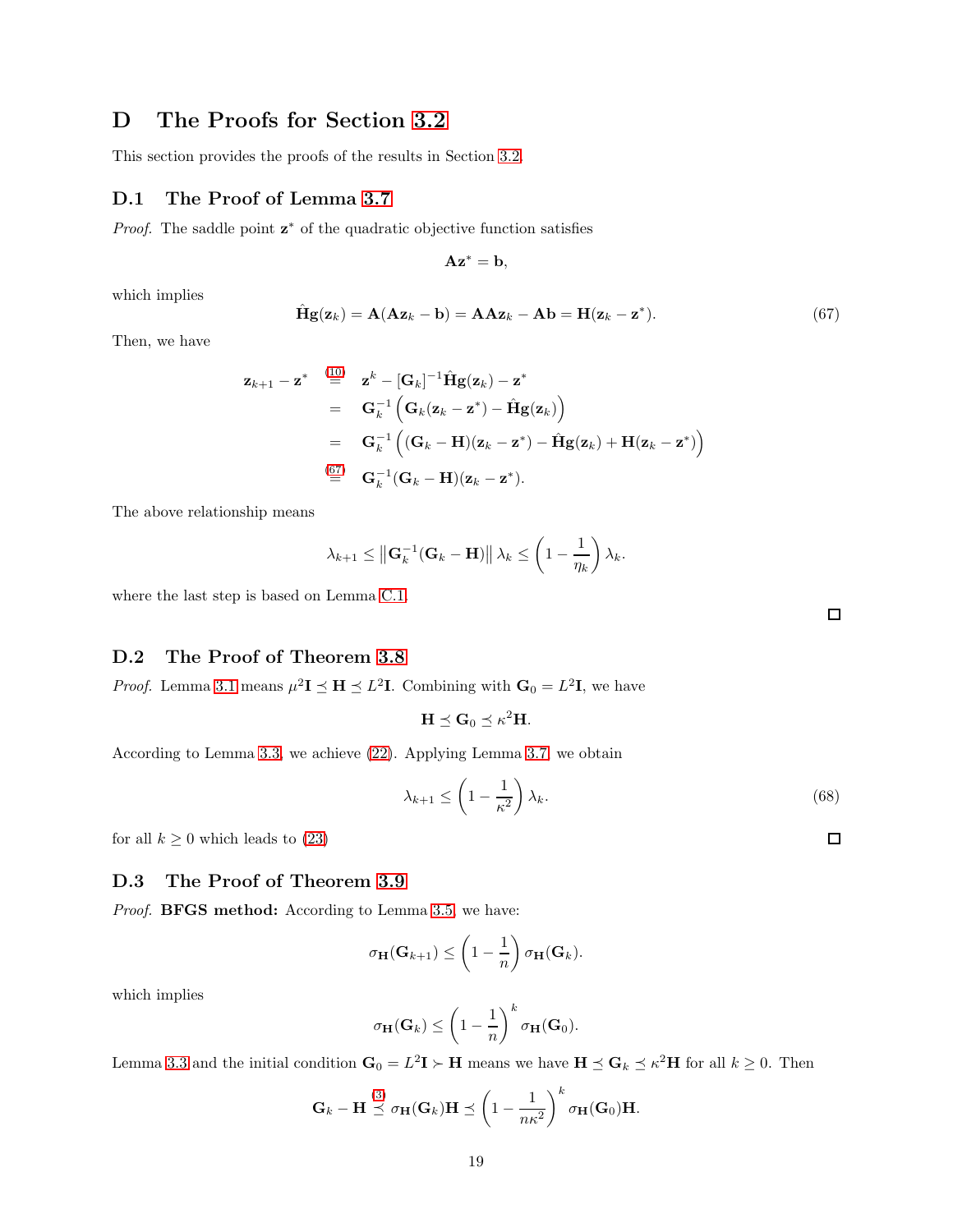The upper bound of  $\sigma_{\mathbf{H}}(\mathbf{G}_0)$  means

$$
\sigma_{\mathbf{H}}(\mathbf{G}_0) = \langle \mathbf{H}^{-1}, \mathbf{G}_0 \rangle - n \le \langle \mathbf{H}^{-1}, \kappa^2 \mathbf{H} \rangle - n = n (\kappa^2 - 1) \le n \kappa^2,
$$

then

$$
\mathbf{H} \preceq \mathbf{G}_k \preceq \left(1 + \left(1 - \frac{1}{n}\right)^k n\kappa^2\right) \mathbf{H}.
$$

Combining with Lemma [3.7,](#page-5-3) we have

$$
\lambda_{k+1} \le \left(1 - \frac{1}{n}\right)^k n \kappa^2 \lambda_k.
$$

Broyden Family Method: The proof for the Broyden family method is similar to the one of BFGS. According to Lemma [3.4,](#page-4-3) we have

$$
\sigma_{\mathbf{H}}(\mathbf{G}_{k+1}) \leq \left(1 - \frac{1}{n\kappa^2}\right)\sigma_{\mathbf{H}}(\mathbf{G}_0).
$$

which means

$$
\sigma_{\mathbf{H}}(\mathbf{G}_k) \leq \left(1 - \frac{1}{n\kappa^2}\right)^k \sigma_{\mathbf{H}}(\mathbf{G}_0).
$$

The upper bound bound of  $\sigma_H(G_0)$  is the same with the BFGS which implies

$$
\mathbf{H} \preceq \mathbf{G}_k \preceq \left(1 + \left(1 - \frac{1}{n\kappa^2}\right)^k n\kappa^2\right) \mathbf{H},
$$

and

$$
\lambda_{k+1} \le \left(1 + \left(1 - \frac{1}{n\kappa^2}\right)^k n\kappa^2\right)\lambda_0.
$$

SR1 Method: Using Theorem 2.3 of Lin et al. [\[20\]](#page-14-16), we have

$$
0 \preceq \mathbf{G}_k - \mathbf{H} \preceq \left(1 - \frac{k}{n}\right) \tau_{\mathbf{H}}(\mathbf{G}_0) \mathbf{I}.
$$

which implies

$$
\tau_{\mathbf{H}}(\mathbf{G}_0)\mathbf{I} \preceq \frac{\tau_{\mathbf{H}}(\mathbf{G}_0)}{\mu^2} \mathbf{H} \preceq \frac{(\kappa^2 - 1)\mathrm{tr}(\mathbf{H})}{\mu^2} \mathbf{H} \preceq \kappa^4 n \mathbf{H}.
$$

Then we have

$$
\mathbf{H} \preceq \mathbf{G}_k \preceq \left(1 + \left(1 - \frac{k}{n}\right)n\kappa^4\right)\mathbf{H}
$$

and

$$
\lambda_{k+1} \le \left(1 - \frac{k}{n}\right) n \kappa^4 \lambda_k.
$$

 $\Box$ 

### D.4 The proof of Corollary [3.9.1](#page-6-5)

Proof. The convergence behaviors of the algorithms have two stages, the first one is global linear convergence and the second one is local superlinear convergence.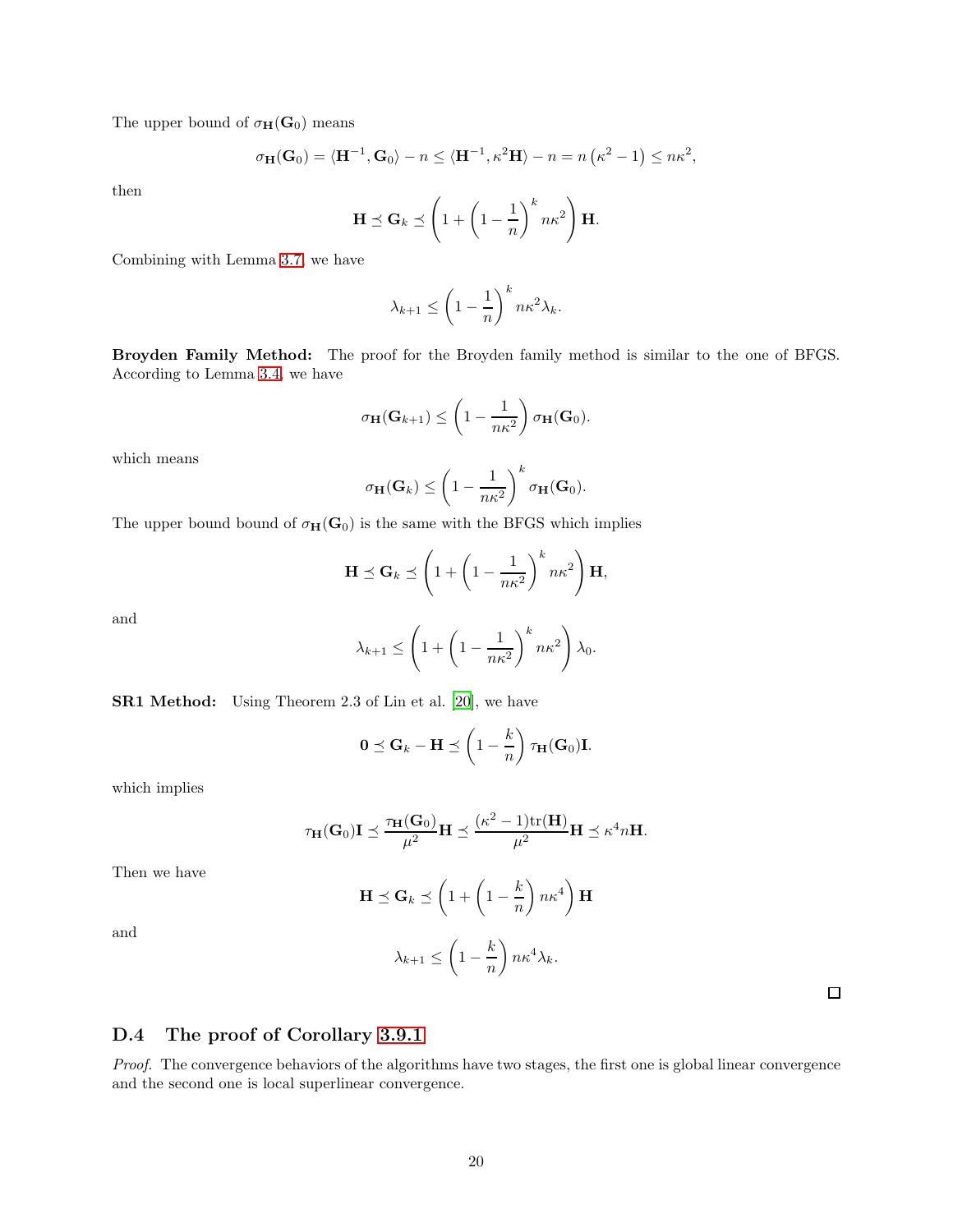**BFGS Method:** Let  $k_0$  be the iteration number of the first stage. We hope it holds that

<span id="page-20-0"></span>
$$
\left(1 - \frac{1}{n}\right)^{k_0} n\kappa^2 \le \frac{1}{2}.\tag{69}
$$

after  $k_0$  iterations. Clearly, we require  $k_0 \le n \ln (2n\kappa^2)$ . According to inequality [\(68\)](#page-18-1) in Theorem [3.8,](#page-6-1) during the first  $k_0$  iterations, we have

$$
\lambda_k \le \left(1 - \frac{1}{\kappa^2}\right)^k \lambda_0.
$$

After that, Theorem [3.9](#page-6-2) means we have

$$
\lambda_{k+k_0} \leq \lambda_{k_0} \prod_{i=0}^{k-1} \left[ \left( 1 - \frac{1}{n} \right)^i \frac{1}{2} \right]
$$
  
=  $\left( 1 - \frac{1}{n} \right)^{\frac{k(k-1)}{2}} \left( \frac{1}{2} \right)^k \lambda_{k_0}$   
 $\leq \left( 1 - \frac{1}{n} \right)^{\frac{k(k-1)}{2}} \left( \frac{1}{2} \right)^k \left( 1 - \frac{1}{\kappa^2} \right)^{k_0} \lambda_0.$ 

for all  $k \geq 0$ .

Broyden Family Method: The proof for Broyden method is almost the same as the one of BFGS. We only need to replace inequality [\(69\)](#page-20-0) to

$$
\left(1 - \frac{1}{n\kappa^2}\right)^{k_0} n\kappa^2 \le \frac{1}{2},
$$

and replace all the terms of  $(1-\frac{1}{n})$  to  $(1-\frac{1}{n\kappa^2})$ . The reason is Theorem [3.9](#page-6-2) only provides a slower convergence result

$$
\lambda_{k+1} \le \left(1 - \frac{1}{n\kappa^2}\right)^k n\kappa^2 \lambda_k
$$

for Broyden family update, rather than

$$
\lambda_{k+1} \le \left(1 - \frac{1}{n}\right)^k n \kappa^2 \lambda_k
$$

for BFGS.

SR1 Method: The convergence of SR1 update also has two stages. We hope it holds that

$$
\left(1 - \frac{k}{n}\right) n\kappa^4 \le \frac{1}{2},
$$

after  $k_0$  iterations. Clearly, let  $k_0 = \left[ \left( 1 - \frac{1}{2m} \right) \right]$  $2n\kappa^4$  $\overline{\phantom{0}}$ n 1 satisfies the condition. And according to Theorem [3.4](#page-4-3) we have  $\lambda_k \leq (1 - \frac{k}{n}) n \kappa^4 \lambda_k$ , which means that at most after n iterations, we have  $\lambda = 0$ .

 $\Box$ 

## E The Proofs for Section [3.3](#page-7-4)

This section provides the proofs of the results in Section [3.3.](#page-7-4)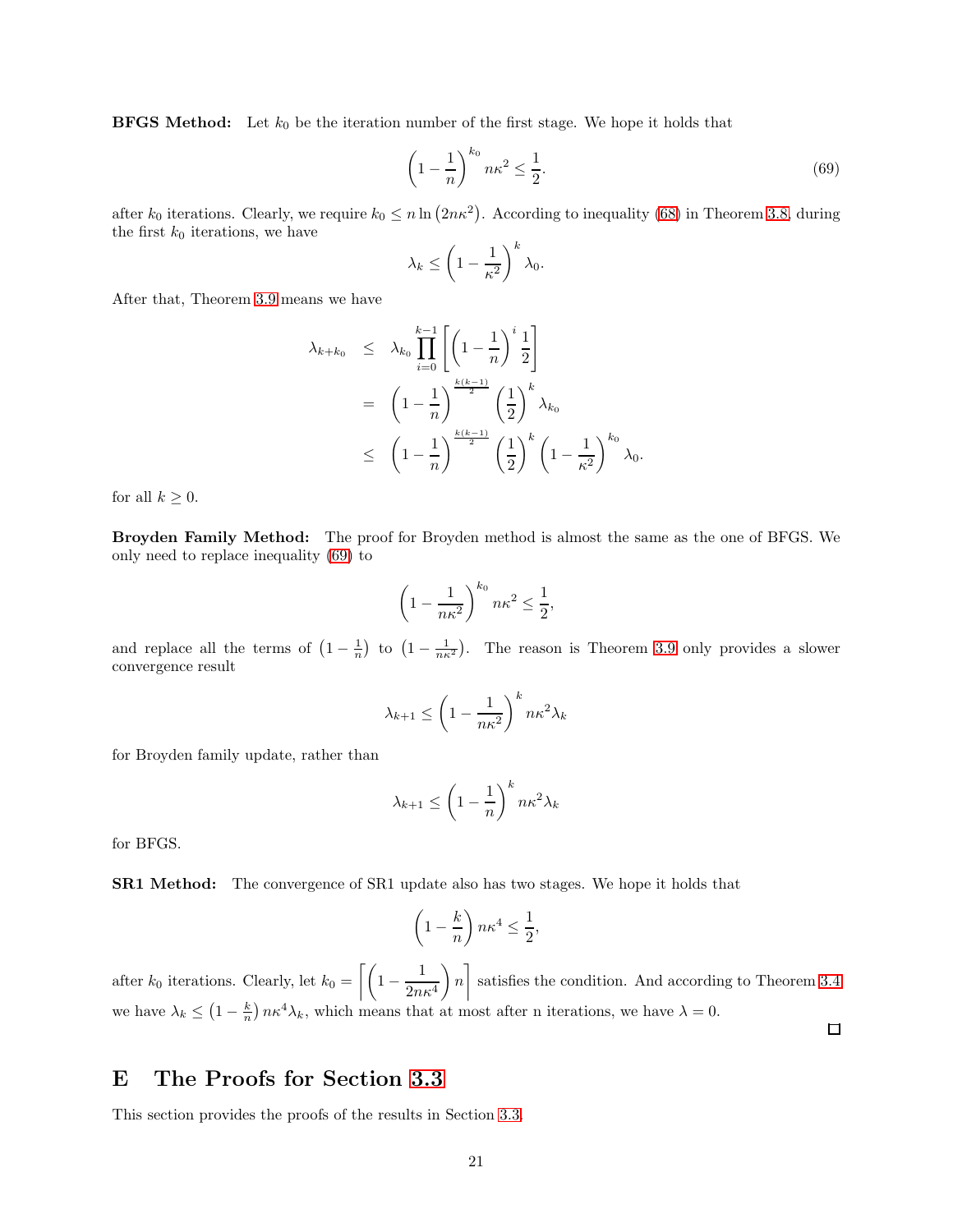## E.1 The Proof of Lemma [3.10](#page-7-0)

*Proof.* Since Assumption [2.1](#page-2-3) and [2.2](#page-2-4) mean operator  $\hat{H}(\cdot)$  is L-Lipschitz continuous and  $\|\hat{H}(z)\| \leq L$  for all  $\mathbf{z} \in \mathbb{R}^n$ , we have

$$
\begin{array}{rcl} \|\mathbf{H}(\mathbf{z}) - \mathbf{H}(\mathbf{z}')\| & = & \|\hat{\mathbf{H}}(\mathbf{z})\hat{\mathbf{H}}(\mathbf{z}) - \hat{\mathbf{H}}(\mathbf{z}')\hat{\mathbf{H}}(\mathbf{z}')\| \\ & \leq & \|\hat{\mathbf{H}}(\mathbf{z})(\hat{\mathbf{H}}(\mathbf{z}) - \hat{\mathbf{H}}(\mathbf{z}'))\| + \|(\hat{\mathbf{H}}(\mathbf{z}) - \hat{\mathbf{H}}(\mathbf{z}'))\hat{\mathbf{H}}(\mathbf{z}')\| \\ & \leq & 2\|\hat{\mathbf{H}}\| \cdot \|\hat{\mathbf{H}}(\mathbf{z}) - \hat{\mathbf{H}}(\mathbf{z}')\| \\ & \leq & 2L_2L\|\mathbf{z} - \mathbf{z}'\|. \end{array}
$$

## E.2 The Proof of Lemma [3.11](#page-7-3)

Proof. According to Lemma [3.10,](#page-7-0) we have

$$
\mathbf{H}(\mathbf{z}) - \mathbf{H}(\mathbf{z}') \stackrel{(27)}{\preceq} 2L_2L \|\mathbf{z} - \mathbf{z}'\| \mathbf{I}
$$
  
\n
$$
\stackrel{(8)}{\preceq} \frac{2L_2L}{\mu^2} \|\mathbf{z} - \mathbf{z}'\| \mathbf{H}(\mathbf{w})
$$
  
\n
$$
= \frac{2\kappa^2 L_2}{L} \|\mathbf{z} - \mathbf{z}'\| \mathbf{H}(\mathbf{w}).
$$

 $\Box$ 

### E.3 The Proof of Corollary [3.11.1](#page-7-1)

*Proof.* Taking interchanging of  $z'$  and  $z$  and letting  $w = z$  in [\(28\)](#page-7-6), we have

$$
\mathbf{H}(\mathbf{z}') - \mathbf{H}(\mathbf{z}) \preceq M \|\mathbf{z} - \mathbf{z}'\| \mathbf{H}(\mathbf{z}) = Mr \|\mathbf{H}(\mathbf{z})\|.
$$

Then taking  $\mathbf{w} = \mathbf{z}'$ , we have

$$
\mathbf{H}(\mathbf{z}) - \mathbf{H}(\mathbf{z}') \preceq M \|\mathbf{z} - \mathbf{z}'\| \mathbf{H}(\mathbf{z}') = Mr \|\mathbf{H}(\mathbf{z}')\|.
$$

We finish the proof by combing above results.

### E.4 The Proof of Lemma [3.12](#page-8-4)

Proof. Using Corollary [3.11.1,](#page-7-1) we have

$$
\mathbf{H}(\mathbf{z}_{+}) \stackrel{\text{(29)}}{\preceq} (1+Mr)\mathbf{H}(\mathbf{z}) \stackrel{\text{(30)}}{\preceq} (1+Mr)\mathbf{G} = \tilde{\mathbf{G}}
$$

and

$$
\tilde{\mathbf{G}} = (1+Mr)\mathbf{G} \stackrel{(30)}{\preceq} (1+Mr)\eta \mathbf{H}(\mathbf{z}) \stackrel{(29)}{\preceq} (1+Mr)^2\eta \mathbf{H}(\mathbf{z}_+),
$$

which means

$$
\mathbf{H}(\mathbf{z}_{+}) \preceq \tilde{\mathbf{G}} \preceq (1+Mr)^2 \eta \mathbf{H}(\mathbf{z}_{+}).
$$

Then we obtain [\(32\)](#page-8-2) by Lemma [3.3.](#page-3-7)

 $\Box$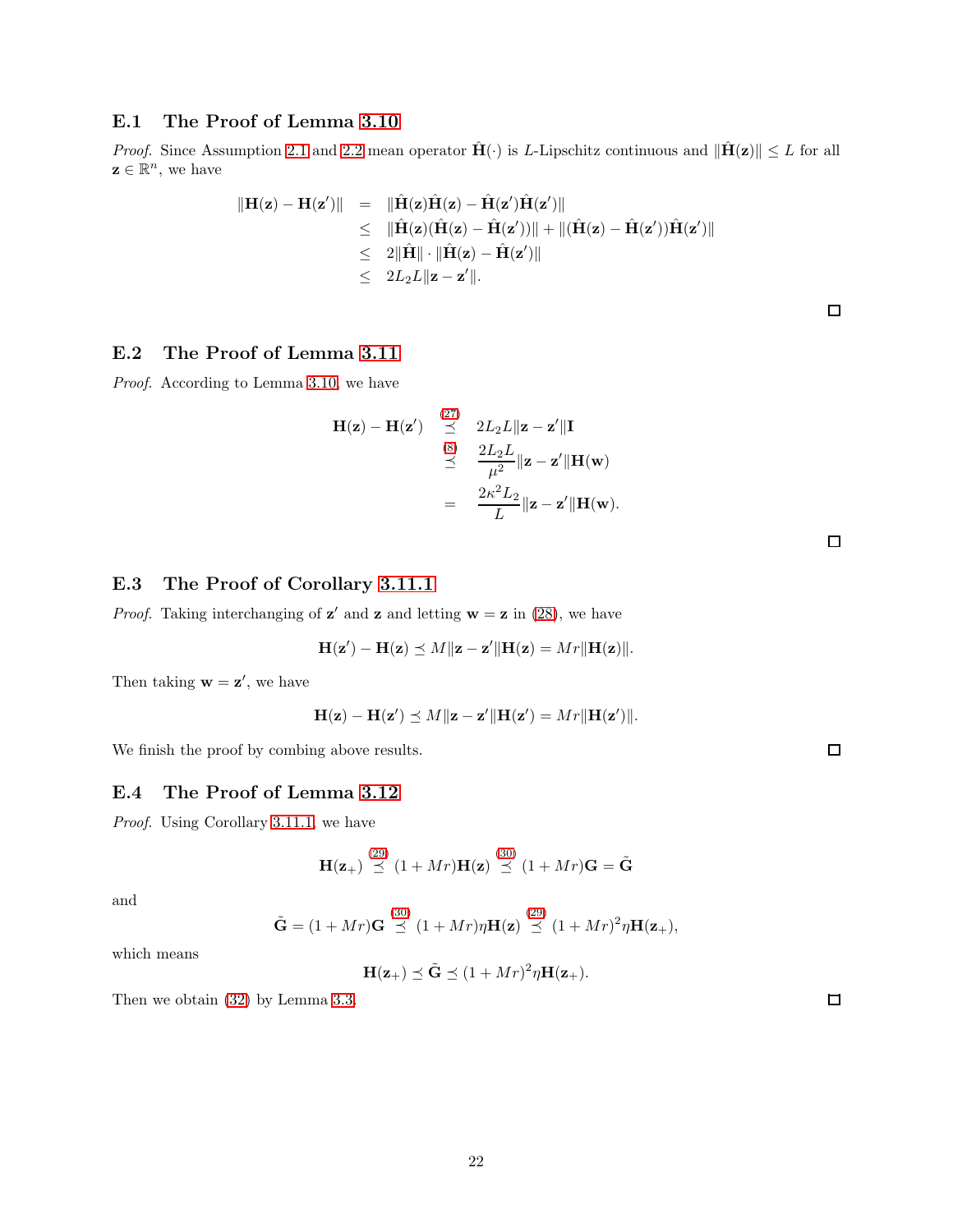## E.5 The Proof of Lemma [3.13](#page-9-3)

*Proof.* Assumption [2.2](#page-2-4) means the saddle point  $z^*$  of f is unique. Then we have

$$
\begin{array}{rcl}\n\left\| \mathbf{g}(\mathbf{z}) - \hat{\mathbf{H}}(\mathbf{z})(\mathbf{z} - \mathbf{z}^*) \right\| & = & \left\| \mathbf{g}(\mathbf{z}) - \mathbf{g}(\mathbf{z}^*) - \hat{\mathbf{H}}(\mathbf{z})(\mathbf{z} - \mathbf{z}^*) \right\| \\
& \leq & \left\| \int_0^1 \left( \hat{\mathbf{H}} \left( \mathbf{z}^* + t(\mathbf{z} - \mathbf{z}^*) \right) - \hat{\mathbf{H}}(\mathbf{z}) \right) (\mathbf{z} - \mathbf{z}^*) dt \right\| \\
& \leq & \int_0^1 \left\| \left( \hat{\mathbf{H}} \left( \mathbf{z}^* + t(\mathbf{z} - \mathbf{z}^*) \right) - \hat{\mathbf{H}}(\mathbf{z}) \right) (\mathbf{z} - \mathbf{z}^*) \right\| dt \\
& \leq & \int_0^{\left(5\right)} \left\| L_2 t(\mathbf{z} - \mathbf{z}^*) \right\| dt \\
& \leq & \frac{L_2}{2} \left\| \mathbf{z} - \mathbf{z}^* \right\|. \n\end{array}
$$

### E.6 The Proof of Lemma [3.14](#page-9-1)

*Proof.* The term  $\mathbf{z}_{k+1} - \mathbf{z}^*$  can be written as

<span id="page-22-1"></span>
$$
\mathbf{z}_{k+1} - \mathbf{z}^* \stackrel{(10)}{=} \mathbf{z}_k - \mathbf{G}_k^{-1} \hat{\mathbf{H}}_k \mathbf{g}_k - \mathbf{z}^*
$$
  
\n
$$
= \mathbf{G}_k^{-1} \left( \mathbf{G}_k (\mathbf{z}_k - \mathbf{z}^*) - \hat{\mathbf{H}}_k \mathbf{g}_k \right)
$$
  
\n
$$
= \mathbf{G}_k^{-1} (\mathbf{G}_k - \mathbf{H}_k) (\mathbf{z}_k - \mathbf{z}^*) - \mathbf{G}_k^{-1} \left( \hat{\mathbf{H}}_k \mathbf{g}_k - \mathbf{H}_k (\mathbf{z}_k - \mathbf{z}^*) \right)
$$
  
\n
$$
= \mathbf{G}_k^{-1} (\mathbf{G}_k - \mathbf{H}_k) (\mathbf{z}_k - \mathbf{z}^*) - \mathbf{G}_k^{-1} \hat{\mathbf{H}}_k \left( \mathbf{g}_k - \hat{\mathbf{H}}_k (\mathbf{z}_k - \mathbf{z}^*) \right).
$$
 (70)

The spectral norm of  $\mathbf{G}_k^{-1} \hat{\mathbf{H}}_k$  can be bounded by

$$
\left\| \mathbf{G}_{k}^{-1} \hat{\mathbf{H}}_{k} \right\| \leq \left\| \mathbf{G}_{k}^{-1} \right\| \left\| \hat{\mathbf{H}}_{k} \right\| \stackrel{(35)}{\leq} \left\| \mathbf{H}_{k}^{-1} \right\| \left\| \hat{\mathbf{H}}_{k} \right\| \stackrel{(5),(8)}{\leq} \frac{L}{\mu^{2}}.
$$
\n(71)

Using Lemma [3.13,](#page-9-3) we have

<span id="page-22-3"></span>
$$
\left\| \mathbf{G}_{k}^{-1} \hat{\mathbf{H}}_{k} \left( \mathbf{g}_{k} - \hat{\mathbf{H}}_{k} (\mathbf{z}_{k} - \mathbf{z}^{*}) \right) \right\| \leq \left\| \mathbf{G}_{k}^{-1} \hat{\mathbf{H}}_{k} \right\| \left\| \mathbf{g}_{k} - \hat{\mathbf{H}}_{k} (\mathbf{z}_{k} - \mathbf{z}^{*}) \right\|
$$
\n
$$
\leq \frac{(34)(71)}{\epsilon^{2}} \cdot \frac{L}{2} \frac{L_{2}}{2} \|\mathbf{z}_{k} - \mathbf{z}^{*} \|^{2}
$$
\n(72)

<span id="page-22-0"></span>
$$
\frac{1}{\mu^2} \frac{2}{2} e^{-\frac{2}{2} \mu^2 k} \frac{2}{2} \frac{1}{2} \frac{1}{2} \frac{1}{2} \frac{1}{2} \frac{1}{2} \frac{1}{2} \frac{1}{2} \frac{1}{2} \frac{1}{2} \frac{1}{2} \frac{1}{2} \frac{1}{2} \frac{1}{2} \frac{1}{2} \frac{1}{2} \frac{1}{2} \frac{1}{2} \frac{1}{2} \frac{1}{2} \frac{1}{2} \frac{1}{2} \frac{1}{2} \frac{1}{2} \frac{1}{2} \frac{1}{2} \frac{1}{2} \frac{1}{2} \frac{1}{2} \frac{1}{2} \frac{1}{2} \frac{1}{2} \frac{1}{2} \frac{1}{2} \frac{1}{2} \frac{1}{2} \frac{1}{2} \frac{1}{2} \frac{1}{2} \frac{1}{2} \frac{1}{2} \frac{1}{2} \frac{1}{2} \frac{1}{2} \frac{1}{2} \frac{1}{2} \frac{1}{2} \frac{1}{2} \frac{1}{2} \frac{1}{2} \frac{1}{2} \frac{1}{2} \frac{1}{2} \frac{1}{2} \frac{1}{2} \frac{1}{2} \frac{1}{2} \frac{1}{2} \frac{1}{2} \frac{1}{2} \frac{1}{2} \frac{1}{2} \frac{1}{2} \frac{1}{2} \frac{1}{2} \frac{1}{2} \frac{1}{2} \frac{1}{2} \frac{1}{2} \frac{1}{2} \frac{1}{2} \frac{1}{2} \frac{1}{2} \frac{1}{2} \frac{1}{2} \frac{1}{2} \frac{1}{2} \frac{1}{2} \frac{1}{2} \frac{1}{2} \frac{1}{2} \frac{1}{2} \frac{1}{2} \frac{1}{2} \frac{1}{2} \frac{1}{2} \frac{1}{2} \frac{1}{2} \frac{1}{2} \frac{1}{2} \frac{1}{2} \frac{1}{2} \frac{1}{2} \frac{1}{2} \frac{1}{2} \frac{1}{2} \frac{1}{2} \frac{1}{2} \frac{1}{2} \frac{1}{2} \frac{1}{2} \frac{1}{2} \frac{1}{2} \frac{1}{2}
$$

Lemma [C.1](#page-17-2) means

<span id="page-22-2"></span>
$$
\|\mathbf{G}_k^{-1}(\mathbf{G}_k - \mathbf{H}_k)\| \le 1 - \frac{1}{\eta_k}.\tag{74}
$$

Thus we can upper bound  $\lambda_{k+1}$  as follows

$$
\lambda_{k+1} \leq \|\mathbf{G}_k^{-1}(\mathbf{G}_k - \mathbf{H}_k)\| \lambda_k + \|\mathbf{G}_k^{-1}\hat{\mathbf{H}}^{\top}\| \cdot \|\mathbf{g}_k - \hat{\mathbf{H}}_k(\mathbf{z}_k - \mathbf{z}^*) \|
$$
\n
$$
\leq \left(1 - \frac{1}{\eta_k}\right) \lambda_k + \frac{LL_2}{2\mu^2} \lambda_k^2
$$
\n
$$
= \left(1 - \frac{1}{\eta_k}\right) \lambda_k + \beta \lambda_k^2.
$$

We directly prove [\(37\)](#page-9-6) by the definition of  $r_k$ 

$$
r_k = ||\mathbf{z}_{k+1} - \mathbf{z}_k|| \le ||\mathbf{z}_{k+1} - \mathbf{z}^*|| + ||\mathbf{z}_k - \mathbf{z}^*|| = \lambda_{k+1} + \lambda_k.
$$

 $\Box$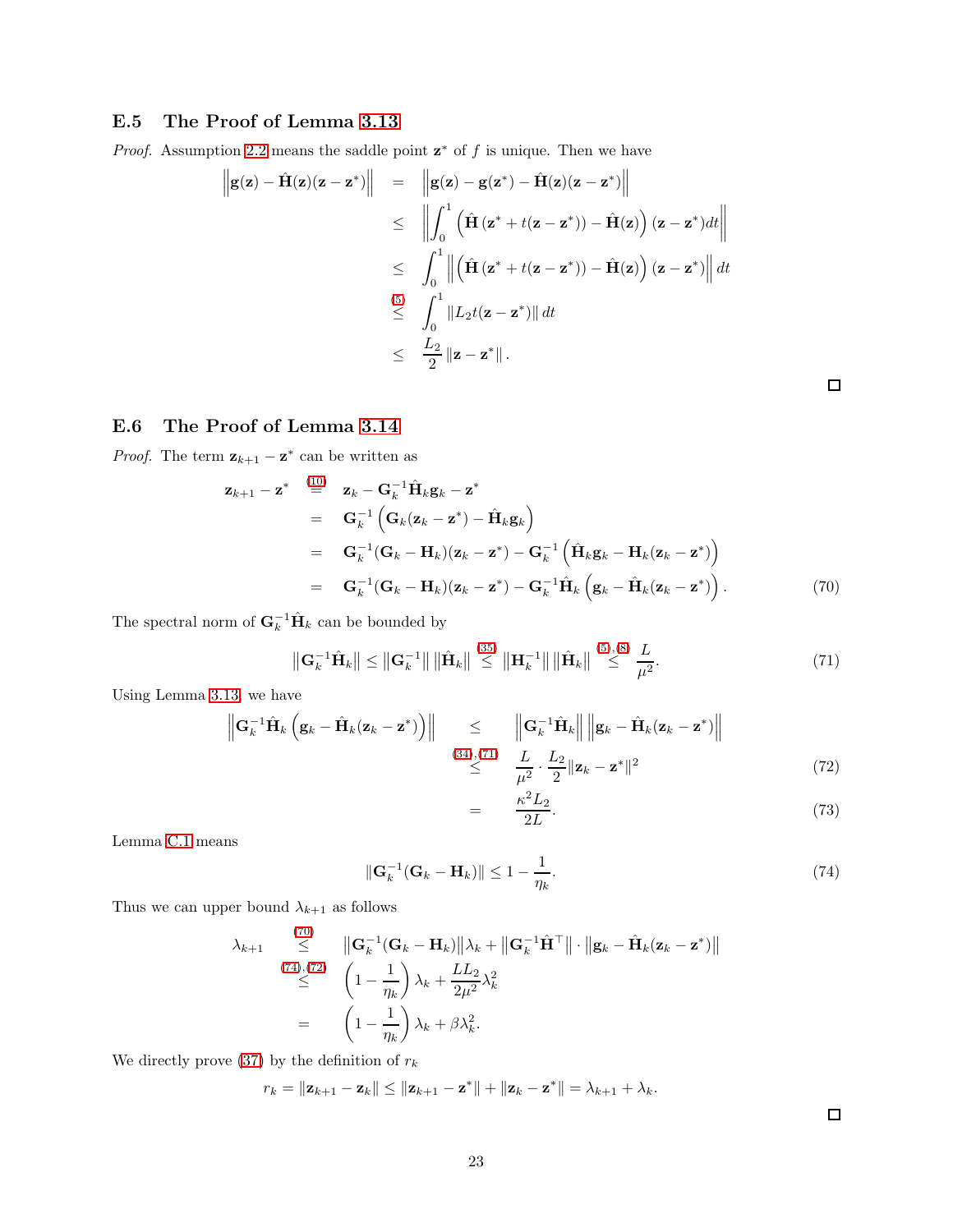### E.7 The proof of Theorem [3.15](#page-10-3)

We first provide a lemma for our proof.

<span id="page-23-2"></span>**Lemma E.1.** Using Algorithm [5,](#page-8-0) [6](#page-8-1) and [7](#page-9-0) with  $M = 2\kappa^2 L_2/L$ , suppose the initial point  $\mathbf{z}_0$  is sufficiently closed to the saddle point such that

<span id="page-23-0"></span>
$$
M\lambda_0 \le \frac{\ln b}{8b\kappa^2},\tag{75}
$$

where  $1 < b < 5$  and the k-th iteration satisfies

$$
\mathbf{H}_k \preceq \mathbf{G}_k \preceq b\kappa^2 \mathbf{H}_k.
$$

Then, we have

$$
\lambda_{k+1} \leq \lambda_k.
$$

Proof. According to the Lemma [3.14](#page-9-1) we have

$$
\lambda_{k+1} \le \left(1 - \frac{1}{b\kappa^2}\right)\lambda_k + \beta\lambda_k^2.
$$

Thus we have

$$
\lambda_{k+1} \leq \left(1 - \frac{1}{b\kappa^2}\right) \lambda_k + \beta \lambda_k^2
$$
  
\n
$$
\leq \left(1 - \frac{1}{b\kappa^2} + \beta \lambda_0\right) \lambda_k
$$
  
\n
$$
\leq \left(1 - \frac{1}{2b\kappa^2}\right) \lambda_k
$$
  
\n
$$
\leq \lambda_k.
$$

<span id="page-23-1"></span> $\Box$ 

Then we prove Theorem [3.15](#page-10-3) as follows.

*Proof.* We use induction to prove  $(42)$ ,  $(43)$  and the following statement

$$
\eta_k \stackrel{\text{def}}{=} \exp\left(\sum_{i=0}^{k-1} 2\rho_i\right) \kappa^2 \le b\kappa^2 \tag{76}
$$

for all  $k \geq 0$ .

For  $k = 0$ , the initialization  $G_0 = L^2 I$  leads to  $H_0 \preceq G_0 \preceq \kappa^2 H$  and  $\eta_0 = \kappa^2$ , which satisfy[\(42\)](#page-10-6) [\(43\)](#page-10-5) and [\(76\)](#page-23-1).

Suppose the statements [\(42\)](#page-10-6), [\(43\)](#page-10-5), [\(76\)](#page-23-1) hold for all  $k' \leq k$ . According to Lemma [E.1,](#page-23-2) we have  $\lambda_{k'+1} \leq \lambda_{k'}$ , which implies that

$$
r_{k'} \le 2\lambda_{k'} \tag{77}
$$

for all  $k' \leq k$ . Then we prove these results for  $k' = k + 1$ .

The induction assumption means  $\eta_k \leq b\kappa^2$  and  $\mathbf{H}_k \preceq \mathbf{G}_k \leq \eta_k \mathbf{H}_k$ . Using Lemma [3.14,](#page-9-1) we have

$$
\lambda_{k+1} \le \left(1 - \frac{1}{b\kappa^2}\right) \lambda_k + \beta \lambda_k^2
$$
  

$$
\le \left(1 - \frac{1}{b\kappa^2} + \beta \lambda_0\right) \lambda_k
$$
  

$$
\le \left(1 - \frac{1}{2b\kappa^2}\right) \lambda_k
$$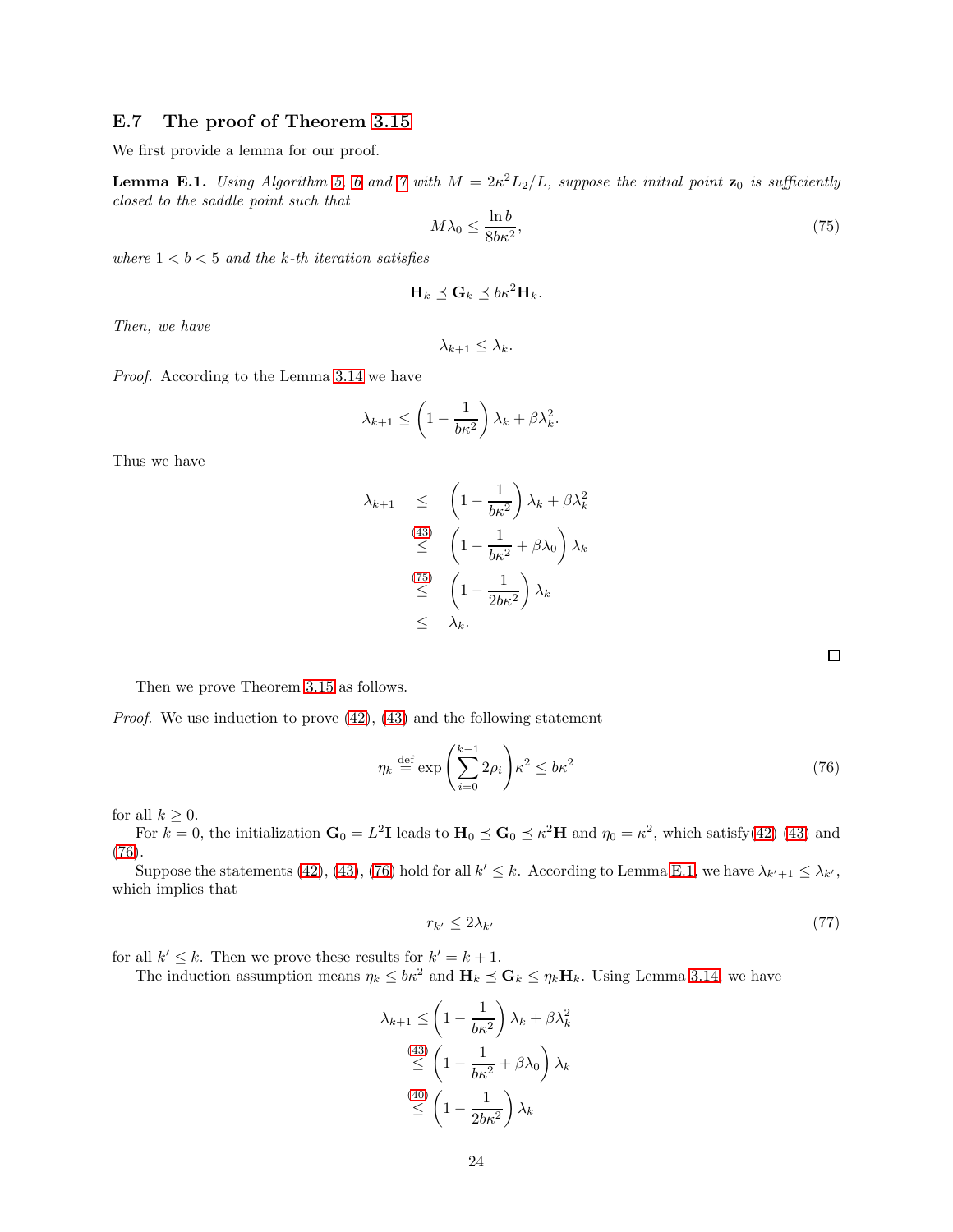$$
\stackrel{(43)}{\leq} \left(1 - \frac{1}{2b\kappa^2}\right)^k \lambda_0.
$$

Based on the fact  $e^x \ge x+1$  and Lemma [3.12,](#page-8-4) we have

$$
\mathbf{H}_{k+1} \preceq \mathbf{G}_{k+1} \stackrel{(32)}{\preceq} (1 + Mr_k)^2 \eta_k \mathbf{H}_{k+1} \preceq (1 + 2M\lambda_k)^2 \eta_k \mathbf{H}_{k+1}
$$
  

$$
\stackrel{(38)}{=} (1 + \rho_k)^2 \eta_k \mathbf{H}_{k+1} \preceq e^{2\rho_k} \eta_k \mathbf{H}_{k+1}
$$
  

$$
\stackrel{(42)}{\preceq} \exp\left(2 \sum_{i=0}^k \rho_i\right) \kappa^2 \mathbf{H}_{k+1};
$$

and the term  $\sum_{i=0}^{k} \rho_i$  can be bounded by

<span id="page-24-1"></span>
$$
\sum_{i=0}^{k} \rho_i \stackrel{(38)}{=} 2M \sum_{i=0}^{k} \lambda_i \stackrel{(43)}{\leq} 2M \lambda_0 \sum_{i=0}^{k} \left(1 - \frac{1}{2b\kappa^2}\right)^i
$$
\n
$$
\leq \frac{4bML^2}{\mu^2} \lambda_0 \stackrel{(40)}{\leq} \frac{\ln b}{2}.
$$
\n(78)

So for  $k + 1$ , we have

$$
\mathbf{G}_{k+1} \preceq \exp\left(2\sum_{i=1}^k \rho_i\right) \kappa^2 \mathbf{H}_{k+1} \preceq b\kappa^2 \mathbf{H}_{k+1}
$$

and

$$
\eta_{k+1} = \exp\left(2\sum_{i=1}^k \rho_i\right)\kappa^2 \le b\kappa^2.
$$

Thus we have complete the proof for statements [\(42\)](#page-10-6), [\(43\)](#page-10-5) and [\(76\)](#page-23-1) by induction. Combining with the Lemma [E.1,](#page-23-2) we have [\(41\)](#page-10-8) and finish the proof of this theorem.  $\Box$ 

### E.8 The Proof of Lemma [3.16](#page-10-1)

Proof. The proof of two algorithms are similar, the only difference is because two greedy update formulas have different convergence rate. We first give the proof for BFGS method.

BFGS Method: Recall that we use the update rule

$$
\mathbf{G}_{k+1} = \mathrm{BFGS}\left(\tilde{\mathbf{G}}_k, \mathbf{H}_{k+1}, \mathbf{u}_k\right).
$$

Using Lemma [3.5,](#page-4-4) we have

$$
\sigma_{k+1} = \sigma_{\mathbf{H}_{k+1}}(\mathbf{G}_{k+1}) \stackrel{(19)}{\leq} \left(1 - \frac{1}{n}\right) \sigma_{\mathbf{H}_{k+1}}(\tilde{\mathbf{G}}_k).
$$

Then we bound the term  $\sigma_{\mathbf{H}_{k+1}}(\tilde{\mathbf{G}}_k)$  by  $\sigma_k$  as follows

<span id="page-24-0"></span>
$$
\sigma_{\mathbf{H}_{k+1}}(\tilde{\mathbf{G}}_k) \stackrel{(2)}{=} \langle \mathbf{H}_{k+1}^{-1}, \tilde{\mathbf{G}}_k \rangle - n
$$
  
\n
$$
\stackrel{(31)}{=} (1 + Mr_k) \langle \mathbf{H}_{k+1}^{-1}, \mathbf{G}_k \rangle - n
$$
  
\n
$$
\stackrel{(29)}{\leq} (1 + Mr_k)^2 \langle \mathbf{H}_k^{-1}, \mathbf{G}_k \rangle - n
$$
  
\n
$$
= (1 + Mr_k)^2 \sigma_k + n((1 + Mr_k)^2 - 1)
$$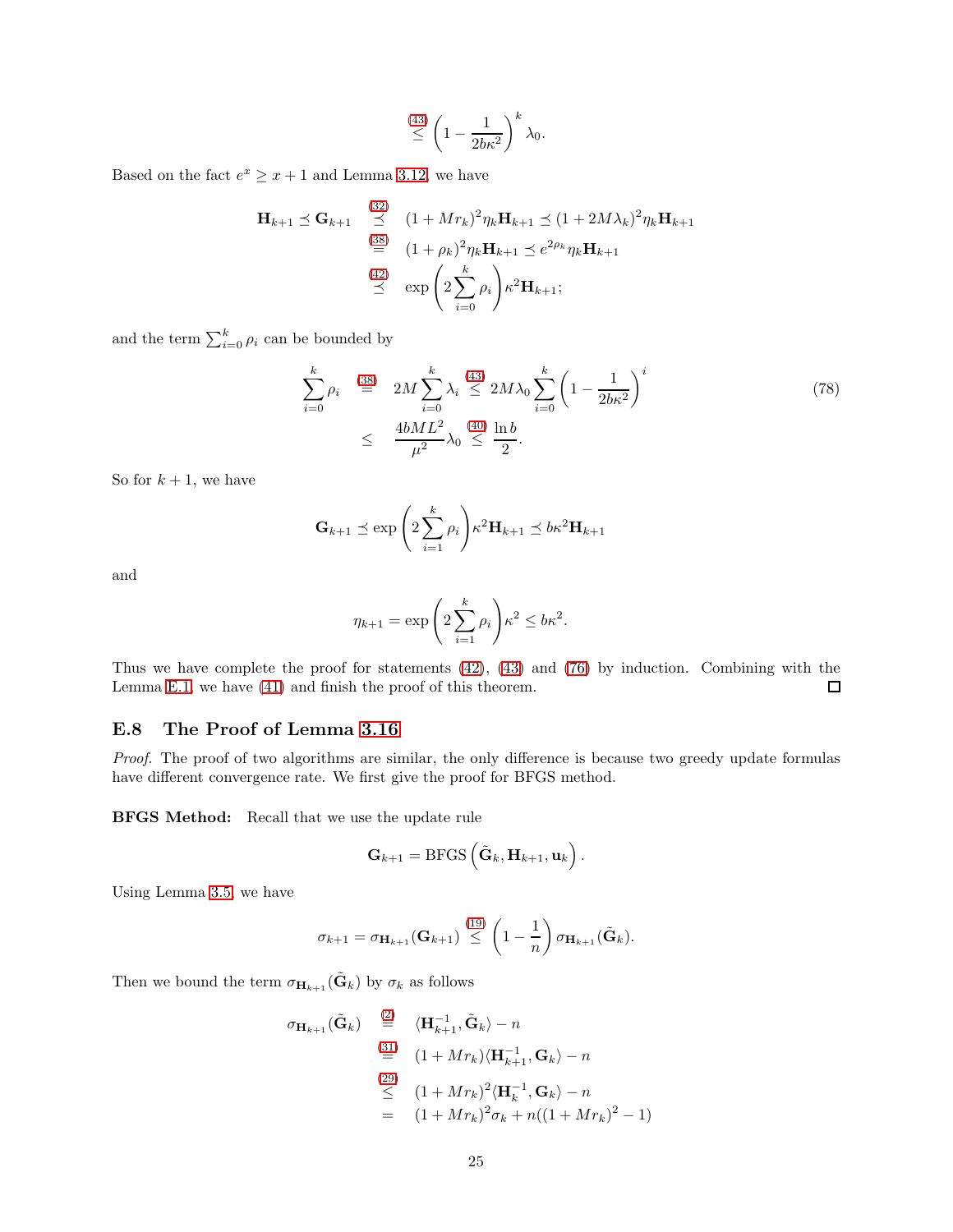$$
= (1 + Mr_k)^2 \sigma_k + 2nMr_k \left(1 + \frac{Mr_k}{2}\right)
$$
  

$$
\leq (1 + Mr_k)^2 \left(\sigma_k + \frac{2nMr_k}{1 + Mr_k}\right).
$$
 (79)

Thus we obtain [\(45\)](#page-10-9) by combining above results.

Broyden Family Method: If we use the Broyden family update

$$
\mathbf{G}_{k+1} = \text{Broyd}_{\tau_k}(\tilde{\mathbf{G}}_k, \mathbf{H}_{k+1}, \mathbf{u}_k)
$$

instead of BGFS, Lemma [3.4](#page-4-3) means

$$
\sigma_{k+1} \stackrel{(16)}{\leq} \left(1 - \frac{1}{n\kappa^2}\right) \sigma_{\mathbf{H}_{k+1}}(\tilde{\mathbf{G}}_k).
$$

Combining with [\(79\)](#page-24-0) which holds for both Broyden case and BFGS case, we obtain [\(44\)](#page-10-10).

 $\Box$ 

# F The Proof of Theorem [3.17](#page-10-4)

Proof. We present the proof for BFGS and Broyden Family methods in Section [F.1](#page-25-0) and the proof for SR1 method in Section [F.2.](#page-27-0) Note that by taking  $b = 2$ , all algorithms have  $M\lambda_0 \leq \frac{\ln 2}{16\kappa^2}$ , which means we achieve the properties of  $\lambda_k$  shown in Theorem [3.15.](#page-10-3)

## <span id="page-25-0"></span>F.1 The Proofs of BFGS and Broyden Methods

BFGS Method: First we give the proof of BFGS case

Let's take a look at the result from the previous Lemmas and Theorems. For each  $k$ , we have

$$
\mathbf{H}_k \preceq \mathbf{G}_k \stackrel{(3)}{\preceq} (1 + \sigma_k) \mathbf{H}_k. \tag{80}
$$

From Theorem [3.14,](#page-9-1) we have

<span id="page-25-3"></span><span id="page-25-1"></span>
$$
\lambda_{k+1} \le \left(1 - \frac{1}{1 + \sigma_k}\right) \lambda_k + \beta \lambda_k^2. \tag{81}
$$

From Theorem [3.14,](#page-9-1) [3.15,](#page-10-3) we have

$$
r_k \le 2\lambda_k. \tag{82}
$$

From Lemma [3.16,](#page-10-1) we obtain

<span id="page-25-2"></span>
$$
\sigma_{k+1} \le \left(1 - \frac{1}{n}\right) \left(1 + Mr_k\right)^2 \left(\sigma_k + \frac{2nMr_k}{1 + Mr_k}\right). \tag{83}
$$

We've already defined  $\rho_k = 2M\lambda_k$  and the constant  $\beta$ , M satisfy  $\frac{\beta}{M} = \frac{1}{4}$ . Thus we have

$$
\rho_k \stackrel{(81)}{\leq} \frac{\sigma_k}{1+\sigma_k} \rho_k + \frac{\beta}{2M} \rho_k^2 \leq \sigma_k \rho_k + \frac{\beta}{2M} \rho_k^2 = \sigma_k \rho_k + \frac{1}{8} \rho_k^2,\tag{84}
$$

and

$$
\sigma_{k+1} \stackrel{(83),(82)}{\leq} \left(1 - \frac{1}{n}\right) (1 + \rho_k)^2 \left(\sigma_k + \frac{2n\rho_k}{1 + \rho_k}\right). \tag{85}
$$

We set

$$
\theta_k \stackrel{\text{def}}{=} (1 - \frac{1}{n})^k \exp\left(2(1 + 2n)\sum_{i=0}^{k-1} \rho_i\right) n\kappa^2.
$$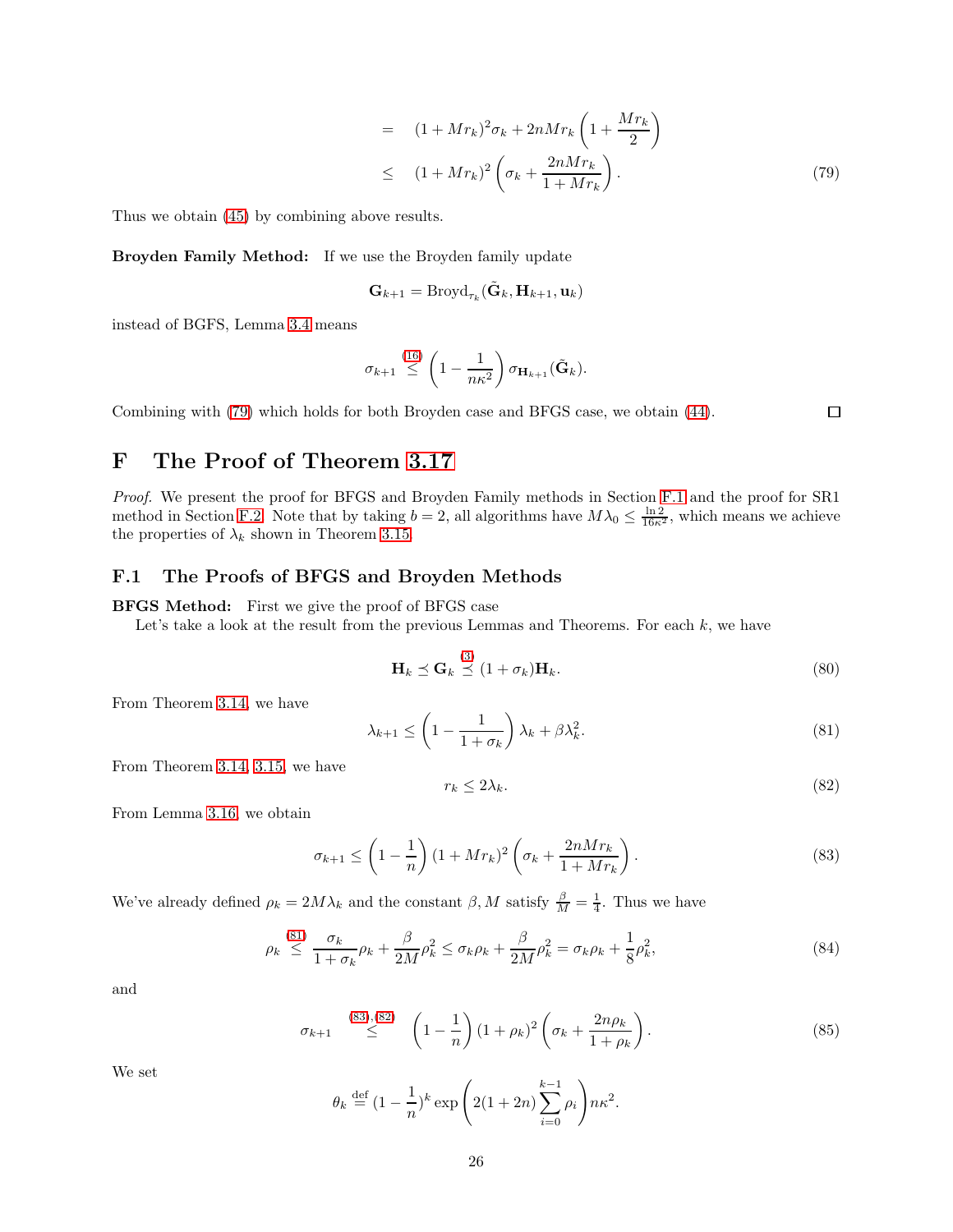And set  $b = 2$  in Theorem [3.15.](#page-10-3)

By the convergence result of  $\rho_k$  in [\(78\)](#page-24-1), we have

<span id="page-26-3"></span>
$$
\sum_{i=0}^{k-1} \rho_i \le \frac{2bL^2}{\mu^2} \rho_0 = 4\kappa^2 \rho_0.
$$

Thus by the initial condition [\(49\)](#page-11-3), we have:

$$
\theta_k \le \left(1 - \frac{1}{n}\right)^k \exp\left(2(1 + 2n)4\kappa^2 \rho_0\right) n\kappa^2 \le \left(1 - \frac{1}{n}\right)^k 2n\kappa^2. \tag{86}
$$

Let us show by induction that, for all  $k \geq 0$ , we have

<span id="page-26-0"></span>
$$
\sigma_k + 2n\rho_k \le \theta_k. \tag{87}
$$

When  $k = 0$ , we have

$$
\sigma_0 + 2n\rho_0 \stackrel{(2)}{=} \langle \mathbf{H}_0^{-1}, \mathbf{G}_0 \rangle - n + 2n\rho_0
$$
  
\n
$$
\leq \langle \mathbf{H}_0^{-1}, \kappa^2 \mathbf{H}_0 \rangle - n + 2n\rho_0
$$
  
\n
$$
= n(\kappa^2 - 1) + 2n\rho_0
$$
  
\n
$$
\leq n\kappa^2.
$$

Therefore, for  $k = 0$ , inequality [\(87\)](#page-26-0) is satisfied.

Suppose for  $0 \leq k' \leq k$  [\(87\)](#page-26-0) fulfills.

Then for  $k + 1$ , using the inequality  $e^x \ge 1 + x$ , we have

<span id="page-26-2"></span>
$$
\sigma_{k+1} \leq \left(1 - \frac{1}{n}\right)(1 + \rho_k)^2 \left(\sigma_k + \frac{2n\rho_k}{1 + \rho_k}\right)
$$
  
\n
$$
\leq \left(1 - \frac{1}{n}\right)(1 + \rho_k)^2 (\sigma_k + 2n\rho_k)
$$
  
\n
$$
\leq \left(1 - \frac{1}{n}\right)(1 + \rho_k)^2 \theta_k
$$
  
\n
$$
\leq \left(1 - \frac{1}{n}\right)e^{2\rho_k}\theta_k,
$$
 (88)

and

<span id="page-26-1"></span>
$$
\rho_{k+1} \leq \rho_k \left( \sigma_k + \frac{1}{8} \rho_k \right) \leq \rho_k \left( \sigma_k + 2n \rho_k \right) \tag{89}
$$
\n
$$
\leq \left( 1 - \frac{1}{n} \right) 2 \exp(2\rho_k) \theta_k \rho_k. \tag{90}
$$

Thus we obtain

$$
\sigma_{k+1} + 2n\rho_{k+1} \stackrel{(90),(88)}{\leq} \left(1 - \frac{1}{n}\right) \exp(2\rho_k)\theta_k + \left(1 - \frac{1}{n}\right) 4n \exp(2\rho_k)\theta_k \rho_k
$$
  

$$
\leq \left(1 - \frac{1}{n}\right) \exp(2\rho_k)\theta_k(1 + 4n\rho_k)
$$
  

$$
\leq \left(1 - \frac{1}{n}\right) \exp(2\rho_k) \exp(4n\rho_k)\theta_k
$$
  

$$
\leq \left(1 - \frac{1}{n}\right) \exp(2(1 + 2n)\rho_k)\theta_k
$$
  

$$
\stackrel{(86)}{\leq} \left(1 - \frac{1}{n}\right)^k \exp\left(2(1 + 2n)\sum_{i=0}^k \rho_i\right) n\kappa^2
$$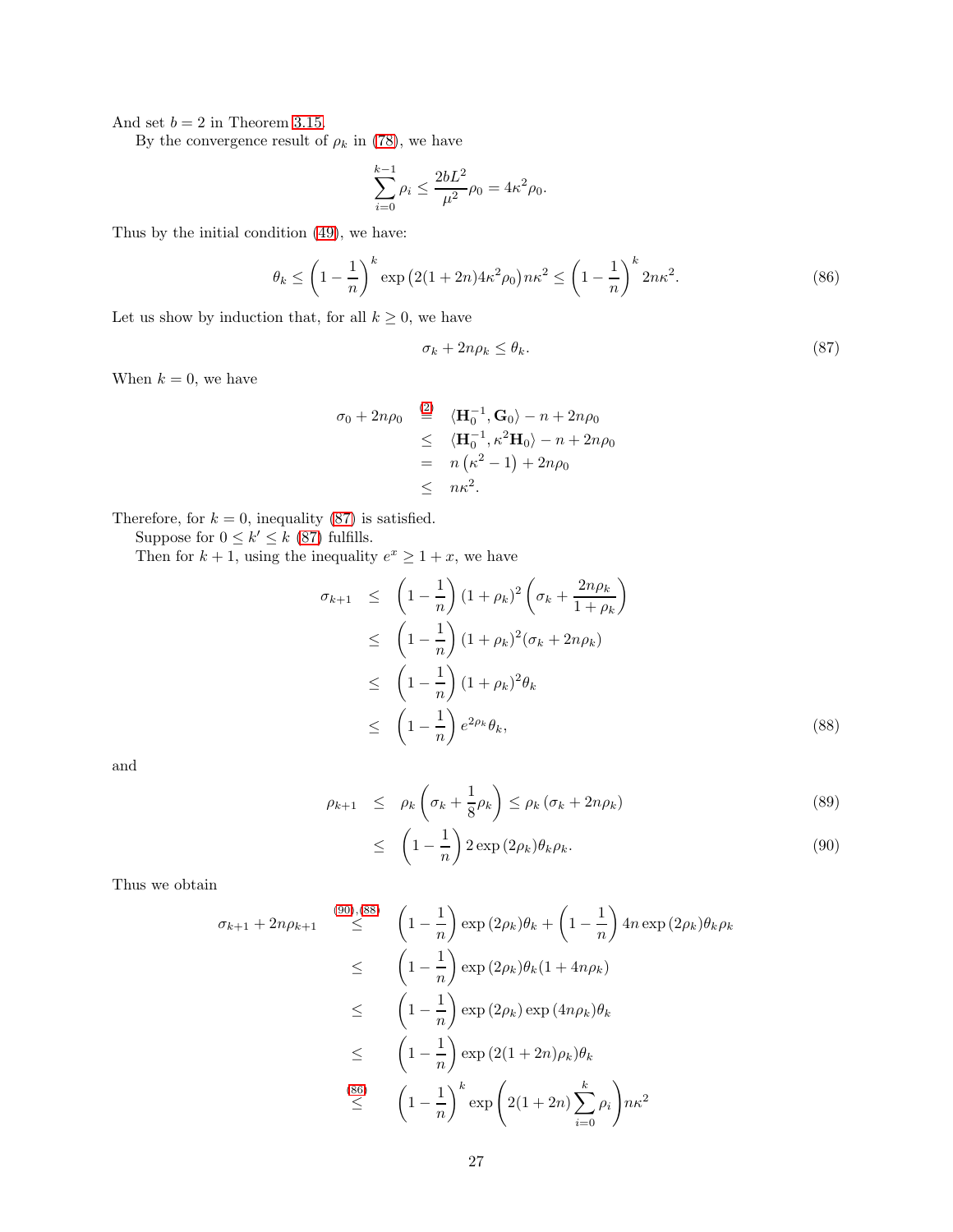$$
\stackrel{(86)}{\leq} \qquad \left(1 - \frac{1}{n}\right)^k 2n\kappa^2.
$$

Thus, [\(87\)](#page-26-0) is proved. Let us fix some  $k \geq 0$ , we have

$$
\sigma_k \le \theta_k \stackrel{(87)}{\le} \left(1 - \frac{1}{n}\right)^k 2n\kappa^2. \tag{91}
$$

Finally, we have

$$
\rho_{k+1} \stackrel{(89)}{\leq} \rho_k(\sigma_k + 2n\rho_k) \leq \rho_k \theta_k \leq \left(1 - \frac{1}{n}\right)^k 2n\kappa^2 \rho_k. \tag{92}
$$

Thus we obtain [\(50\)](#page-11-4).

Broyden Class Method: The proof for the Broyden case is almost the same as the one in BFGS case. The reason that produce the different convergence result between [\(50\)](#page-11-4) and [\(48\)](#page-10-11) is that Lemma [3.16](#page-10-1) only provides a slower convergence rate

$$
\sigma_{k+1} \le \left(1 - \frac{1}{n\kappa^2}\right)(1 + Mr_k)^2 \left(\sigma_k + \frac{2nMr_k}{1 + Mr_k}\right)
$$

for Broyden case, rather than

$$
\sigma_{k+1} \le \left(1 - \frac{1}{n}\right)(1 + Mr_k)^2 \left(\sigma_k + \frac{2nMr_k}{1 + Mr_k}\right)
$$

for BFGS. Thus we can directly replace the term  $\left(1-\frac{1}{n}\right)$  to the term  $\left(1-\frac{1}{n\kappa^2}\right)$  in the proof of BFGS case and obtain the convergence result of Broyden case in [\(48\)](#page-10-11).

### <span id="page-27-0"></span>F.2 The Proof of SR1 Method

Note that for greedy SR1 update, we use  $\tau_k$  to replace  $\sigma_k$  for measuring how well does  $G_k$  approximate  $H_k$ .

SR1 Method: First, we define

<span id="page-27-1"></span>
$$
\eta_k \stackrel{\text{def}}{=} \frac{\text{tr}(\mathbf{G}_k - \mathbf{H}_k)}{\text{tr}(\mathbf{H}_k)}.
$$
\n(93)

Since  $\mathbf{G}_{k+1}=\text{SR1}(\widetilde{\mathbf{G}}_{k}, \mathbf{H}_{k+1}, \mathbf{u}_{k}),$  we have

$$
\text{tr}(\mathbf{G}_{k+1} - \mathbf{H}_{k+1}) \stackrel{(20)}{\leq} (1 - \frac{1}{n}) \text{tr}(\widetilde{\mathbf{G}}_k - \mathbf{H}_{k+1})
$$
\n
$$
\stackrel{(29)}{\leq} \left(1 - \frac{1}{n}\right) \text{tr}\left((1 + Mr_k)\mathbf{G}_k - \frac{1}{1 + Mr_k}\mathbf{H}_k\right)
$$
\n
$$
\stackrel{(93)}{=} \left(1 - \frac{1}{n}\right) \left((1 + Mr_k)(1 + \eta_k) - \frac{1}{1 + Mr_k}\right) \text{tr}(\mathbf{H}_k)
$$
\n
$$
\leq \left(1 - \frac{1}{n}\right) \left((1 + Mr_k)^2(1 + \eta_k) - 1\right) \text{tr}(\mathbf{H}_{k+1}).
$$

Thus, we obtain

$$
\eta_{k+1} \leq \left(1 - \frac{1}{n}\right)(1 + Mr_k)^2((1 + Mr_k)^2(1 + \eta_k) - 1)
$$
  
\n
$$
\leq \left(1 - \frac{1}{n}\right)(1 + M\lambda_k)^2\left(\eta_k + 1 - \frac{1}{(1 + Mr_k)^2}\right)
$$
  
\n
$$
\leq \left(1 - \frac{1}{n}\right)(1 + Mr_k)^2(\eta_k + 2Mr_k).
$$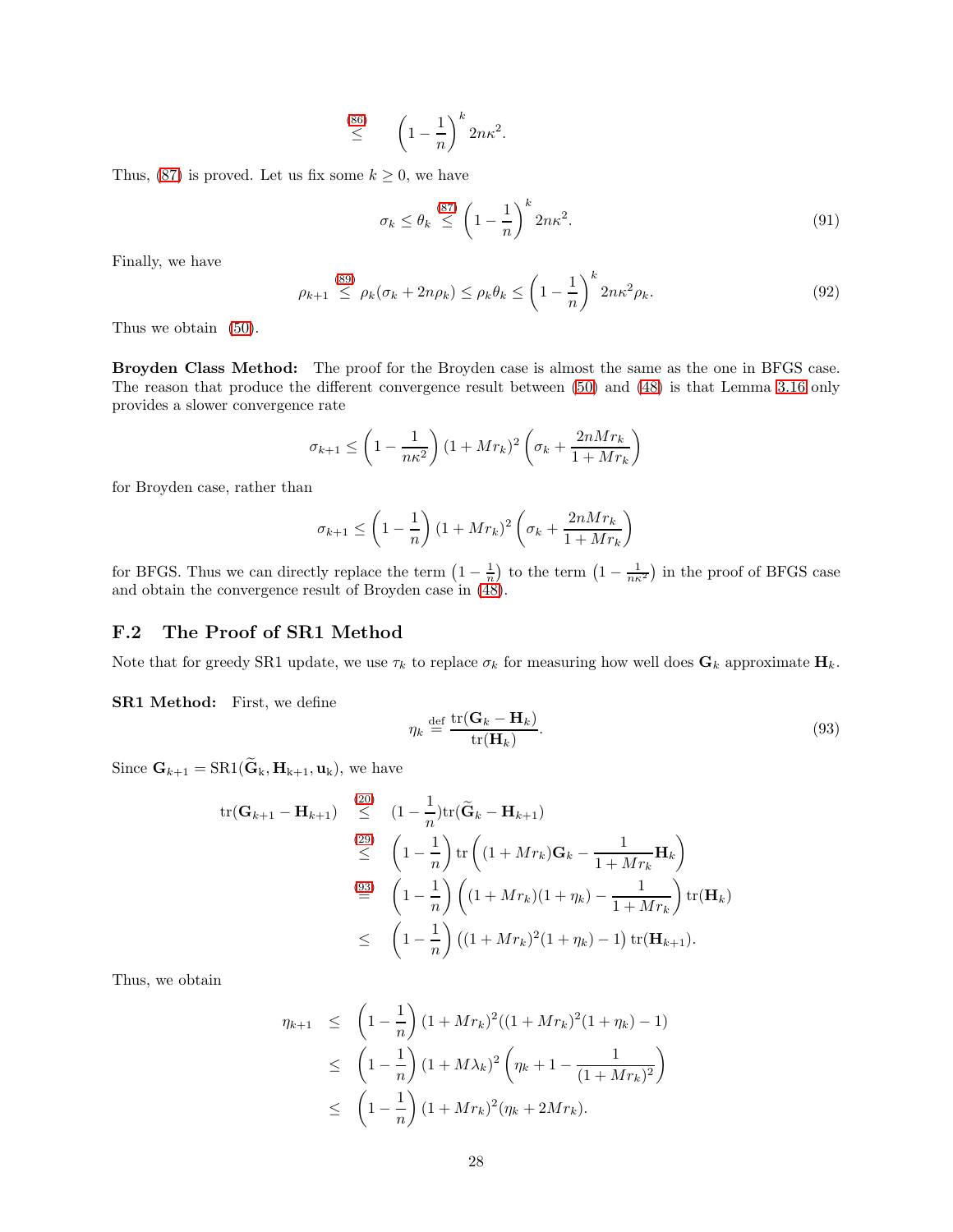Since we have  $\mu^2 \mathbf{I} \preceq \mathbf{H}_k \preceq L^2 \mathbf{I}$ , then

$$
\sigma_k = \text{tr}((\mathbf{G}_k - \mathbf{H}_k)\mathbf{H}_k^{-1}) \leq \frac{1}{\mu^2} \text{tr}(\mathbf{G}_k - \mathbf{H}_k) = \frac{\eta_k}{\mu^2} \text{tr}(\mathbf{H}_k) \leq n \eta_k \kappa^2.
$$

Using the result of [\(3\)](#page-1-2), we have  $\mathbf{G}_k \preceq (1 + \sigma_k) \mathbf{H}_k$ , which implies

<span id="page-28-0"></span>
$$
\eta_k \le 1 + \sigma_k. \tag{94}
$$

According to Theorem [3.14,](#page-9-1) we have

$$
\lambda_{k+1} \stackrel{(94)}{\leq} \left(1 - \frac{1}{1 + \sigma_k}\right) \lambda_k + \beta \lambda_k^2 \leq \sigma_k \lambda_k + \beta \lambda_k^2 \leq (n \kappa^2 \eta_k) \lambda_k + \beta \lambda_k^2.
$$

Since Theorem [3.15](#page-10-3) holds for all Broyden class updates including SR1 and the initial condition of our SR1 method satisfies [\(40\)](#page-10-7), then it holds that

 $r_k \leq 2\lambda_k$ .

Recall that  $\rho_k = 2M\lambda_k$ , we have

<span id="page-28-2"></span>
$$
2\rho_{k+1} \le (2n\kappa^2 \eta_k)\rho_k + \frac{1}{4}\rho_k^2
$$
  
\n
$$
\le 2n\kappa^2 \rho_k(\eta_k + 2\rho_k)
$$
  
\n
$$
\le \left(1 - \frac{1}{n}\right) 4n\kappa^2 \rho_k(\eta_k + 2\rho_k)
$$
\n(95)

$$
\leq \left(1 - \frac{1}{n}\right)(1 + \rho_k)^2 4n\kappa^2 \rho_k (\eta_k + 2\rho_k),\tag{96}
$$

and

<span id="page-28-1"></span>
$$
\eta_{k+1} \le \left(1 - \frac{1}{n}\right)(1 + \rho_k)^2(\eta_k + 2\rho_k). \tag{97}
$$

Combing above results, we obtain

$$
\eta_{k+1} + 2\rho_{k+1} \stackrel{(97),(96)}{\leq} \left(1 - \frac{1}{n}\right) (1 + \rho_k)^2 (1 + 4n\kappa^2 \rho_k) (\eta_k + 2\rho_k)
$$
  

$$
\leq \left(1 - \frac{1}{n}\right) \exp\left(2\rho_k + 4n\kappa^2 \rho_k\right) (\eta_k + 2\rho_k).
$$

Let  $\theta_k \stackrel{\text{def}}{=} \eta_k + 2\rho_k$ , then

$$
\theta_{k+1} \le \left(1 - \frac{1}{n}\right) \exp\left(2(1 + 2n\kappa^2)\rho_k\right)\theta_k.
$$

According to Theorem [3.15,](#page-10-3) for all  $k$ , we have

$$
\sum_{i=0}^{k-1} \rho_i \le 4\kappa^2 \rho_0 \le 8\kappa^2 M \lambda_0,
$$

which means

$$
\exp\left(2(1+2n\kappa^2)\sum_{i=0}^k \rho_i\right) \le \exp\left(2(1+2n\kappa^2)8\kappa^2 M\lambda_0\right) \stackrel{(51)}{\le} \exp\left(\ln 2\right) = 2.
$$

The initial condition  $\mathbf{G}_0 \preceq \kappa^2 \mathbf{H}_0$  means  $\eta_0 \leq \kappa^2 - 1$ . Thus we obtain

$$
\begin{array}{rcl}\n\theta_0 & = & 2\rho_0 + \eta_0 \\
& \leq & \frac{\ln 2}{4(1 + 2n\kappa^2)\kappa^2} + (\kappa^2 - 1) \leq \kappa^2.\n\end{array}
$$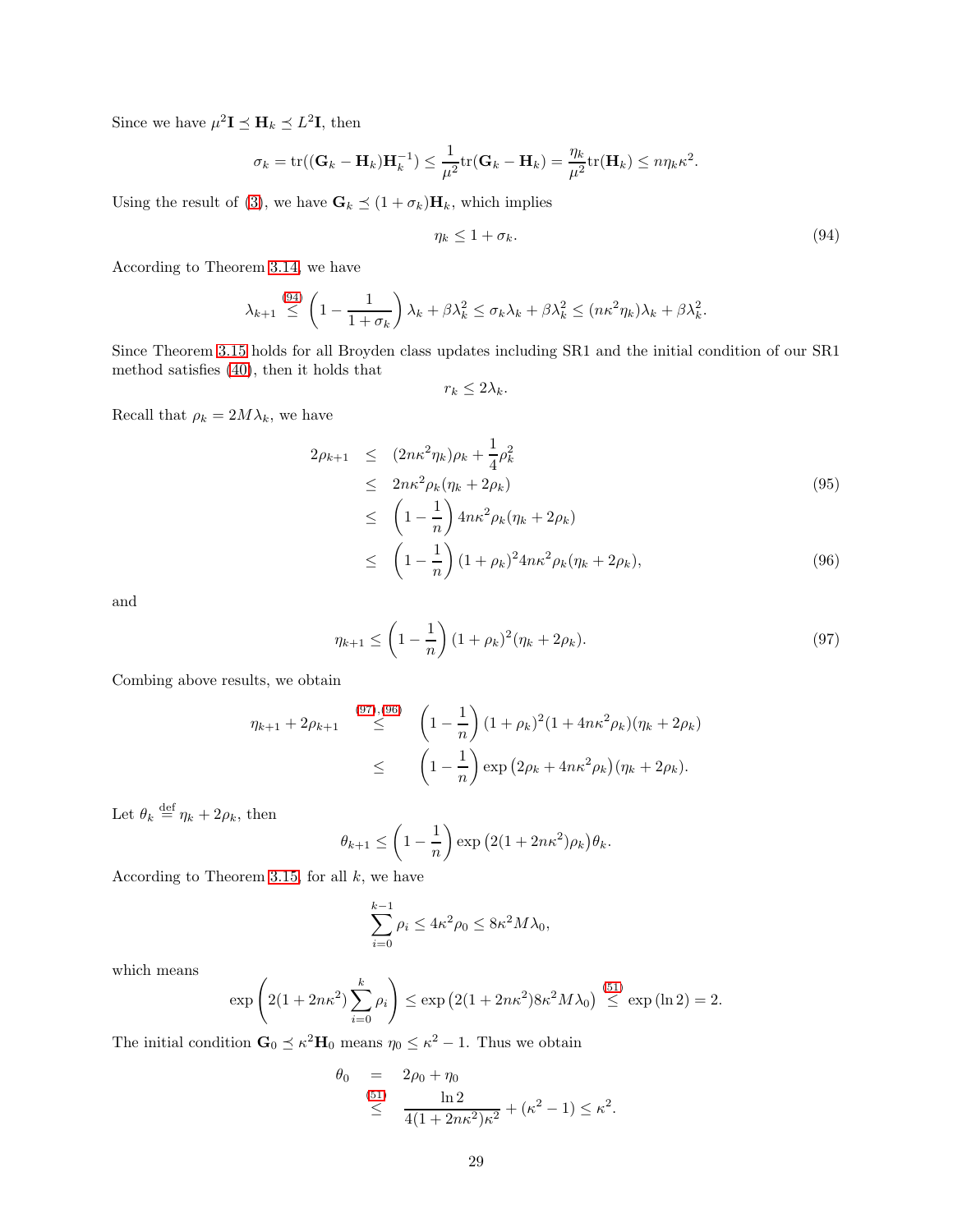Therefore, by induction, it is easy to show that

<span id="page-29-0"></span>
$$
\theta_k \le \left(1 - \frac{1}{n}\right)^k 2\theta_0 \le \left(1 - \frac{1}{n}\right)^k 2\kappa^2. \tag{98}
$$

which implies

$$
\eta_k \le \theta_k \le \left(1 - \frac{1}{n}\right)^k 2\kappa^2.
$$

Finally, we have

$$
\rho_{k+1} \leq \rho_k n \kappa^2 \theta_k \leq \left(1 - \frac{1}{n}\right)^k 2n \kappa^4 \rho_k.
$$

which is equivalent to [\(52\)](#page-11-6).

# G The Proof of Corollary [3.17.1](#page-11-0)

Proof. The convergence behaviors for all of the algorithms have two stages, the first one has linear convergence which and the second one has superlinear convergence. We split the proofs of three algorithms into different subsections.

#### G.1 Broyden Family Method

To obtain the local superlinear convergence rate, we desire the first  $k_0$  iterations guarantee  $z_{k_0}$  falls into a sufficient small neighbour of the saddle point. Concretely, the condition of [\(47\)](#page-10-12) means we require

$$
\left(1 - \frac{1}{4\kappa^2}\right)^{k_0} \le \frac{1}{1 + 2n}.\tag{99}
$$

In the view of [\(48\)](#page-10-11), we also require

<span id="page-29-2"></span>
$$
\left(1 - \frac{1}{n\kappa^2}\right)^{k_0} 2n\kappa^2 \le \frac{1}{2}.\tag{100}
$$

It is easy to verified that  $k_0 = n\kappa^2 \ln(4n\kappa^2)$  satisfies [\(99\)](#page-29-1) and (99) simultaneously.

For the first  $k_0$  iterations, we have

<span id="page-29-3"></span>
$$
\lambda_k \le \left(1 - \frac{1}{4\kappa^2}\right)^k \lambda_0. \tag{101}
$$

According to Theorem [3.17,](#page-10-4) we have

$$
\lambda_{k+k_0+1} \stackrel{(48)}{\leq} \left(1-\frac{1}{n\kappa^2}\right)^k \left(1-\frac{1}{n\kappa^2}\right)^{k_0} 2n\kappa^2 \lambda_{k+k_0} \stackrel{(100)}{\leq} \frac{1}{2} \left(1-\frac{1}{n\kappa^2}\right)^k \lambda_{k+k_0}.
$$

Thus we obtain

$$
\lambda_{k+k_0} \leq \lambda_{k_0} \prod_{i=0}^{k-1} \left[ \frac{1}{2} \left( 1 - \frac{1}{n\kappa^2} \right)^i \right]
$$
  
=  $\left( 1 - \frac{1}{n\kappa^2} \right)^{\frac{k(k-1)}{2}} \left( \frac{1}{2} \right)^k \lambda_{k_0}$   
 $\leq \left( 1 - \frac{1}{n\kappa^2} \right)^{\frac{k(k-1)}{2}} \left( \frac{1}{2} \right)^k \left( 1 - \frac{1}{4\kappa^2} \right)^{k_0} \lambda_0.$ 

for all  $k \geq 0$ .

<span id="page-29-1"></span> $\Box$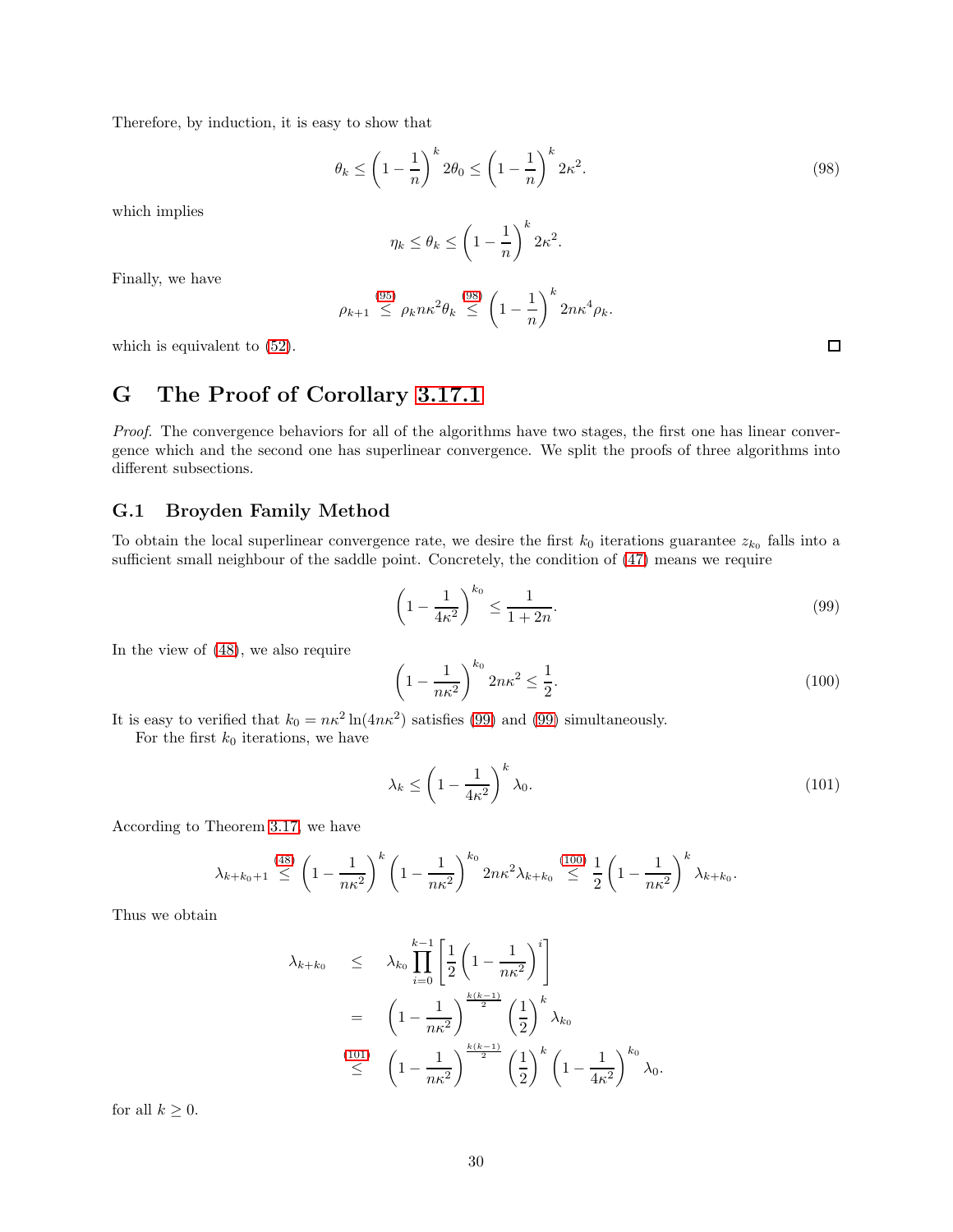### G.2 BFGS Method

Similar to the analysis for Broyden family method, we require the point  $z_{k_0}$  sufficient close to the saddle point such that

$$
\left(1 - \frac{1}{4\kappa^2}\right)^{k_0} \le \frac{1}{1+2n} \quad \text{and} \quad \left(1 - \frac{1}{n}\right)^{k_0} 2n\kappa^2 \le \frac{1}{2},
$$

which can be guaranteed by setting  $k_0 = \max\{n, 4\kappa^2\} \ln(4n\kappa^2)$ .

The remainder of the proof can follow the analysis in last subsection. We only need to replace all the term of  $\left(1-\frac{1}{n\kappa^2}\right)$  to  $\left(1-\frac{1}{n}\right)$ . The reason is that Theorem [3.17](#page-10-4) provides a faster convergence result

$$
\lambda_{k+1} \le \left(1 - \frac{1}{n}\right)^k 2n\kappa^2 \lambda_k
$$

for BFGS update, rather than

$$
\lambda_{k+1} \le \left(1 - \frac{1}{n\kappa^2}\right)^k 2n\kappa^2 \lambda_k
$$

for Broyden case.

### G.3 SR1 Method

Similarly, we require the point  $z_{k_0}$  satisfies

$$
\left(1 - \frac{1}{4\kappa^2}\right)^{k_0} \le \frac{1}{1 + 2n\kappa^2}
$$
 and  $\left(1 - \frac{1}{n}\right)^{k_0} 2n\kappa^4 \le \frac{1}{2}$ .

which can be guaranteed by setting  $k_0 = \max\{n, 4\kappa^2\} \ln(4n\kappa^4)$ . Following the ideas in previous subsections, we can prove the result for SR1 method by applying Theorem [3.17.](#page-10-4)  $\Box$ 

## H The Proofs for Section [4](#page-11-1)

This section provides the proofs of all results in Section [4.](#page-11-1) We first introduce the following notations

$$
L' \stackrel{\text{def}}{=} 2L, \qquad \mu' \stackrel{\text{def}}{=} \sqrt{2}\mu \qquad \text{and} \qquad \kappa' \stackrel{\text{def}}{=} \frac{L'}{\mu'} = \frac{2\sqrt{2}L}{\mu}.
$$

The definition of  $\mathbf{g}_k$ ,  $\hat{\mathbf{H}}_k$  and **H** are similar to Section [3.3.2,](#page-8-7) that is

$$
\mathbf{g}_k \stackrel{\text{def}}{=} \mathbf{g}(\mathbf{z}_k), \quad \hat{\mathbf{H}}_k \stackrel{\text{def}}{=} \hat{\mathbf{H}}(\mathbf{z}_k) \quad \text{and} \quad \mathbf{H}_k \stackrel{\text{def}}{=} (\hat{\mathbf{H}}_k)^2.
$$

The only difference is they are not dependent on specific saddle point problems.

Besides, we also use  $\sigma_{\text{max}}(\cdot)$  and  $\sigma_{\text{min}}(\cdot)$  the present the largest singular value and the smallest singular value of the given matrix respectively. And we define the local neighbor of the solution  $z^*$  as follows

<span id="page-30-0"></span>
$$
\Omega^* \stackrel{\text{def}}{=} \{\mathbf{z} : \|\mathbf{z} - \mathbf{z}^*\| \le D\}\,, \quad \text{where} \quad D = \frac{\mu^2}{8L_2L}.
$$

#### H.1 The Proof of Lemma [4.3](#page-12-2)

*Proof.* Assumption [4.2](#page-12-1) implies  $\sigma_{\min}(\mathbf{H}(\mathbf{z}^*)) = \mu^2$  and  $\sigma_{\max}(\mathbf{H}(\mathbf{z}^*)) = L^2$ . Since  $\mathbf{H}(\mathbf{z}^*)$  is invertible and symmetric, we have  $\mathbf{H}(\mathbf{z}^*) \succ 0$  and Since we have restricted  $z, z' \in \Omega^*$ , it holds that

$$
\|\hat{\mathbf{H}}(\mathbf{z})\| \le \|\hat{\mathbf{H}}(\mathbf{z}) - \hat{\mathbf{H}}(\mathbf{z}^*)\| + \|\hat{\mathbf{H}}(\mathbf{z}^*)\| \le L_2 \|\mathbf{z} - \mathbf{z}^*\| + \|\hat{\mathbf{H}}(\mathbf{z}^*)\| \le L_2 D + L,\tag{102}
$$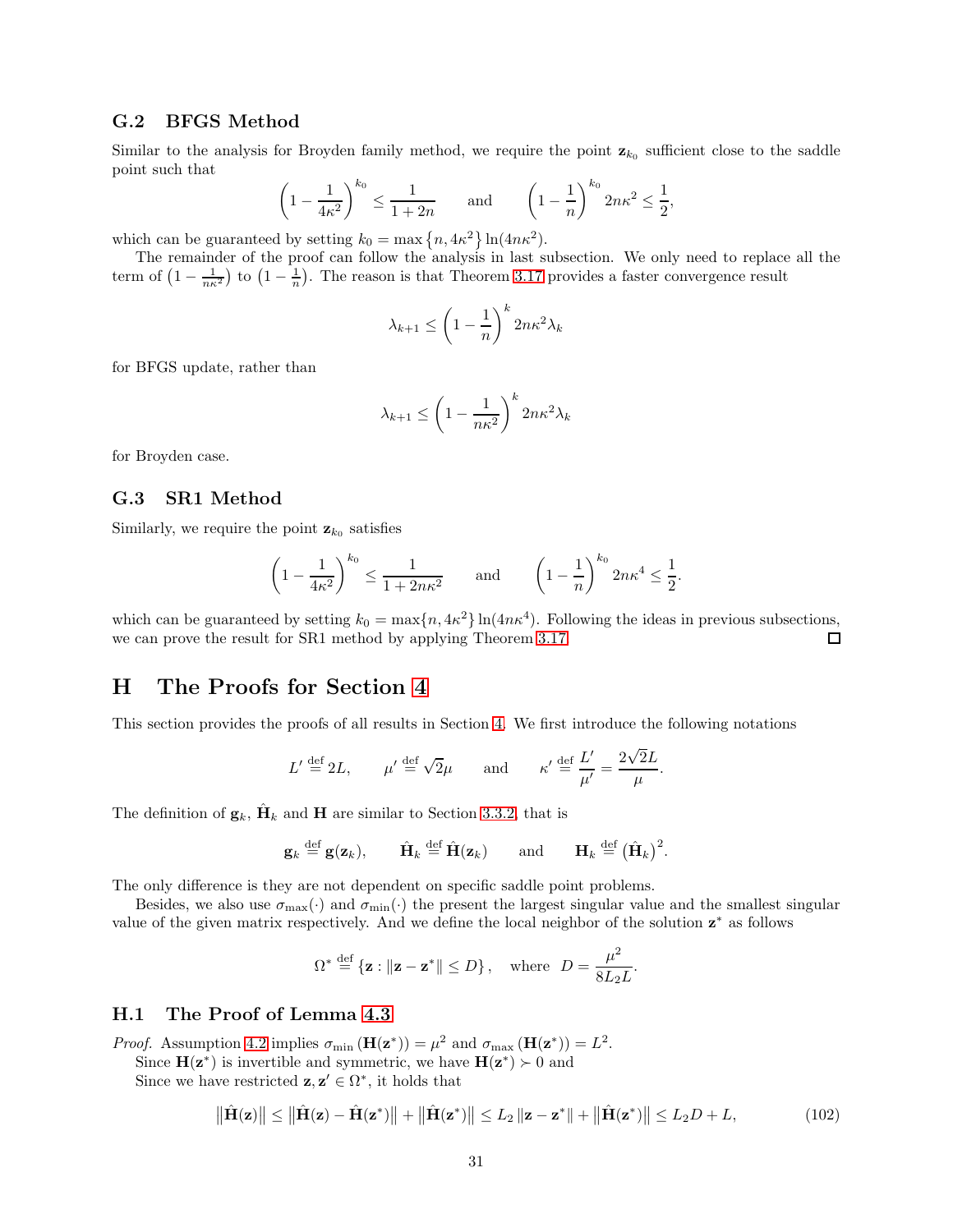which implies

$$
\mathbf{H}(\mathbf{z}) \preceq (L_2 D + L)^2 \mathbf{I} \tag{103}
$$

for all  $z \in \Omega^*$ . According to [\(103\)](#page-31-0), we have

<span id="page-31-0"></span>
$$
\|\mathbf{H}(\mathbf{z}) - \mathbf{H}(\mathbf{z}')\| = \|\hat{\mathbf{H}}(\mathbf{z})^2 - \hat{\mathbf{H}}(\mathbf{z}')^2\|
$$
  
\n
$$
\leq \|\hat{\mathbf{H}}(\mathbf{z}) (\hat{\mathbf{H}}(\mathbf{z}) - \hat{\mathbf{H}}(\mathbf{z}'))\| + \|(\hat{\mathbf{H}}(\mathbf{z}) - \hat{\mathbf{H}}(\mathbf{z}')) \hat{\mathbf{H}}(\mathbf{z}')\|
$$
  
\n
$$
\leq L_2 (\|\hat{\mathbf{H}}(\mathbf{z})\| + \|\hat{\mathbf{H}}(\mathbf{z}')\|) \|\mathbf{z} - \mathbf{z}'\|
$$
  
\n
$$
\overset{(102)}{\leq} 2L_2(L_2D + L) \|\mathbf{z} - \mathbf{z}'\|.
$$

Combining above result with the Weyl's inequality for singular values [\[15,](#page-14-20) Theorem 3.3.16], we have

$$
\sigma_{\min}(\mathbf{H}(\mathbf{z}^*)) - 2L_2(L_2D + L) \|\mathbf{z} - \mathbf{z}^*\| \le \sigma_{\min}(\mathbf{H}(\mathbf{z})).
$$

Since the definition of D indicates  $2L_2(L_2D+L)D \leq \frac{\mu^2}{2}$  $\frac{1}{2}$  and  $L_2D \leq L$ , we have

$$
\frac{\mu^2}{2}\mathbf{I} \preceq \mathbf{H}(\mathbf{z}) \preceq 4L^2\mathbf{I},
$$

and

$$
\|\mathbf{H}(\mathbf{z}) - \mathbf{H}(\mathbf{z}')\| \le 4L_2L \|\mathbf{z} - \mathbf{z}'\|
$$

H.2 The Proof of Lemma [4.4](#page-12-3)

Proof. According to Lemma [4.3,](#page-12-2) we have

$$
\mathbf{H}(\mathbf{z}) - \mathbf{H}(\mathbf{z}') \stackrel{(58)}{\preceq} 4L_2L \|\mathbf{z} - \mathbf{z}'\| \mathbf{I}
$$
  
\n
$$
\stackrel{(59)}{\preceq} \frac{8L_2L}{\mu^2} \|\mathbf{z} - \mathbf{z}'\| \mathbf{H}(\mathbf{w})
$$
  
\n
$$
= \frac{8\kappa^2 L_2}{L} \|\mathbf{z} - \mathbf{z}'\| \mathbf{H}(\mathbf{w}).
$$

for all  $z, z' \in \Omega^*$ .

### H.3 The Proof of Lemma [4.5](#page-12-4)

*Proof.* We prove this lemma by induction. For  $k = 0$ , it is obviously. Suppose the statement holds for all  $k' \leq k$ . Then for all  $k' = 0, \ldots, k$ , we have  $\mathbf{z}_{k'} \in \Omega^*$  and  $\mathbf{z}_{k'}$  holds that [\(59\)](#page-12-7), [\(58\)](#page-12-6) and [\(60\)](#page-12-8). By Theorem [3.15,](#page-10-3) we guarantee

$$
\mathbf{H}_{k'} \leq \mathbf{G}_{k'} \leq 16\kappa^2 \mathbf{H}_{k'}.\tag{104}
$$

For  $k' = k + 1$ , according to the proof of Lemma [3.14,](#page-9-1) we have

<span id="page-31-1"></span>
$$
\mathbf{z}_{k+1} - \mathbf{z}_k = \mathbf{G}_k^{-1} (\mathbf{G}_k - \mathbf{H}_k)(\mathbf{z}_k - \mathbf{z}^*) - \mathbf{G}_k^{-1} \hat{\mathbf{H}}_k (\mathbf{g}_k - \hat{\mathbf{H}}_k (\mathbf{z}_k - \mathbf{z}^*) ).
$$
 (105)

Using Lemma [C.1](#page-17-2) and the result of [\(104\)](#page-31-1), we have

$$
\|\mathbf{G}_k^{-1}(\mathbf{G}_k - \mathbf{H}_k)\| \le 1 - \frac{1}{16\kappa^2} \tag{106}
$$

and

$$
\left\| \mathbf{G}_k^{-1} \hat{\mathbf{H}}_k \right\| \le \frac{4L}{\mu^2}.\tag{107}
$$

Combing above results with Lemma [3.13,](#page-9-3) we have

$$
\lambda_{k+1} \le \left(1 - \frac{1}{16\kappa^2}\right)\lambda_k + \frac{2L_2L}{\mu^2}\lambda_k^2 \le \left(1 - \frac{1}{32\kappa^2}\right)\lambda_k. \tag{108}
$$

By induction, we finish the proof.

 $\Box$ 

 $\Box$